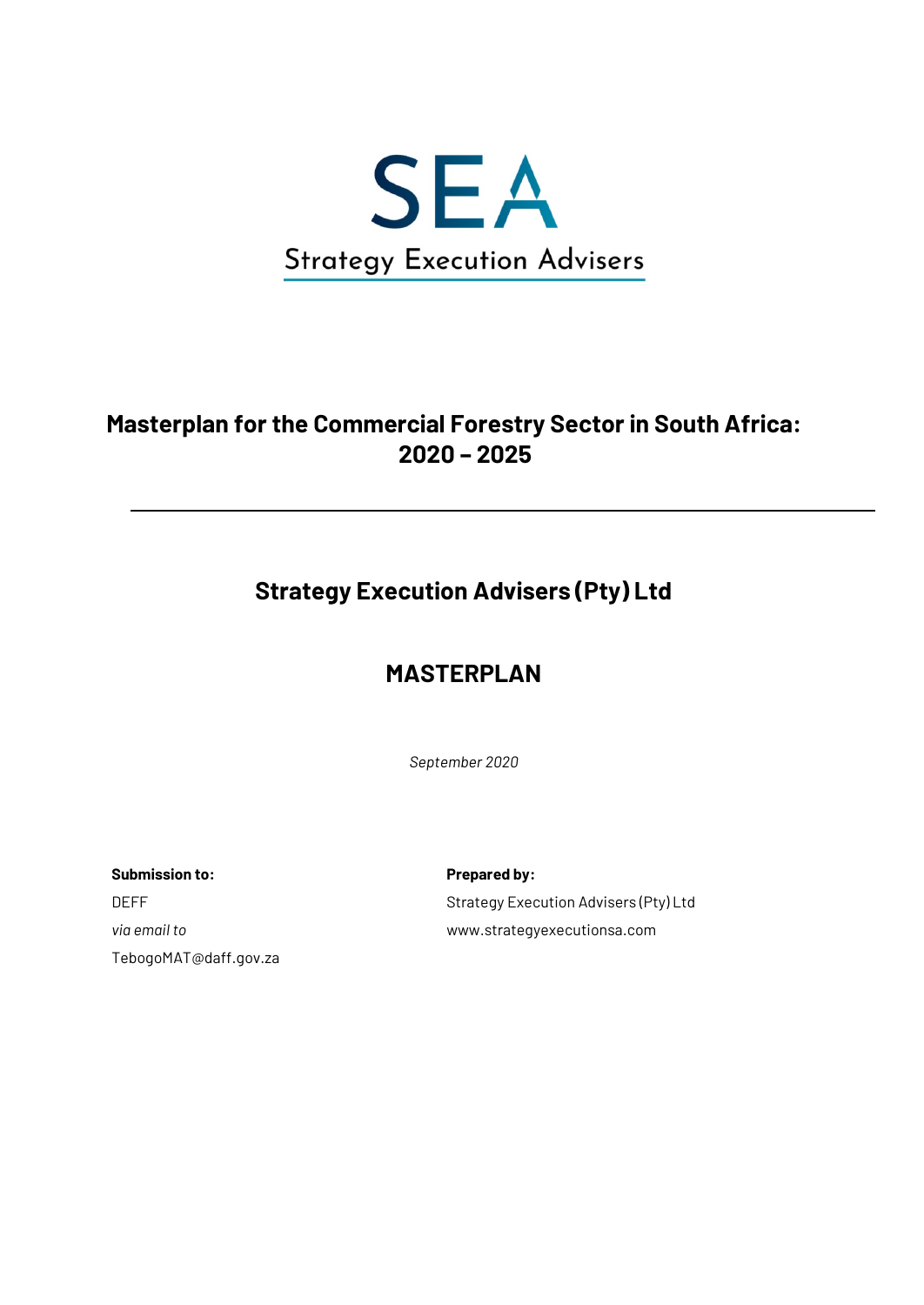# <span id="page-1-0"></span>**CONTENTS**

|              | CONTENTS                     | 2  |
|--------------|------------------------------|----|
|              | LIST OF ACCRONYMS            | 3  |
|              | 1. INTRODUCTION AND OVERVIEW | 4  |
| 2.           | OVERVIEW OF RESEARCH         | 6  |
| $\mathbf{R}$ | THE MASTERPLAN DELIVERABLES  | 8  |
| 4.           | CONCLUSION                   | 44 |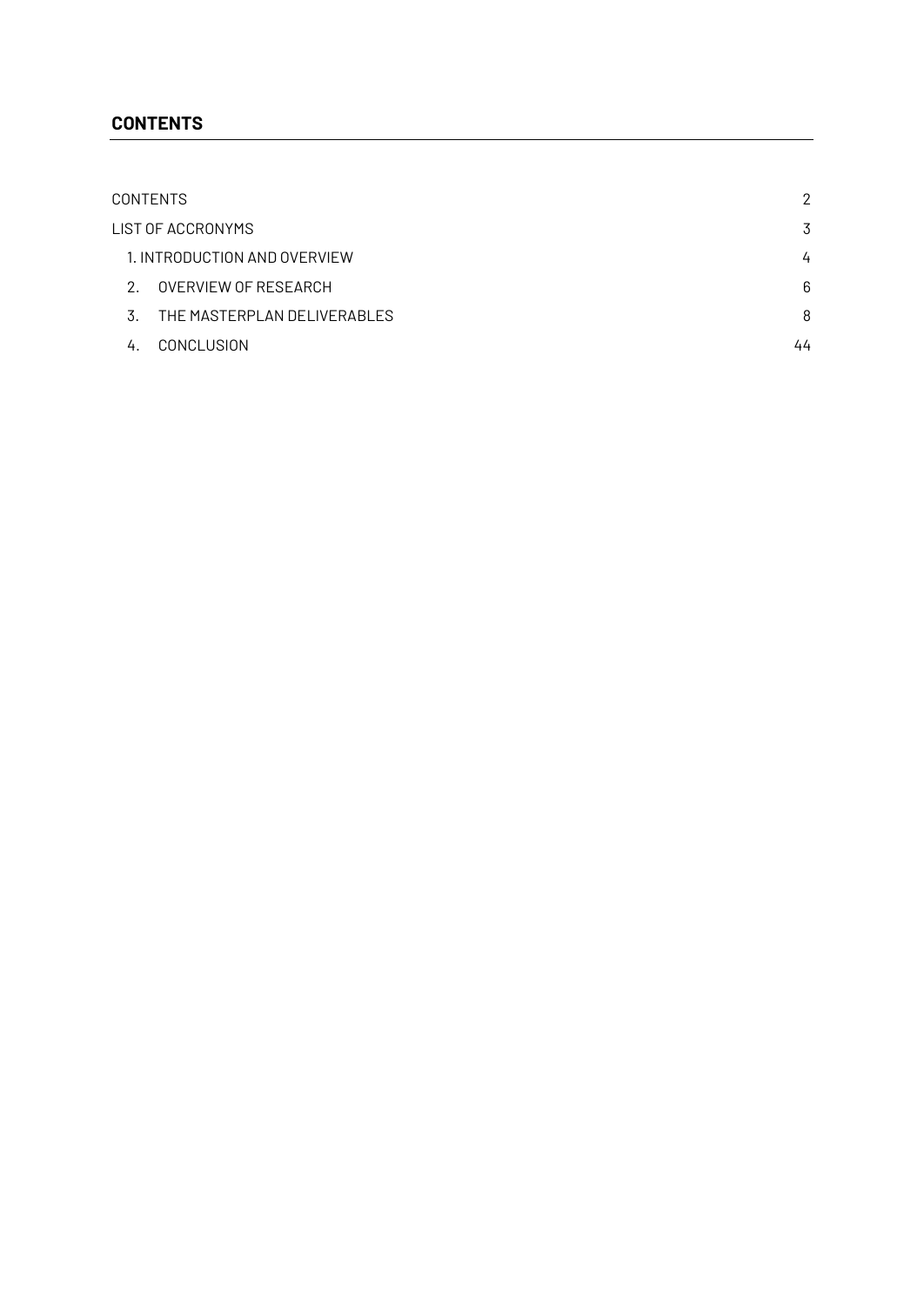# <span id="page-2-0"></span>**LIST OF ACCRONYMS**

| <b>CREST</b> | Centre for Research on Evaluation Science and Technology     |
|--------------|--------------------------------------------------------------|
| DALRRD       | Department of Agriculture, land Reform and Rural Development |
| <b>DEFF</b>  | Department of Forestry, Fisheries and Environment            |
| <b>DSI</b>   | Department of Science and Innovation                         |
| <b>DTIC</b>  | Department of Trade, Industry and Competition                |
| EC           | Eastern Cape                                                 |
| <b>FMU</b>   | <b>Forest Management Unit</b>                                |
| <b>FSA</b>   | Forestry South Africa                                        |
| <b>KZN</b>   | KwaZulu Natal                                                |
| <b>MPU</b>   | Mpumalanga                                                   |
| <b>NBC</b>   | <b>National Building Council</b>                             |
| <b>PAMSA</b> | Paper Manufacturing Association of SA                        |
| PPGI         | <b>Public Private Growth Initiative</b>                      |
| PRU          | <b>Participatory Rural Assessment</b>                        |
| R&D          | <b>Research and Development</b>                              |
| <b>RDI</b>   | Research, Development and Innovation                         |
| <b>RIS</b>   | Re-imagined Industrial Strategy                              |
| <b>SSA</b>   | Sawmilling South Africa                                      |
| <b>SEA</b>   | <b>Strategy Execution Advisers</b>                           |
| WUL          | Water Use Licence                                            |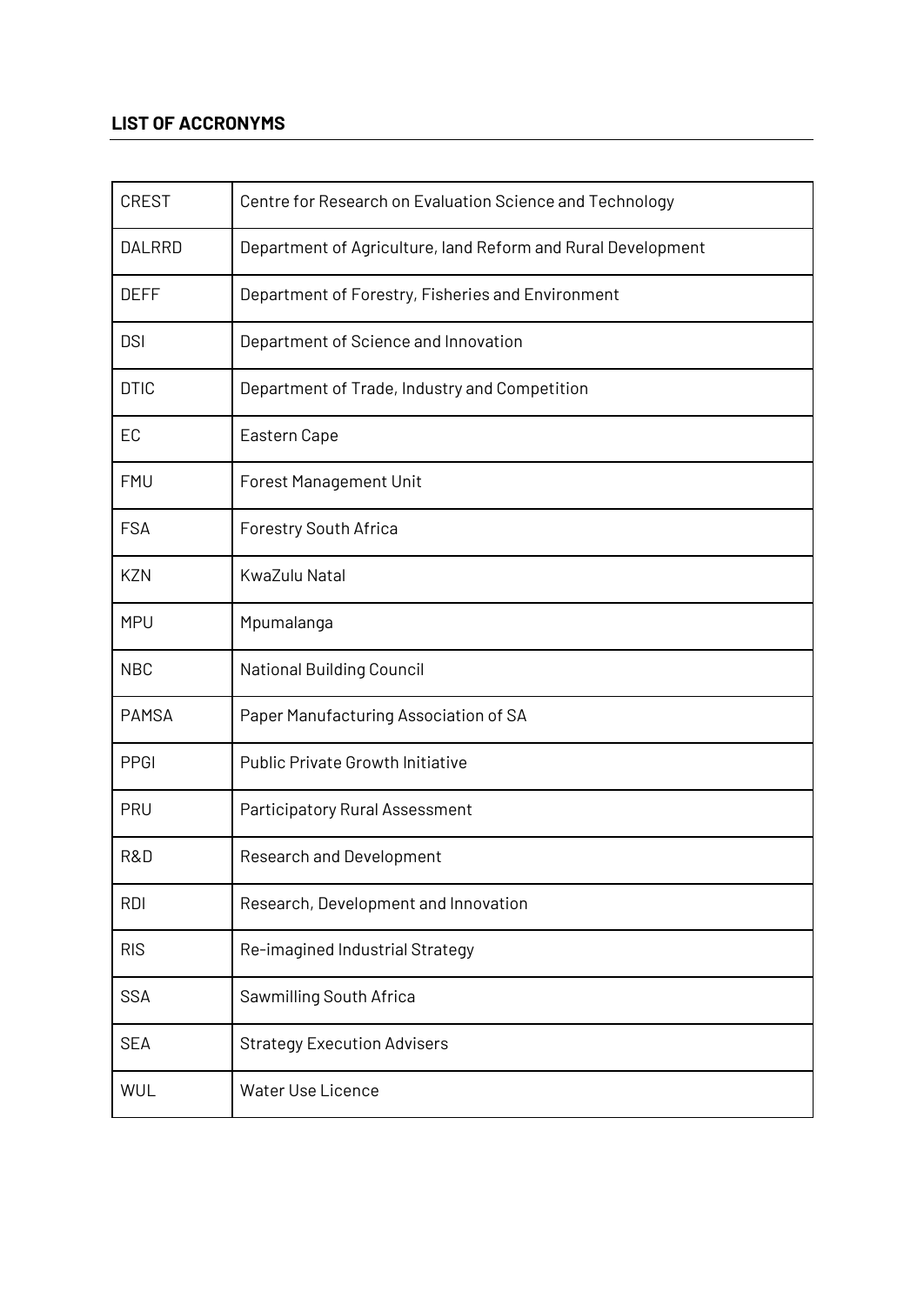# <span id="page-3-0"></span>**1. INTRODUCTION AND OVERVIEW**

## **1.1. Introduction**

The Forestry Sector Masterplan is in support of the Re-imagined Industrial Strategy (RIS) for South Africa (SA), approved by the Government in June 2019. Forestry is also one of the sectors that is being prioritised under the Public Private Growth Initiative (PPGI- a partnership between the National Government and the private sector to stimulate investment.

The Department of Trade, Industry and Competition (DTIC) put in place the Masterplan process, working together with the sector specific departments. For the forestry sector, the Department of Environment, Forestry and Fisheries (DEFF) is the lead department with oversight over both the Masterplan and its implementation.

As DTIC has noted:

"*The primary objective of the Masterplan process is to develop an agreed-upon set of actions, with time frames, that all stakeholders in a sector or value-chain commit to implementing for the benefit of the sector or value-chain. The objectives of the Masterplan include encouraging sector growth, investment, job creation and competitiveness."*

### **1.2. Overview of Process**

The Masterplan focuses on the following sub-sectors of the Forestry value chain: 1) Primary sector 2) Pulp and paper 3) Sawn timber 4) Board products 5) Utility poles and treated products.

The Forestry Sector Masterplan has been developed using available research and extensive consultations with industry, specialist entities, and the relevant government departments and agencies. The development of the Masterplan included the following steps:

**Phase 1[1](#page-3-1)** : Secondary data analysis and research which resulted in a Research and SWOT Analysis baseline report.

**Phase 2[2](#page-3-2)** : Extensive stakeholder engagements to refine the Goal statement, priority focus areas and outcomes of the Forestry Sector Masterplan, documented in a separate report.

**Phase 3[3](#page-3-3)** : Draft Masterplan report, with Focus Areas, outcomes and deliverables fully developed, with further stakeholder engagement.

**Phase 4[4](#page-3-4)** : The Masterplan report completed. During this phase, the deliverables, key actions, Implementation Plan and Monitoring and Evaluation (M&E) Plan were finalised, with further engagement with those responsible for implementation.

<span id="page-3-1"></span><sup>1</sup> 22 January - 15 April 2020

<span id="page-3-2"></span><sup>2</sup> 16 April - 25 May 2020

<span id="page-3-3"></span><sup>3</sup> 26 May - 25 June 2020

<span id="page-3-4"></span><sup>4</sup> 26 June – 17 September 2020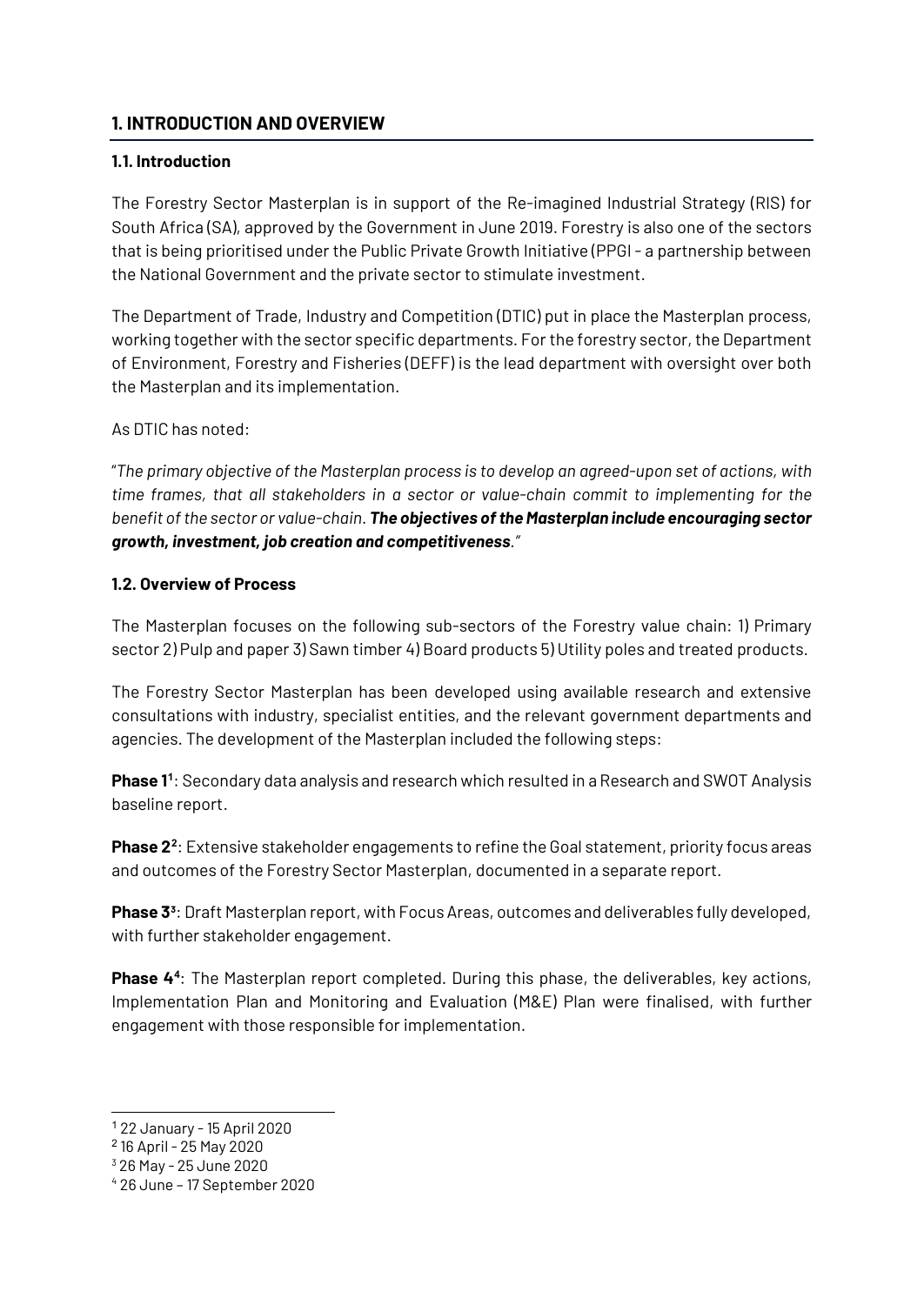The multi-stakeholder Working Group met and engaged extensively throughout the process, with the Executive Oversight Committee (EOC) responsible for the final approval of this Masterplan. The Masterplan addresses the governance and institutional arrangements and capacity requirements to take forward the Implementation Plan (Annexure A) and the M&E Plan (Annexure B). Institutional arrangements are in Annexure C.

The stakeholder engagement had to accommodate the restrictions of COVID-19, and involved Group VC meetings, interviews, and a survey, including government departments and agencies, labour, small growers and CPAs, industry, as well as development finance, education and skills institutions. Overall, there were more than 119 touch points, with more than 250 entities engaged.

The table below summaries the level of engagement:

| <b>Number of Stakeholder Engagements</b>                     |    |                |  |  |  |
|--------------------------------------------------------------|----|----------------|--|--|--|
| <b>Group VC Meeting</b><br><b>Interview</b><br><b>Survey</b> |    |                |  |  |  |
| 31                                                           | 43 | 45 respondents |  |  |  |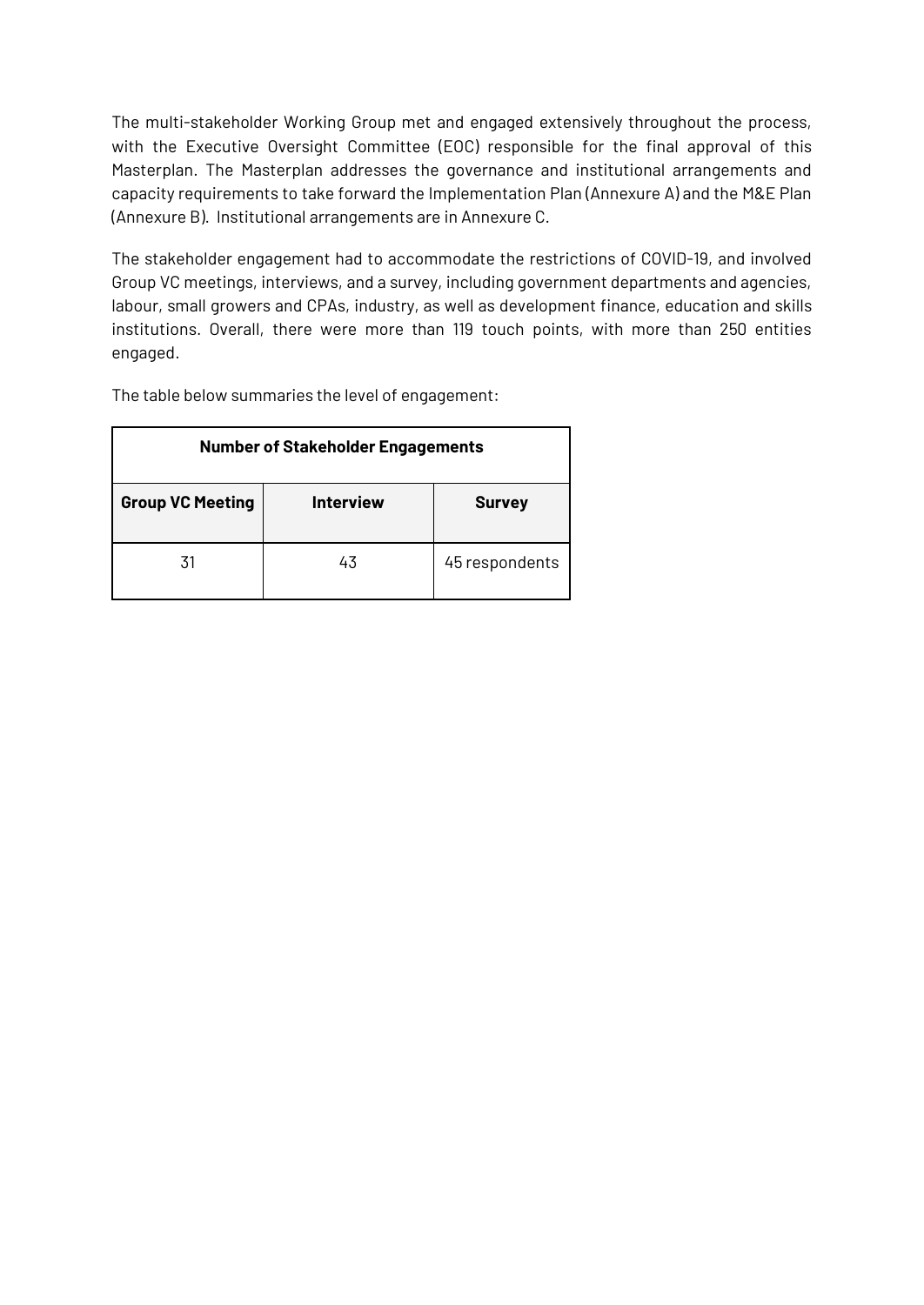# <span id="page-5-0"></span>**2. OVERVIEW OF RESEARCH**

## **2.1. Executive Summary**

The Executive Summary of the research is provided below – the full Research and SWOT Analysis report is available as a separate document.

The forestry sector review found that there is a compelling case for prioritising the sector:

- Forestry products contribute at least 4.5% to total manufacturing making it among the top five sectors within manufacturing.
- In less than 10 years, export earnings have almost trebled, with the sector providing a positive trade balance of close to R10 billion.
- The sector contributes almost 25% to Agricultural GDP.
- Much of forestry operations are rurally based, making it a significant contributor to rural economies and social well-being. It is estimated that the sector supports some 700 000 livelihoods.
- $\bullet$  Land reform, if expedited and effectively implemented, could result in as much as 50% black and community ownership of land available for plantations – currently, 3.8% of production volume is provided by small and emerging growers.

The research report finds that there is a strong synergistic relationship between private sector growth and transformation, particularly within the rural context.

The report analyses the prioritised sub-sectors from the perspective of the opportunities they offer for growth and investment and the barriers to success. Pulp and paper far outweigh the other sub-sectors, with two dominant, listed companies, Sappi and Mondi. These companies are vertically integrated and therefore impact both the agricultural and manufacturing value chains. Their investment commitments far outweigh those of other sub-sectors, and it will be their actions that will significantly affect the achievement of the goal and targets that have been agreed for the Masterplan.

That said, the research highlights important opportunities in the smaller sub-sectors. It suggests that there are key inhibitors or barriers to growth that are common across the subsectors, and that by prioritising these, the benefits will be felt throughout the forestry sector.

The standout constraint is the lack of new afforestation and the need to remove the impediments to bringing more land under commercial forests. The full benefits of this will be felt in the medium to long term, when the plantations mature. This is the foundational constraint on which future growth of the sector pivots. As a Forest Sector Charter Council report notes, "one cannot beneficiate that which doesn't exist". As such, the research suggests that additional plantations and by implication, land reform are the leading priorities.

However, there are sub-sector specific inhibitors that can bring more immediate relief by addressing costs - in particular, transport, red tape and tax rebates – as well as efficiencies (within the sector itself and service providers, such as Transnet). There is a long list of specific constraints which were addressed in the subsequent phases of the Masterplan work.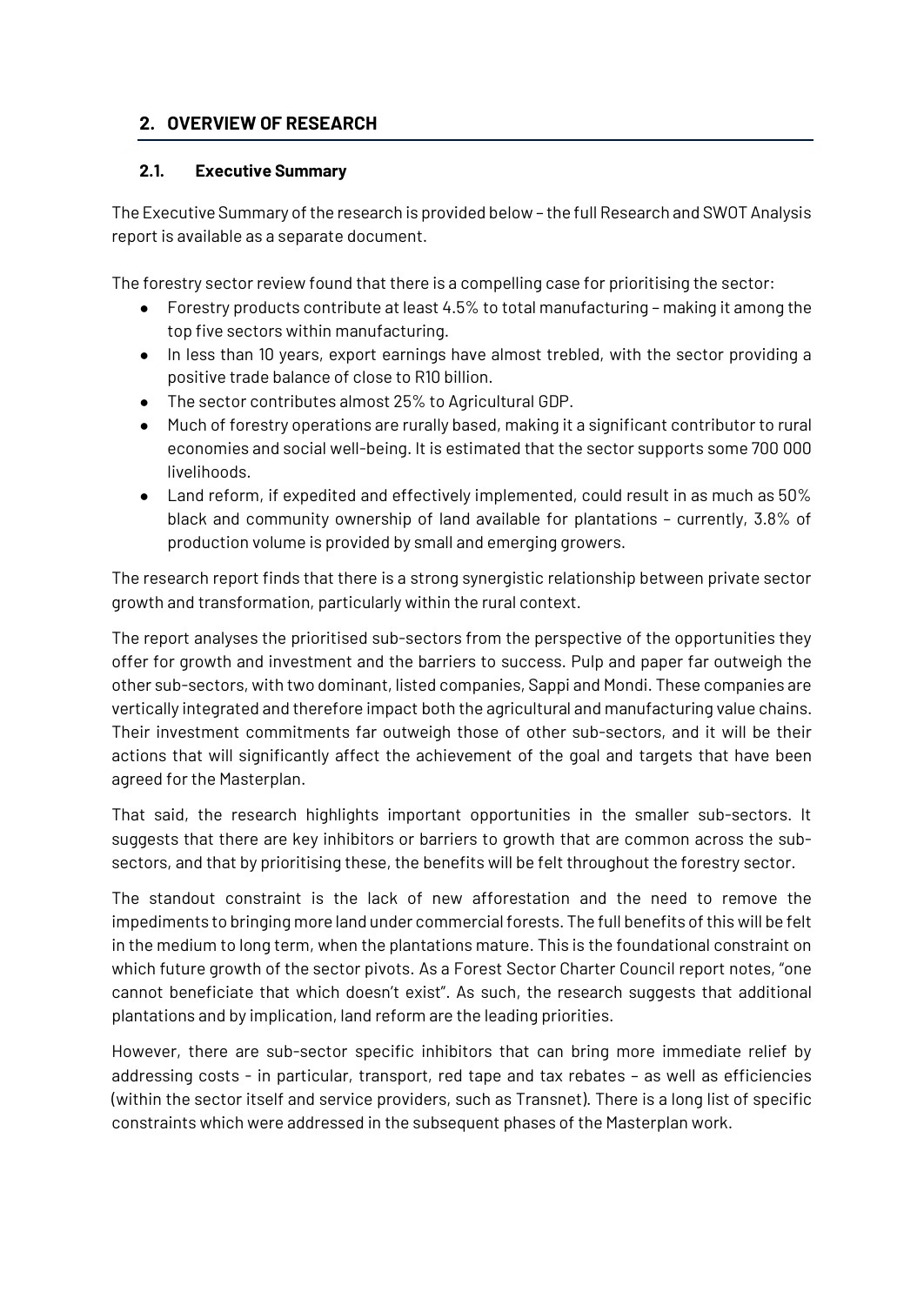## **2.2. Masterplan Goal statement and focus areas**

The goal statement for the Forestry Masterplan has been formulated as follows:

*To increase investment, jobs and competitiveness, underpinned by greater inclusivity in the Forestry*

*Sector*

Seven key focus areas give effect to the achievement of the goal statement:

- Focus Area 1: Expanded Forestry Resource and Maintenance/ Protection
- Focus Area 2: Transformation
- Focus Area 3: Processing
- Focus Area 4: Illegal timber and crime-related activities
- Focus Area 5: Research, Development, Innovation and Skills Development
- Focus Area 6: Key Inhibitors
- Focus Area 7: Institutional Development

The focus areas play a different role in contributing to the goal statement. Afforestation, Transformation, RDI and Skills are foundational focus areas to the Masterplan. Without these focus areas, the growth and investment targets will not be realised, and Processing will not achieve its role as a market driver. The two enabling focus areas are Key Inhibitors and Illegal Activity – effectively addressing these will contribute to the growth of the sector. Excluded from the Key Inhibitors covered under Focus area 6 is the cost of utilities. The forestry industry is sensitive to the costs of water and energy and the sustained increases in these utility costs could derail the investment prospects of the Master plan. These inhibitors are however not specific to the Forestry sector and are dealt with through other platforms.

#### **Figure 1: Graphic representation of the Masterplan focus areas**

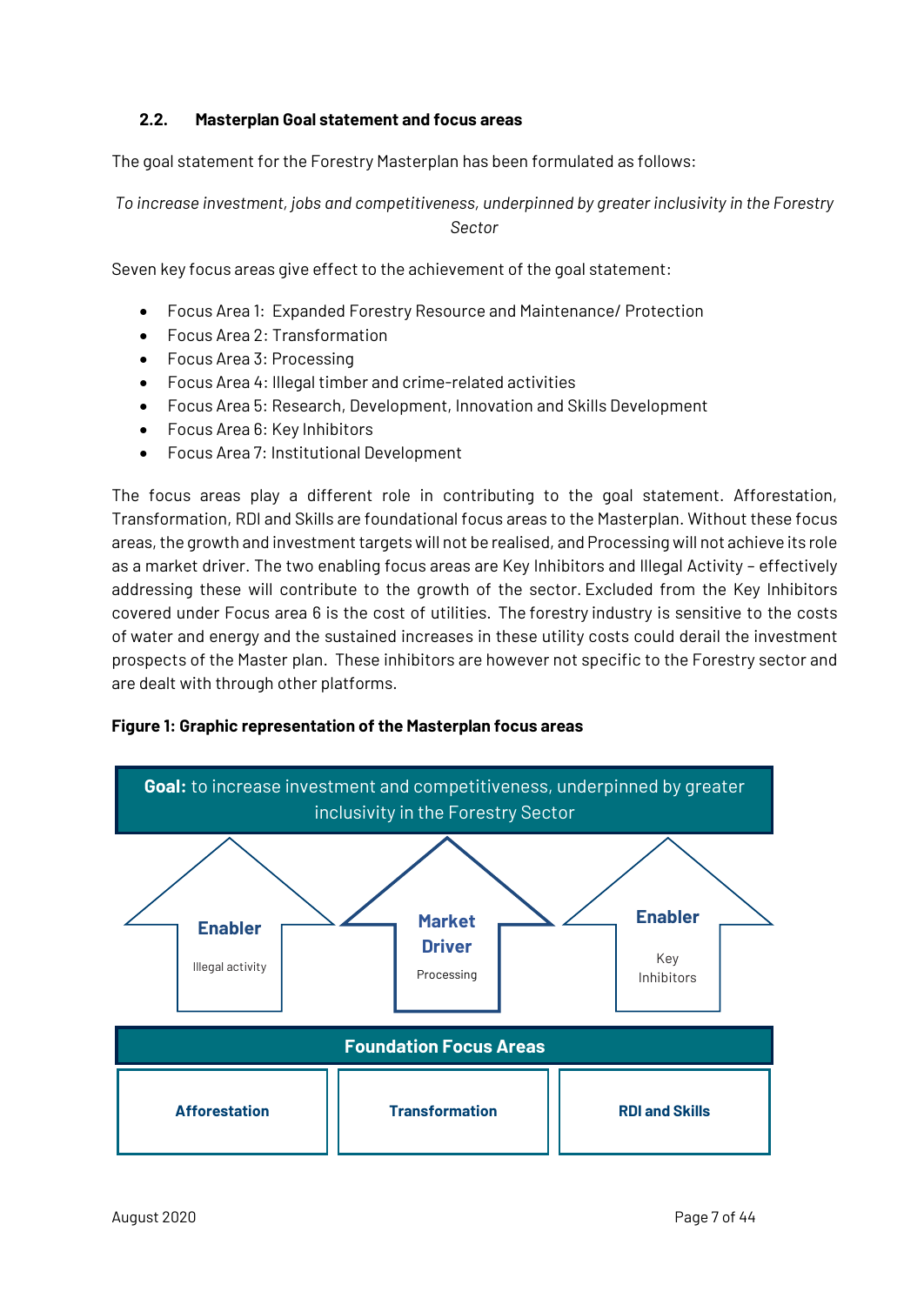# <span id="page-7-0"></span>**3. THE MASTERPLAN DELIVERABLES**

This section addresses the six focus areas in detail – the success statements and the deliverables. The detailed Implementation Plan and the associated M&E Plan are attached as Annexures.

First, to note the top-level indicators and targets: the Goal expresses growth and improvement against a several factors (investment, jobs, competitiveness, and inclusiveness), and therefore, there are a number of indicators that speak to this - the full details are provided in the M&E plan. Below are the two headline targets:

- Investment target: R24,9 bn to be invested, of which R8.4bn had already been invested at the time of finalising the Masterplan. A further R14 billion could follow pending the removal of some inhibitors, bringing the total investment to R38,9 bn
- Jobs target: 100,549 additional jobs of which the bulk will come from new afforestation (a projected 60 265 jobs)

Competitiveness is measured by improved cost of production, the ratio of logistic cost to total cost of production, timber yields in the primary sector for various genuses, and improved recovery rate in processing. Competitiveness should be achieved by other factors, such as improved timber yield, improved recovery rates and investment in RDI (the competitiveness measures in the Masterplan. A reduction in employment and wages should be a last port of call – and if not the case, the Stakeholders recognise this would not be within the spirit of the Masterplan and would undermine the Masterplan achieving its objectives.

Inclusivity is measured by the increased share of procurement by SMEs that are part of the forestry value chain, tracking both black-owned company participation and overall SME performance, the latter of which is a good proxy of job creation potential within the sector. In addition, we track majority black ownership of commercial forestry plantations as well as the percentage of commercial forestry planted area that is in production by black owned timber growers.

The following commitments have been made by key stakeholders in the Masterplan. The detail on each commitment can be found in the Implementation and M&E plan.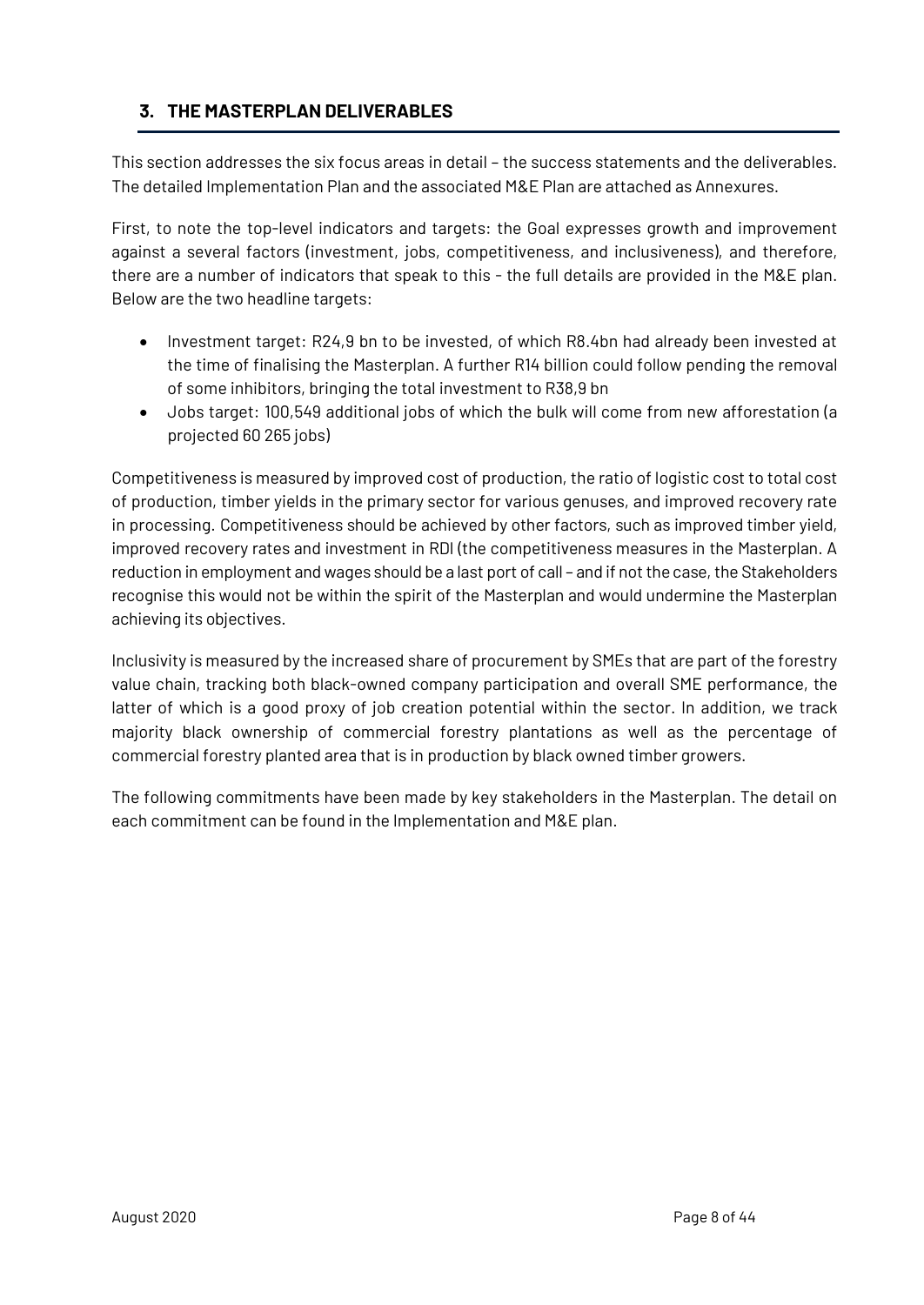# **Table 1: Key Commitments by Stakeholders**

|                   | <b>Business</b>                                                                                                                                                                                                                                  | <b>DEFF</b>                                                                                                                                                                                                                                                                                                                                                       | <b>DTIC</b> | <b>Other Govt/Agencies</b>                                                                                                                                                                                                                       | <b>Community small</b>                                                                                                                                                                                                                                                                              | Labour                                                                               |
|-------------------|--------------------------------------------------------------------------------------------------------------------------------------------------------------------------------------------------------------------------------------------------|-------------------------------------------------------------------------------------------------------------------------------------------------------------------------------------------------------------------------------------------------------------------------------------------------------------------------------------------------------------------|-------------|--------------------------------------------------------------------------------------------------------------------------------------------------------------------------------------------------------------------------------------------------|-----------------------------------------------------------------------------------------------------------------------------------------------------------------------------------------------------------------------------------------------------------------------------------------------------|--------------------------------------------------------------------------------------|
| <b>Investment</b> | R24.96bn investment<br>by the major<br>companies, broken<br>down by:<br>R15.7bn (Pulp +<br>Paper)<br>R1.5bn (New<br>Afforestation)<br>R6.14bn<br>$\overline{\phantom{a}}$<br>(Sawmilling)<br>R1.62bn (York<br>Timber)                            | Commits to<br>recapitalisation of state<br>land and facilitate<br>communities to expedite<br>investment<br>opportunities for them.<br>Total plantation<br>opportunity is almost<br>200,000 ha consisting<br>of:<br>68 820ha DEFF<br>$\overline{\phantom{a}}$<br>owned plantations<br>151,000 ha<br>$\overline{\phantom{a}}$<br>earmarked for new<br>afforestation |             | IDC to support<br>community / small<br>grower investment<br>target<br><b>Land Claims</b><br>Commission to<br>expedite claims to open<br>up investment<br>opportunities                                                                           | growers<br>Communities and small<br>growers are committed<br>to investing in<br>productive forestry,<br>conditional on the<br>support measures<br>being realised and the<br>availability of finance<br>(an initial R2bn) to<br>support the<br>development of and<br>investment in their<br>projects | Labour commits to<br>supporting the<br>sustainable supply of<br>the primary resource |
| <b>Employment</b> | 100,000 jobs linked to<br>investment plans,<br>broken down by:<br>New Afforestation:<br>60,265<br>Recapitalisation of<br>state-owned<br>plantations:<br>22,610<br>Pulp, paper & bio-<br>refinery: 10,194<br>Re-establishment<br>of areas lost to | COVID-19 projects linked<br>to Presidency's mass /<br>social employment<br>programme                                                                                                                                                                                                                                                                              |             | IDC supporting and co-<br>ordinating COVID-19<br>projects linked to<br>Presidency's mass /<br>social employment<br>program - potentially<br>20,000 immediate<br>employment<br>opportunities, in event<br>of Treasury approval of<br>the projects | 60 265 potential jobs<br>linked to new<br>afforestation target of<br>151,000 ha                                                                                                                                                                                                                     |                                                                                      |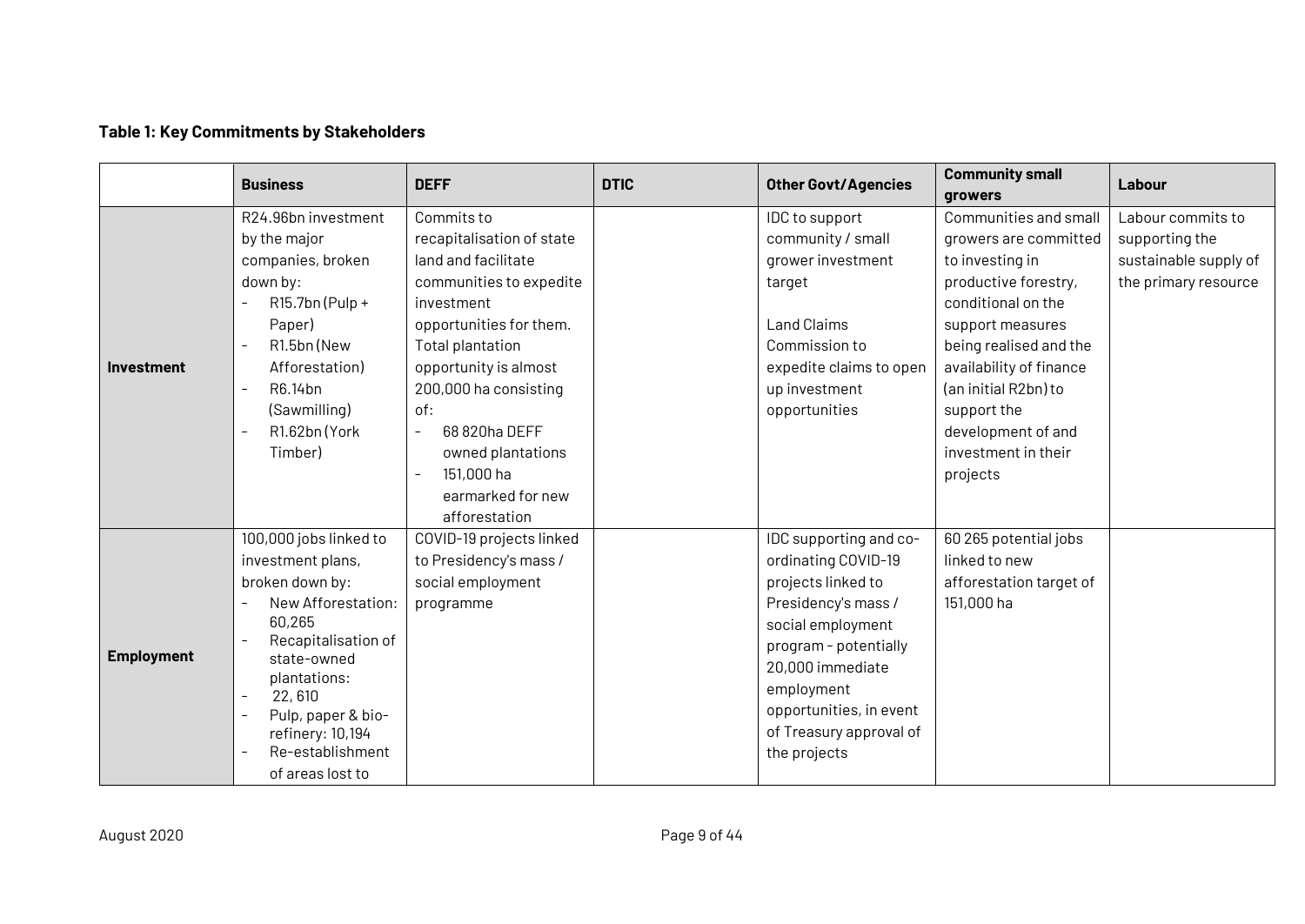|                                                                             | <b>Business</b>                                                                                                                                    | <b>DEFF</b>                                                                                                                     | <b>DTIC</b>                                                                                                    | <b>Other Govt/Agencies</b>                                                                                                                    | <b>Community small</b><br>growers                                                                                | Labour                                                                                                                                                      |
|-----------------------------------------------------------------------------|----------------------------------------------------------------------------------------------------------------------------------------------------|---------------------------------------------------------------------------------------------------------------------------------|----------------------------------------------------------------------------------------------------------------|-----------------------------------------------------------------------------------------------------------------------------------------------|------------------------------------------------------------------------------------------------------------------|-------------------------------------------------------------------------------------------------------------------------------------------------------------|
|                                                                             | fires, pests &<br>diseases: 7,480<br>Co-ordinating and<br>supporting COVID-19<br>projects linked to<br>Presidency's mass /                         |                                                                                                                                 |                                                                                                                |                                                                                                                                               |                                                                                                                  |                                                                                                                                                             |
|                                                                             | social employment<br>program - potentially<br>20,000 immediate<br>employment<br>opportunities, in event<br>of Treasury approval of<br>the projects |                                                                                                                                 |                                                                                                                |                                                                                                                                               |                                                                                                                  |                                                                                                                                                             |
| <b>Measures to</b><br>open up new<br>investment and<br>job<br>opportunities | Supports effective re-<br>skilling programmes<br>where jobs are at risk                                                                            |                                                                                                                                 | <b>Expand opportunities</b><br>in the build<br>environment                                                     | Educational<br>programmes to support<br>greater timber use in<br>the built environment                                                        |                                                                                                                  | Support re-skilling to<br>avoid net job losses in<br>the sector<br>Promote the built<br>environment using<br>more timber as a<br>green building<br>material |
| <b>Inclusivity</b>                                                          | Commits to achieving<br>the full Forest Sector<br>Charter ratings for SME<br>participation in supply<br>chains, and in<br>particular, for black    | DEFF commits to<br>coordinating efforts to<br>achieve community /<br>black ownership<br>aspiration of productive<br>plantations | Facilitate access to<br>business support<br>programmes and<br>extension services<br>for SME's in<br>processing | Identified govt dept and<br>agencies commitment<br>to achieving the<br>community / black<br>ownership aspiration of<br>productive plantations | 50% of land under<br>productive forestry to<br>be black owned, as per<br>the Forest Sector<br>Charter commitment | Support the<br>finalisation of land<br>claims and removal of<br>key inhibitors                                                                              |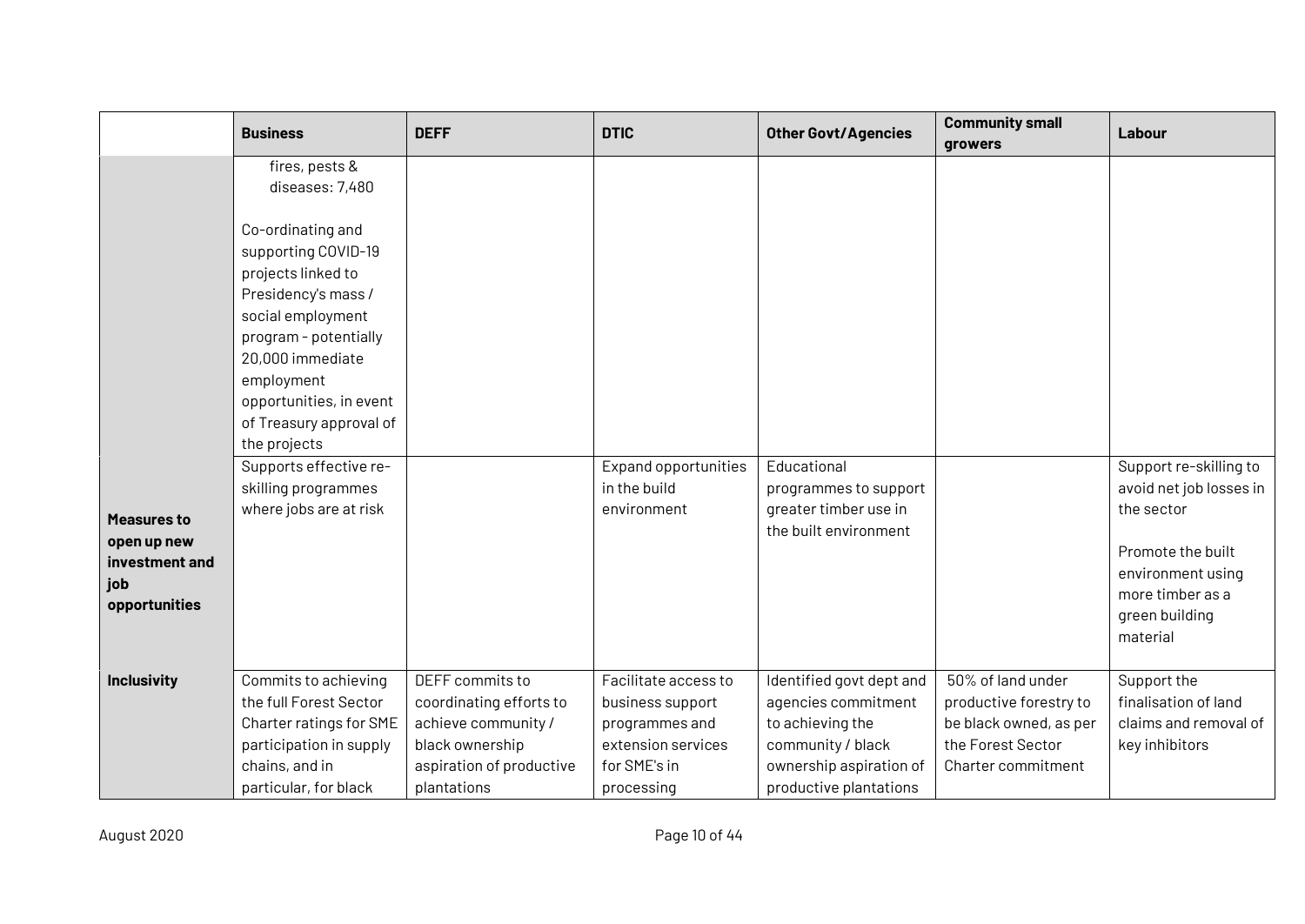| <b>Business</b>         | <b>DEFF</b>                | <b>DTIC</b>         | <b>Other Govt/Agencies</b> | <b>Community small</b><br>growers | Labour                 |
|-------------------------|----------------------------|---------------------|----------------------------|-----------------------------------|------------------------|
| controlled companies,   |                            |                     |                            | Hectares of                       | Commits to             |
| and to achieving the    | Facilitate access to       | Supports the        | IDC to development         | commercial                        | promoting black and    |
| Charter aim to transfer | business support           | development of a    | blended finance            | plantations produced              | worker ownership       |
| equity ownership and    | programmes and             | blended finance     | instrument proposal        | by majority black                 | within the primary     |
| sale of business assets | extension services for     | instrument proposal | and potentially invest     | owned entities/ small             | and processing         |
| to achieve 25%          | SME's in processing        |                     | together with other        | growers                           | sectors, as well as    |
| ownership by black      |                            |                     | DFIs, once agreed by       |                                   | black participation in |
| people (including       | Commits to the             |                     | partners                   |                                   | the supply chains of   |
| workers, designated     | restructuring of state     |                     |                            |                                   | forestry companies     |
| groups and              | forest assets to support   |                     |                            |                                   |                        |
| participants in broad-  | black ownership            |                     |                            |                                   |                        |
| based ownership         | (including workers) in the |                     |                            |                                   |                        |
| schemes) in existing    | forestry sub-sector and,   |                     |                            |                                   |                        |
| forest enterprises      | through log supply, in the |                     |                            |                                   |                        |
|                         | forest product sectors     |                     |                            |                                   |                        |
| Provide effective       |                            |                     |                            |                                   |                        |
| extension services to   |                            |                     |                            |                                   |                        |
| community / small       |                            |                     |                            |                                   |                        |
| grower partners         |                            |                     |                            |                                   |                        |
|                         |                            |                     |                            |                                   |                        |
| Investment in a         |                            |                     |                            |                                   |                        |
| blended finance         |                            |                     |                            |                                   |                        |
| instrument, once        |                            |                     |                            |                                   |                        |
| agreed by the partners  |                            |                     |                            |                                   |                        |
| Substantially           |                            |                     |                            |                                   |                        |
| increasing the number   |                            |                     |                            |                                   |                        |
| of black people,        |                            |                     |                            |                                   |                        |
| including black women,  |                            |                     |                            |                                   |                        |
| in management as well   |                            |                     |                            |                                   |                        |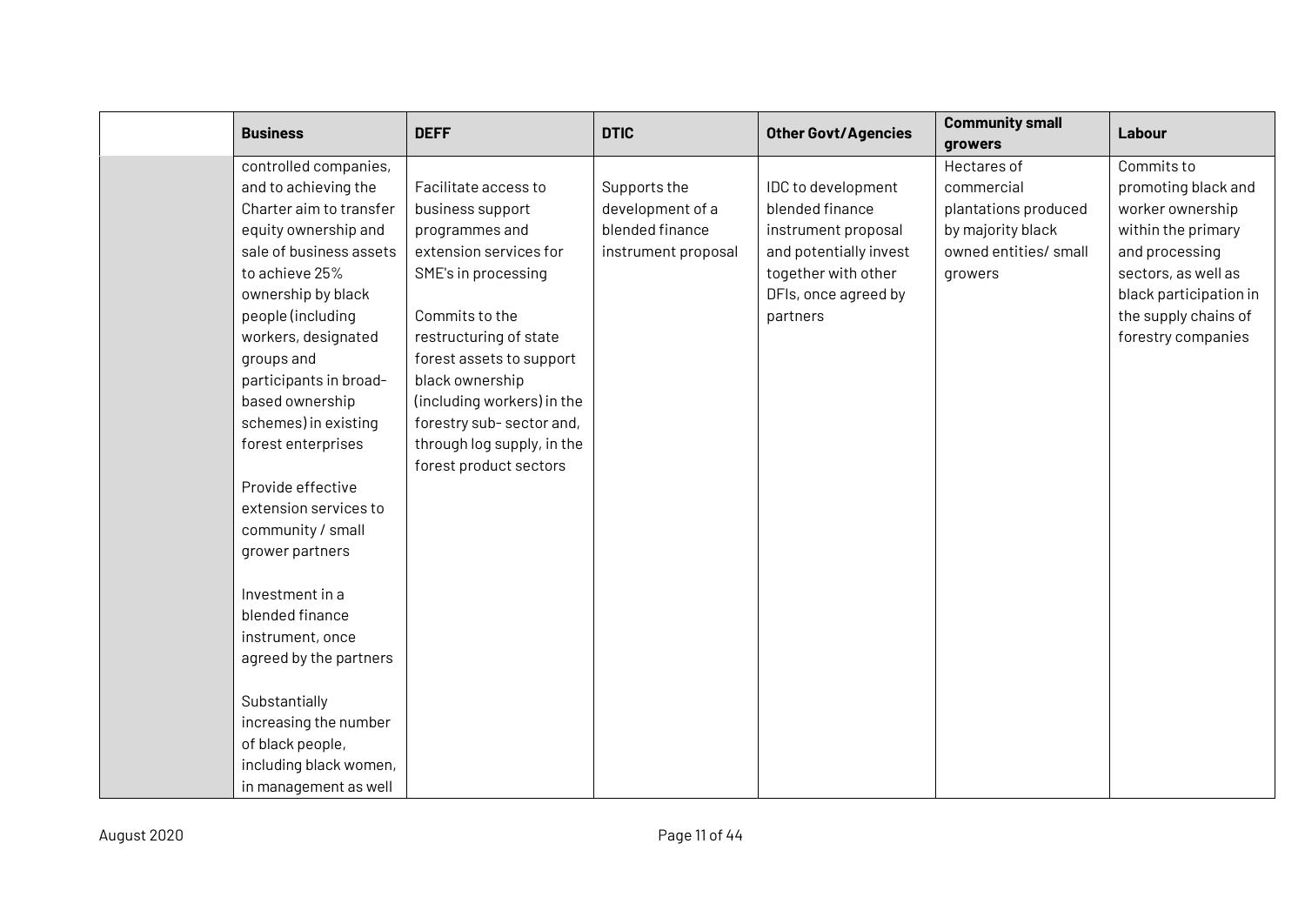|                        | <b>Business</b>        | <b>DEFF</b>             | <b>DTIC</b>         | <b>Other Govt/Agencies</b> | <b>Community small</b> | Labour |
|------------------------|------------------------|-------------------------|---------------------|----------------------------|------------------------|--------|
|                        |                        |                         |                     |                            | growers                |        |
|                        | as professional and    |                         |                     |                            |                        |        |
|                        | technically skilled    |                         |                     |                            |                        |        |
|                        | positions in forest    |                         |                     |                            |                        |        |
|                        | enterprises            |                         |                     |                            |                        |        |
| <b>Competitiveness</b> | Forestry companies     | Commit to strengthening | Commit to           | Stakeholders with RDI      |                        |        |
|                        | commit to improving    | RDI efforts through     | strengthening       | responsibilities commit    |                        |        |
|                        | their timber yield     | efficient management of | processing RDI      | to technological           |                        |        |
|                        |                        | the National Research   | efforts through     | innovation and other       |                        |        |
|                        | Processing companies   | Forum                   | efficient           | R&D programmes             |                        |        |
|                        | commit to improving    |                         | management of the   |                            |                        |        |
|                        | their recovery rates   | Commit to continued     | Processing Research | Academia commit to         |                        |        |
|                        |                        | investment into RDI     | forum               | continued participation    |                        |        |
|                        | Forestry & Processing  |                         |                     | in Government RDI          |                        |        |
|                        | companies commit to    |                         | Commits to          | forums, continued          |                        |        |
|                        | continued investment   |                         | regulatory, funding | advocacy for RDI           |                        |        |
|                        | into RDI - possibly in |                         | and other measures  | funding and co-            |                        |        |
|                        | collaboration with     |                         | that will improve   | development of RDI         |                        |        |
|                        | government &           |                         | modernisation &     | funding proposals          |                        |        |
|                        | academia               |                         | competitiveness     |                            |                        |        |
|                        |                        |                         |                     | Academia commit to         |                        |        |
|                        |                        |                         |                     | Human Resource             |                        |        |
|                        |                        |                         |                     | Development of the         |                        |        |
|                        |                        |                         |                     | Forestry sector            |                        |        |
|                        |                        |                         |                     | professionals              |                        |        |
|                        |                        |                         |                     |                            |                        |        |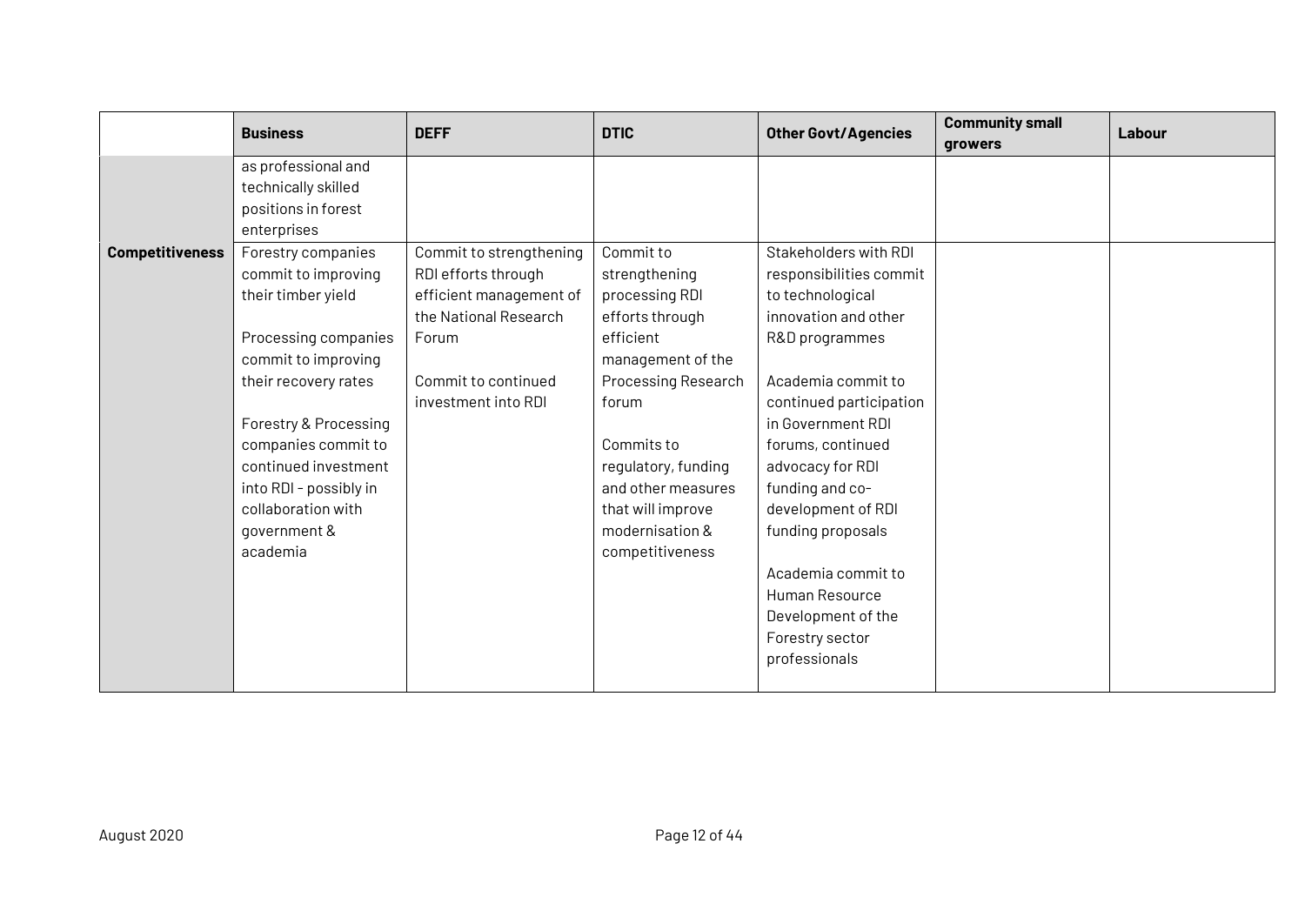### **FOCUS AREA 1: Expansion of the Primary resources, Maintenance & Protection**

The success of the forestry sector hinges on the ability of timber growers to supply sufficient raw material for present and future market demands. The expansion of the pulp sub-sector is currently constrained by an insufficient log supply. Should economic growth in South Africa be stimulated, the currently suppressed solid-wood processing sub-sectors will also not have sufficient log supply. In addition to this, if South Africa follows the global trend of promoting wood as a green building material, a source of energy and as an alternative to products currently produced from petroleum, the shortage of timber will be exacerbated further.

This first focus area encompasses new afforestation, the return of currently unproductive plantation land back to production, the protection of the plantation resource from pests and diseases, and the initiation of agroforestry as a tool for the overall sustainability of small and community-based growers.

To meet the current and future need, the following two critical aspects are required:

- The afforestation of new areas identified in the Eastern Cape and KwaZulu Natal. This will yield more than 100,000 ha of additional productive plantation land.
- The return of previously afforested land to its full productive potential. This includes areas such the DEFF category B and C plantations (63,000 ha), the Western Cape exit areas (22,000 ha) and other unproductive or poorly performing plantations such as those belonging to municipalities or damaged by pests and fire.

Focus area 1: Expanded forestry resource (Table 2) - investigates new afforestation, state owned plantations, KZN pest affected areas and fire affected areas in the Western Cape. The **new afforestation** earmarked forthe Eastern Cape and KwaZulu Natal will take place on community land. This will require a prioritisation process to determine which parcels of land are most suitable for short term productive afforestation. New business models need to be agreed upon to determine how best to structure the ownership and management of these new plantations. Funding will need to be sourced, with both project development and project implementation funding needs met. Processes such as EIA's and water use licensing need to be carried out before afforestation can take place. Also, the new plantation owners and managers will require comprehensive extension services due to forestry being a new activity and the historically disadvantaged backgrounds of the business and technical skills levels of many of the communities.

**State owned plantations (B&C and Exit) will be returned to being productive assets.** Slightly different approaches to these areas are required, depending on whether they have gazetted land claims or not. Where there are **no current land claims**, the deliverables focus on finalising the management models for recapitalisation of these plantations, followed by the issuing of expressions of interest for B&C and Exit plantations. Grant and soft loan funding facilitation needs to be enabled to strengthen community participation in the recapitalisation process. Extension services will be provided by the strategic industry partners. **Where there are land claims,** the deliverables focus on settlement of land claims and enabling communities to agree the business model most suited to plantation development. Grant and soft loan funding need to be facilitated and extension services provided. Applicable to state land with and without land claims, is the parcelling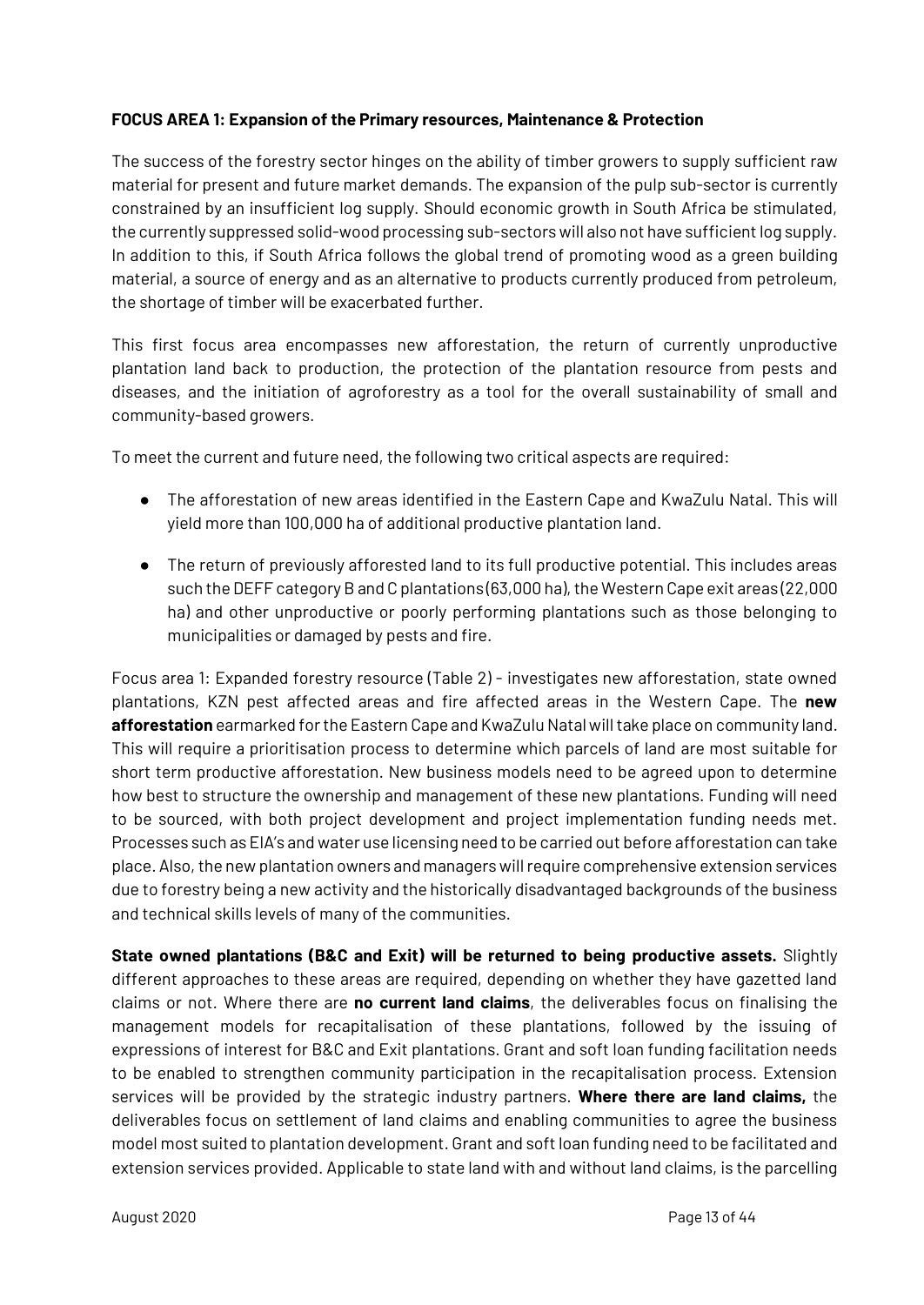of plantations to ensure economies of scale. This will result in forest management units (FMU's) that are of sufficient size to realise a sustainable forestry business. These parcels could incorporate land with claims and land with no claims. The parcelling process needs to be completed before communities finalise their preferred business model.

The ownership or business structure of state land being returned to being a productive asset will require a **prioritisation process** to determine which FMU's can be actioned in the short term. The criteria for prioritisation will includes factors such as the presence of an interested strategic partner, the current state of the plantations, organisation of communities and the status of the land claim finalisation process (if applicable).

There are also **cross-cutting deliverables** for new afforestation and state-owned plantations. DEFF will need to build capacity and make the required structural changes to support an increase in the primary resource and changes to its roles and responsibilities. To ensure that the requirements of communities are met, all plantation developments should be preceded by a Participatory Rural Assessment (PRA) process, that ideally also incorporates the valuation of the community / plantation assets (e.g. ABCD model). The communities will need to be supported in the establishment of governance and business structures to ensure sustainable businesses.

The World Forestry Congress (South Africa - 2015) legacy project entails financial support for small growers for the re-establishment of 13,800 ha of pest damaged trees in northern KZN (Beat Leptocybe). The State committed to playing the enabling role of accessing the finance for these growers. This project has been submitted for prioritisation under the special COVID-19 budget provision by National Treasury. The final sub-focus area is the fire affected areas in Western Cape, where the replanting of areas damaged by fire should be initiated, including MTO exit areas and privately owned land, with DEFF to coordinate funding efforts.

The alignment between the deliverables - most with high level action steps - and success (outcome) statements are summarised in Table 2.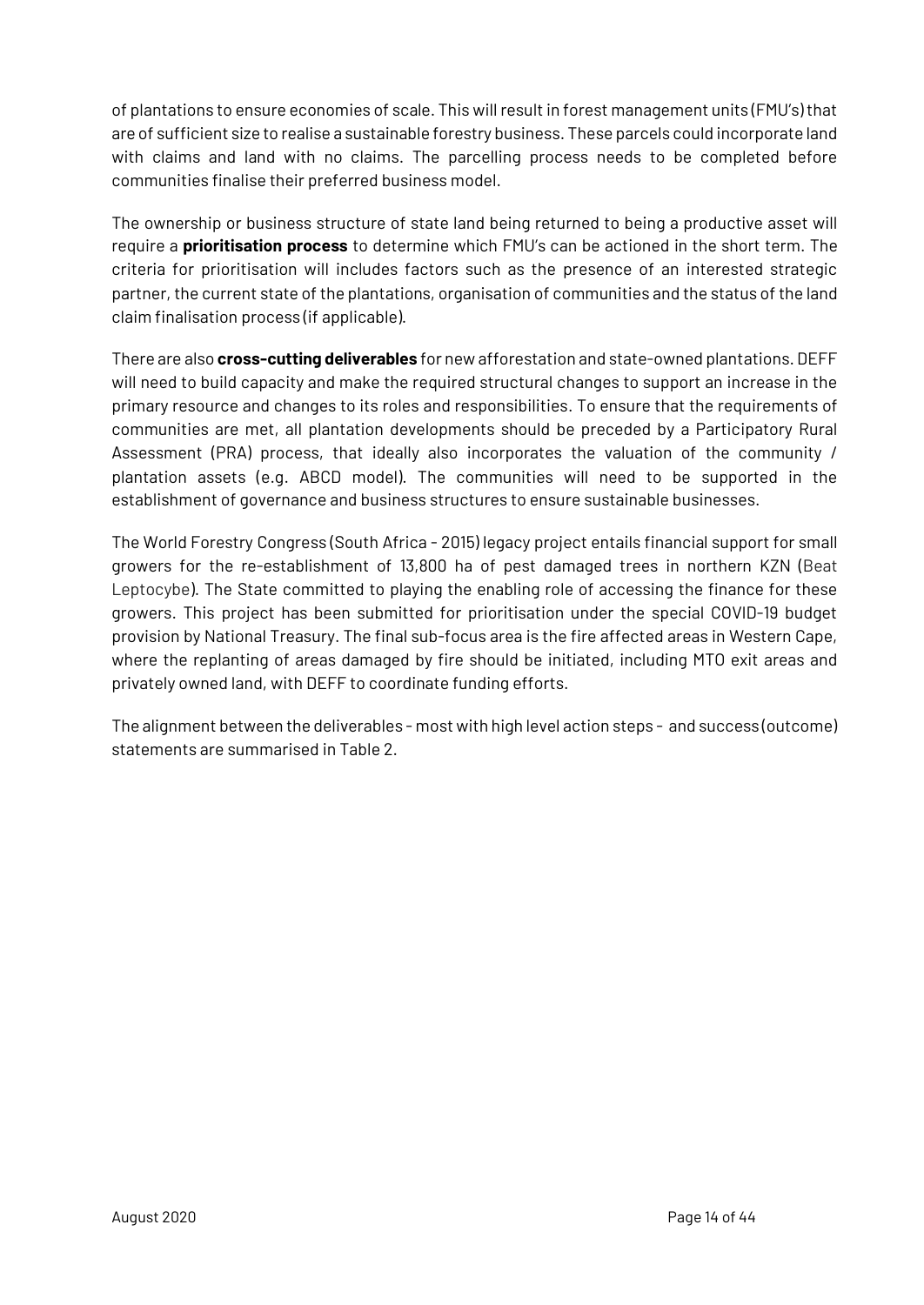# **Table 2: Focus area 1: Expanded Forestry resource**

| <b>Objective statements:</b><br>To establish 151 000 ha of productive new plantations in Eastern Cape, Limpopo, Mpumalanga and<br>j.<br><b>KwaZulu Natal by 2026</b><br>To return 68 820 of DEFF owned plantations (B&C and EXIT) into production by 2026<br>ii.<br>iii.<br>To return the KZN pest affected and Western Cape fire affected areas into production by 2026 |                                                                                        |                                                                                                                                                                                                                                                                                                                                                                                                                                                                                                                                                                                                                                                                                                                                                                                                                                                                                                                                                                                                                                                                 |  |  |  |  |
|--------------------------------------------------------------------------------------------------------------------------------------------------------------------------------------------------------------------------------------------------------------------------------------------------------------------------------------------------------------------------|----------------------------------------------------------------------------------------|-----------------------------------------------------------------------------------------------------------------------------------------------------------------------------------------------------------------------------------------------------------------------------------------------------------------------------------------------------------------------------------------------------------------------------------------------------------------------------------------------------------------------------------------------------------------------------------------------------------------------------------------------------------------------------------------------------------------------------------------------------------------------------------------------------------------------------------------------------------------------------------------------------------------------------------------------------------------------------------------------------------------------------------------------------------------|--|--|--|--|
| Sub focus area                                                                                                                                                                                                                                                                                                                                                           | <b>Success statements</b>                                                              | <b>Deliverables</b>                                                                                                                                                                                                                                                                                                                                                                                                                                                                                                                                                                                                                                                                                                                                                                                                                                                                                                                                                                                                                                             |  |  |  |  |
| New<br>Afforestation                                                                                                                                                                                                                                                                                                                                                     | Productive new plantations are<br>established in the Eastern Cape and<br>KwaZulu Natal | <b>Deliverable 1:</b> Parcels of land prioritised in terms<br>of readiness to bring into production<br>Deliverable 2: Business Models agreed by<br>communities most suited to plantation<br>development: possible options include<br>Deliverable 3: Funding / investment secured for<br>project development and project implementation<br>(see focus area 2, blended finance instrument)<br><b>Deliverable 4:</b> All authorisations in place (e.g.<br>WUL, EIAs)<br>Deliverable 5: Extension services are provided<br>Deliverable 6: Undertake audit/ study to<br>determine land and water availability for New<br>Afforestation as per the PPGI target areas<br>of 151000ha, while continuing to process new<br>licence applications                                                                                                                                                                                                                                                                                                                          |  |  |  |  |
| State owned<br>plantations                                                                                                                                                                                                                                                                                                                                               | DEFF owned plantations (B&C and<br>EXIT) are returned to being<br>productive assets    | Deliverable 7: Plantations parcelled into logical<br>forest management units (FMUs)<br><b>Plantations with no land claims</b><br>Deliverable 8: Management models finalised for<br>recapitalisation of B&C and Exit plantations<br>Deliverable 9: Expressions of Interest issued for<br><b>B&amp;C</b> and Exit plantations<br>Deliverable 10: Access to grant and soft loan<br>funding facilitated to strengthen community<br>participation in recapitalisation process (see<br>blended finance instrument, focus area 2)<br><b>Deliverable 11:</b> Extension services are provided by<br>the strategic partners<br><b>Plantations with land claims</b><br><b>Deliverable 12: Business models agreed by</b><br>communities most suited to plantation<br>development<br>Deliverable 13: Land Claims finalised<br>Deliverable 14: Access to grant and soft loan<br>funding facilitated to strengthen community<br>participation in recapitalisation process (see<br>blended finance instrument, focus area 2)<br>Deliverable 15: Extension services are provided |  |  |  |  |
| State owned &<br>New<br>Afforestation                                                                                                                                                                                                                                                                                                                                    |                                                                                        | Other cross cutting deliverables for<br>afforestation and State-Owned Plantations:<br>Deliverable 16: DEFF capacity building and<br>structural changes instituted to support                                                                                                                                                                                                                                                                                                                                                                                                                                                                                                                                                                                                                                                                                                                                                                                                                                                                                    |  |  |  |  |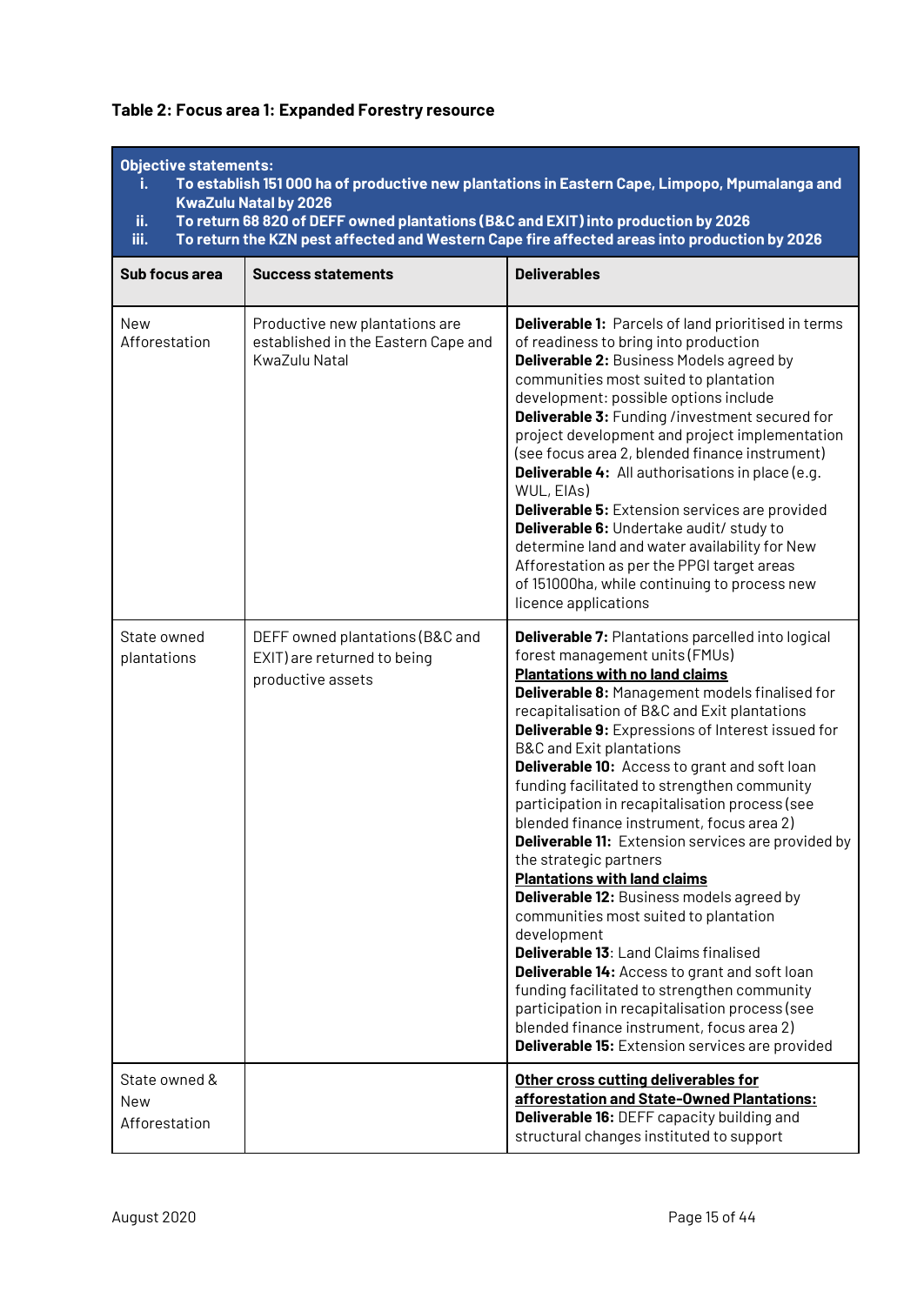**Objective statements:**

- **i. To establish 151 000 ha of productive new plantations in Eastern Cape, Limpopo, Mpumalanga and KwaZulu Natal by 2026**
- **ii. To return 68 820 of DEFF owned plantations (B&C and EXIT) into production by 2026**
- **iii. To return the KZN pest affected and Western Cape fire affected areas into production by 2026**

| Sub focus area               | <b>Success statements</b>                                                                                                                                                          | <b>Deliverables</b>                                                                                                                                                                                                                                                                                                                                                        |
|------------------------------|------------------------------------------------------------------------------------------------------------------------------------------------------------------------------------|----------------------------------------------------------------------------------------------------------------------------------------------------------------------------------------------------------------------------------------------------------------------------------------------------------------------------------------------------------------------------|
|                              |                                                                                                                                                                                    | increases in primary resources (also listed in Skills<br>focus area)<br><b>Deliverable 17: PRA process implemented for all</b><br>plantation developments that ideally incorporate<br>the valuation of community/ plantation assets<br>(e.g. the ABCD model)<br>Deliverable 18: Communities are supported in the<br>establishment of governance and business<br>structures |
| KZN pest<br>affected areas   | KZN small-scale growers receive<br>financial support to replant 13 800ha<br>of plantations lost to tree pests as<br>part of the WFC legacy project (Beat<br>Leptocybe) commitments | Deliverable 19: Funding support obtained for<br>small growers as committed through the World<br>Forestry Congress Legacy project. Funding<br>potential through COVID-19 National Treasury<br>budget provision (also see Deliverable 14 - COVID<br>response)                                                                                                                |
| Fire affected<br>areas in WC | Replanting of WC areas damaged by<br>fire gets underway including MTO<br>exit areas and privately owned land                                                                       | Deliverable 20: Funding efforts coordinated to<br>enable replanting of WC fire affected area                                                                                                                                                                                                                                                                               |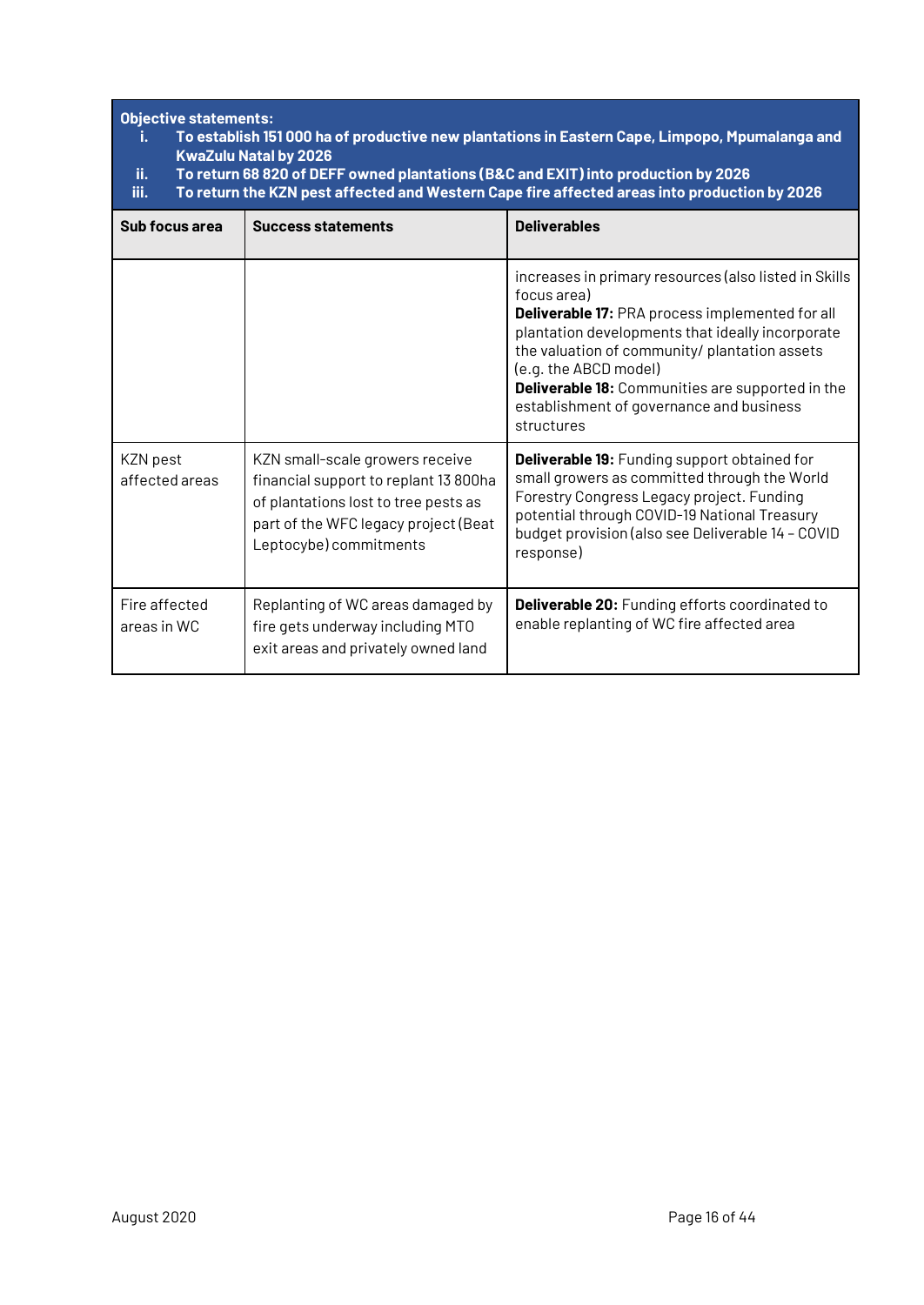Forestry is a long-term crop, with rotation ages ranging from 8 to nearly 30 years. If crop failures take place, it therefore takes many years for the replacement crop to reach maturity. This could result in further shortages of timber to exacerbate the current and future timber shortage situation. As such, the biggest risks to crop failures must be given huge focus if the industry is to be sustainable. These are fires, pests and diseases, and plantations need to be protected from these risks in a strategic and coordinated way. The Masterplan deals with these as separate sub-focus areas (Table 3).

Regarding **pests and diseases**, many of the problems enter from neighbouring countries via one of many transport nodes. Therefore, the starting point is to prevent or slow the spread of pests and diseases across borders. This requires bilateral agreements with neighbouring countries to ensure border security (Deliverable 1). Other problems include animals, in particular baboons, which have caused much damage to plantations in Mpumalanga

If a severe outbreak of pests or disease does occur, the effects on growers, especially small and community growers, can be severe as it can lead to crop failure. Forestry disaster relief funding is necessary to minimise the impact and to assist growers with crop re-establishment (Deliverable 2). Being organised and coordinated at a national level is critical to minimised outbreaks and ensure adequate impact prevention and reduction strategies and plans. A body is required that can represent the stakeholders and have a legislated mandate to implement risk reduction and disaster management. As Deliverable 3, the National Pest & Disease Committee is to be recognised as an Advisory body, with a clear ToR developed.

A database of relevant information is required to make informed decisions regarding pest and disease prevention strategies. Deliverable 4 entails the building and maintaining of a biosecurity digital platform. This will benefit multiple sectors (e.g. plantation forestry, natural forests and agriculture). A profile will be developed of existing pest and disease management data (across commodities and including various stakeholders). This will consist of the development of a centralised platform where all data will be stored (including the development of an App that enables stakeholders to input data and gain access to the data for strategic, research and management purposes). Monitoring for pests and diseases and recording outbreaks will all take place via the digital platform. Agreements will be concluded with all relevant stakeholders around the sharing of data and a champion will be identified to lead the development of this platform.

Capacity is needed in various organisations to ensure that the above deliverables can be implemented. Bodies such as the Tree Cooperative Research Programme (TPCP) at the University of Pretoria and the DARDLR Directorate of Plant Health play important roles in pest and disease prevention, monitoring and control. They both have capacity constraints primarily linked to funding. Deliverable 5 addresses the capacity and expertise constraints in implementing pest and disease management, specifically in Plant Health Unit (DALRRD) and inspection services (bio control agents).

Many deliverables were developed regarding **fire prevention and suppression and** are listed in Table 3. Some priority deliverables are highlighted. The highest priority is providing support to Fire Protection Associations (FPA's). FPA's are the district structures responsible for the implementation of the National Veld and Forest Fire Act (NVFFA). An effective FPA can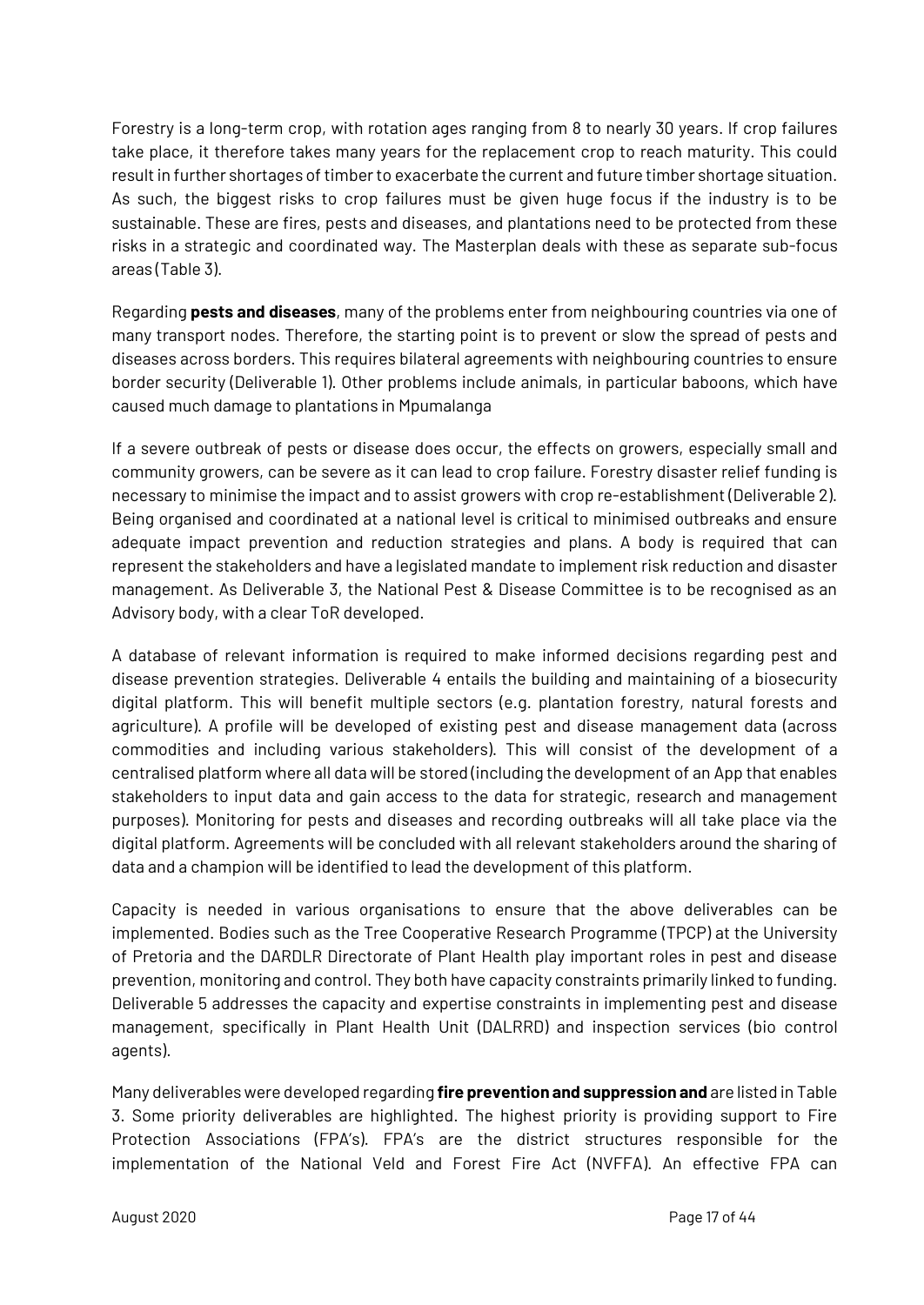collaboratively get landowners to comply with fire-related legislation and thereby significantly reduce the risk of fires. Deliverable 6 focusses on support to the FPA's in most need.

There is currently conflicting fire-related legislation which needs to be re-aligned to ensure effective fire risk management. Deliverable 7 reviews and aligns conflicting legislation in (for example) the NVFFA, the Fire Brigade Services Act and the Municipal Structures Act. A colloquium is to be established where areas of conflict will be mapped out and actioned, drawing on existing documents and blueprints that have been developed.

|  |  |  |  | Table 3: Focus area 1 - Maintenance of Forestry resource |
|--|--|--|--|----------------------------------------------------------|
|--|--|--|--|----------------------------------------------------------|

| <b>Objective statement:</b><br>Pests and diseases: To reduce the annual losses from pests & diseases<br>i.<br>ii.<br><b>Fires: To reduce the annual losses from fires</b> |                                                                                                                                                                                                                                                                                                                                  |                                                                                                                                                                                                                     |  |  |  |  |
|---------------------------------------------------------------------------------------------------------------------------------------------------------------------------|----------------------------------------------------------------------------------------------------------------------------------------------------------------------------------------------------------------------------------------------------------------------------------------------------------------------------------|---------------------------------------------------------------------------------------------------------------------------------------------------------------------------------------------------------------------|--|--|--|--|
| Sub focus area                                                                                                                                                            | <b>Success statements</b>                                                                                                                                                                                                                                                                                                        | <b>Deliverables</b>                                                                                                                                                                                                 |  |  |  |  |
| <b>Pest &amp; Disease</b>                                                                                                                                                 | Effective border control and<br>quarantine mechanisms put in place<br>to prevent the establishment and<br>spread of pests & diseases                                                                                                                                                                                             | <b>Deliverable 1:</b> Bilateral agreements with<br>neighbouring countries revitalised                                                                                                                               |  |  |  |  |
|                                                                                                                                                                           | Disaster relief funding available for<br>pests & disease outbreaks                                                                                                                                                                                                                                                               | <b>Deliverable 2: Forestry disaster relief funding</b><br>made available to deal with pests & disease                                                                                                               |  |  |  |  |
|                                                                                                                                                                           | The National Forest Act amended to<br>incorporate the establishment of a<br>National Pest & Disease Advisory<br>body                                                                                                                                                                                                             | <b>Deliverable 3: National Pest &amp; Disease</b><br>Committee to be recognised as an Advisory<br>body, with a clear ToR developed                                                                                  |  |  |  |  |
|                                                                                                                                                                           | i. A user-friendly, easily accessible<br>biosecurity digital platform built and<br>maintained (to include a formal<br>monitoring and surveillance<br>programme, developed<br>collaboratively between the private<br>sector and government)<br>ii. Use of data to enable enables<br>appropriate risk assessment and<br>management | Deliverable 4: Biosecurity digital platform<br>developed and maintained that will benefit<br>multiple sectors                                                                                                       |  |  |  |  |
|                                                                                                                                                                           | Capacity constraints are addressed<br>through the appointment of staff in<br>the Plant Health Directorate<br>(including inspection services)                                                                                                                                                                                     | Deliverable 5: Capacity constraints in<br>implementing pest & disease management<br>addressed, specifically in Plant Health Unit<br>(DALRRD) and inspection services (bio control<br>agents) - covered under the RD |  |  |  |  |
|                                                                                                                                                                           |                                                                                                                                                                                                                                                                                                                                  | Secure capacity and expertise through<br>support of existing pests & disease<br>management.                                                                                                                         |  |  |  |  |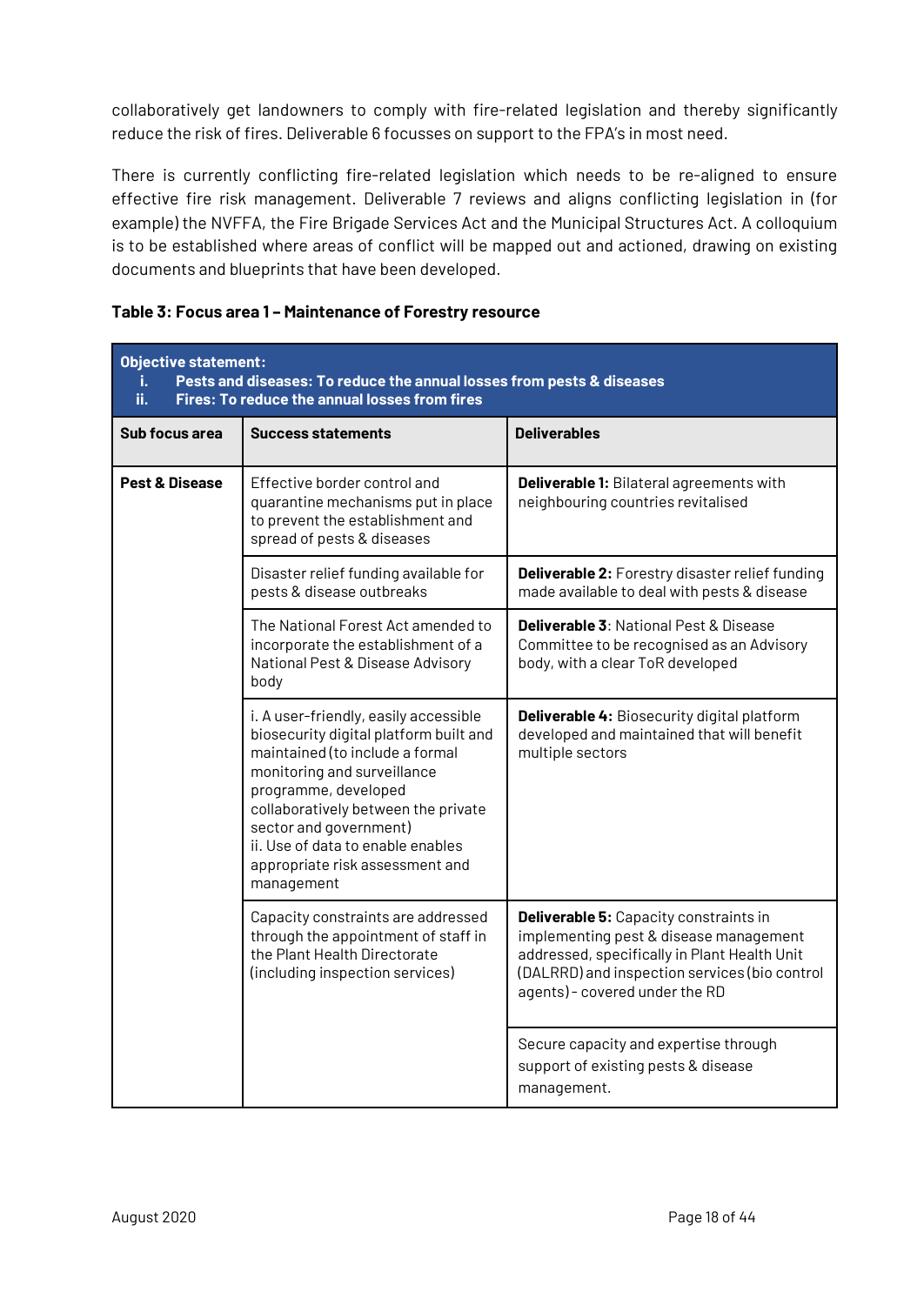| <b>Objective statement:</b><br>Pests and diseases: To reduce the annual losses from pests & diseases<br>i.<br>ii.<br><b>Fires: To reduce the annual losses from fires</b> |                                                                                                                                                                                                                                                                                    |                                                                                                                                                                                                                      |  |  |  |  |
|---------------------------------------------------------------------------------------------------------------------------------------------------------------------------|------------------------------------------------------------------------------------------------------------------------------------------------------------------------------------------------------------------------------------------------------------------------------------|----------------------------------------------------------------------------------------------------------------------------------------------------------------------------------------------------------------------|--|--|--|--|
| Sub focus area                                                                                                                                                            | <b>Success statements</b>                                                                                                                                                                                                                                                          | <b>Deliverables</b>                                                                                                                                                                                                  |  |  |  |  |
| <b>Fire Protection</b>                                                                                                                                                    | Targeted FPAs provided with the<br>required support to continue<br>operations                                                                                                                                                                                                      | <b>Deliverable 6:</b> Support provided to Fire<br><b>Protection Associations (FPAs)</b>                                                                                                                              |  |  |  |  |
|                                                                                                                                                                           | Conflicts in legislation addressed                                                                                                                                                                                                                                                 | <b>Deliverable 7:</b> Review and align conflicting<br>legislation in NVFF, the Fire Brigade Services<br>Act and the Municipal Structures Act                                                                         |  |  |  |  |
|                                                                                                                                                                           | Finalisation of NVFF Act<br>Amendments                                                                                                                                                                                                                                             | <b>Deliverable 8:</b> Amendments to NVFF Act<br>reviewed and signed off                                                                                                                                              |  |  |  |  |
|                                                                                                                                                                           | Organisational mandates clarified to<br>ensure efficient management of fire<br>prevention strategies/ functions                                                                                                                                                                    | Deliverable 9: Alignment/ clarification of<br>different organisational mandates - DEFF<br>(Forestry Branch) vs WoF vs Disaster<br>Management vs Municipalities                                                       |  |  |  |  |
|                                                                                                                                                                           | Municipal Chief Fire Officers<br>capacitated to fulfil their role as Fire<br><b>Protection Officers</b>                                                                                                                                                                            | Deliverable 10: Chief Fire Officers capacitated<br>to fulfil their legislated roles (including<br>delegating the necessary powers to FPA's)                                                                          |  |  |  |  |
|                                                                                                                                                                           | The National Veld and Forest Fire<br>Amendment Bill amended to<br>incorporate the establishment of a<br>National Fire Protection Advisory<br>body                                                                                                                                  | <b>Deliverable 11:</b> Fire protection management<br>structures formalised with clear Terms of<br>Reference developed                                                                                                |  |  |  |  |
|                                                                                                                                                                           | Improved access to weather data                                                                                                                                                                                                                                                    | <b>Deliverable 12:</b> A weather data and national<br>Fire Danger Rating programme implemented                                                                                                                       |  |  |  |  |
|                                                                                                                                                                           | Develop a national fire database<br>i. Greater awareness and information<br>sharing among the general public in<br>terms of high-risk fire area<br>ii. Utilisation of the data by various<br>stakeholders to ensure greater<br>efficiencies in the deployment of fire<br>resources | Deliverable 13: A centralised national fire<br>database to better manage fire outbreaks<br>developed and maintained<br>Greater support for Fire R&D and Research<br>Capacity<br>Covered by RDI forums (Focus area 5) |  |  |  |  |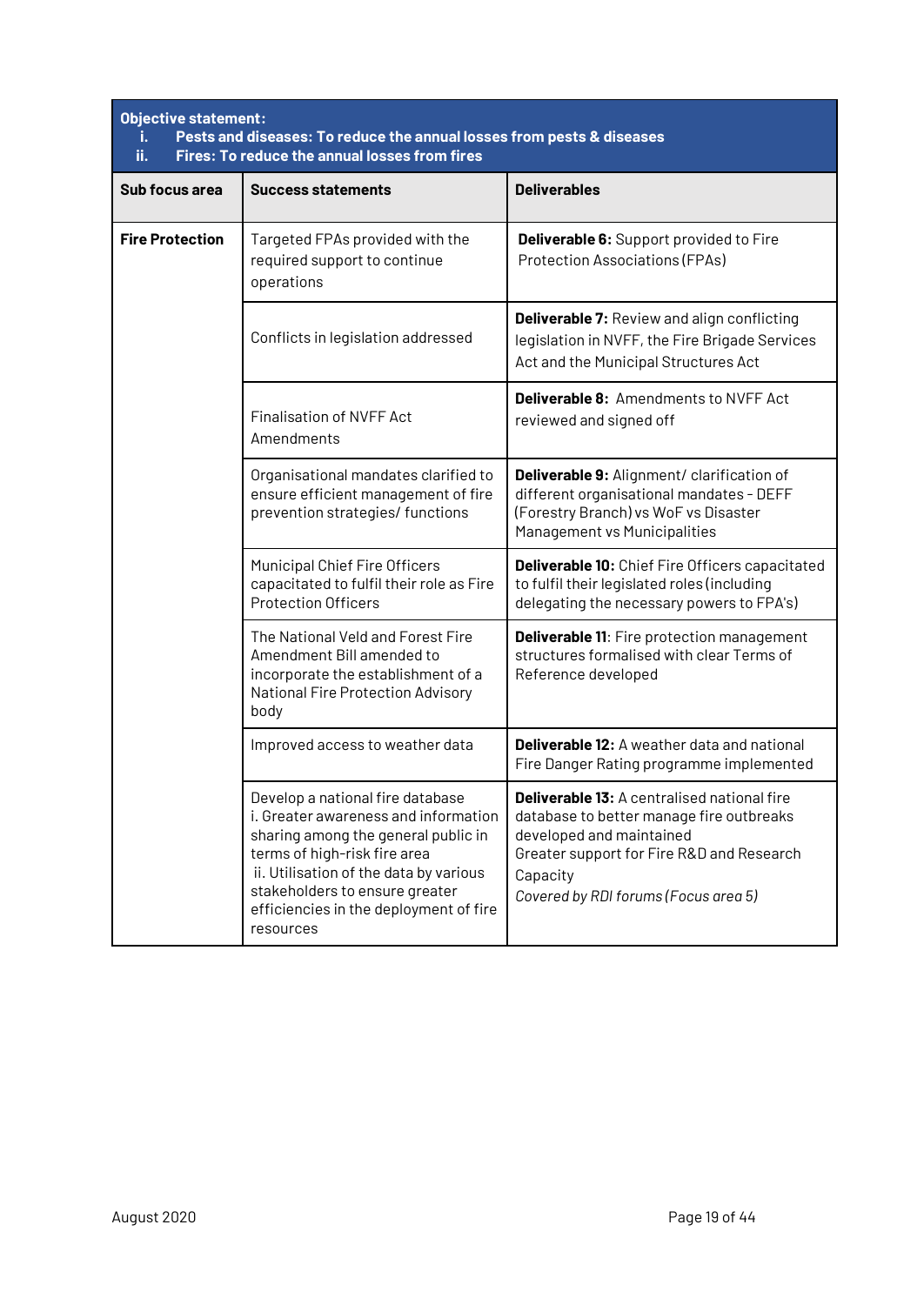In a transformed forestry landscape, new landowners, especially community owned and small growers, may also rely on diversified crops forincome generation and food security during the times when their trees are not ready to be harvested, or as an additional land use strategy for areas not suitable for trees.

Therefore, Agroforestry is introduced into the Masterplan as an acknowledgement that a specific short-term solution is needed for new landowners to deal with the financial consequences of COVID-19 (Table 4).

The specific deliverables focus on the increased promotion and the wider adoption of appropriate agroforestry systems in South Africa. These deliverables build on the work undertaken in the Agroforestry draft strategy.

### **Table 4: Focus area 1 – AgroForestry**

| <b>Objective Statement:</b><br>To increase social employment<br>i.<br>ii.<br>To improve food security of community growers |                                                                                                                                                                        |  |  |
|----------------------------------------------------------------------------------------------------------------------------|------------------------------------------------------------------------------------------------------------------------------------------------------------------------|--|--|
| Sub focus area                                                                                                             | <b>Deliverables</b>                                                                                                                                                    |  |  |
| Job creation                                                                                                               | <b>Deliverable 14:</b> Joint proposal developed containing delivery ready projects, as<br>per National Treasury COVID-19 budget provision for FY 2020-21.              |  |  |
| i. Wider adoption of<br>agroforestry by small<br>growers/community<br>growers<br>ii. Improved food<br>security             | <b>Deliverable 15:</b> Implementation / wider adoption of Agroforestry<br>Note: funding dealt with through Blended finance instrument (Focus area:<br>Deliverable 4-6) |  |  |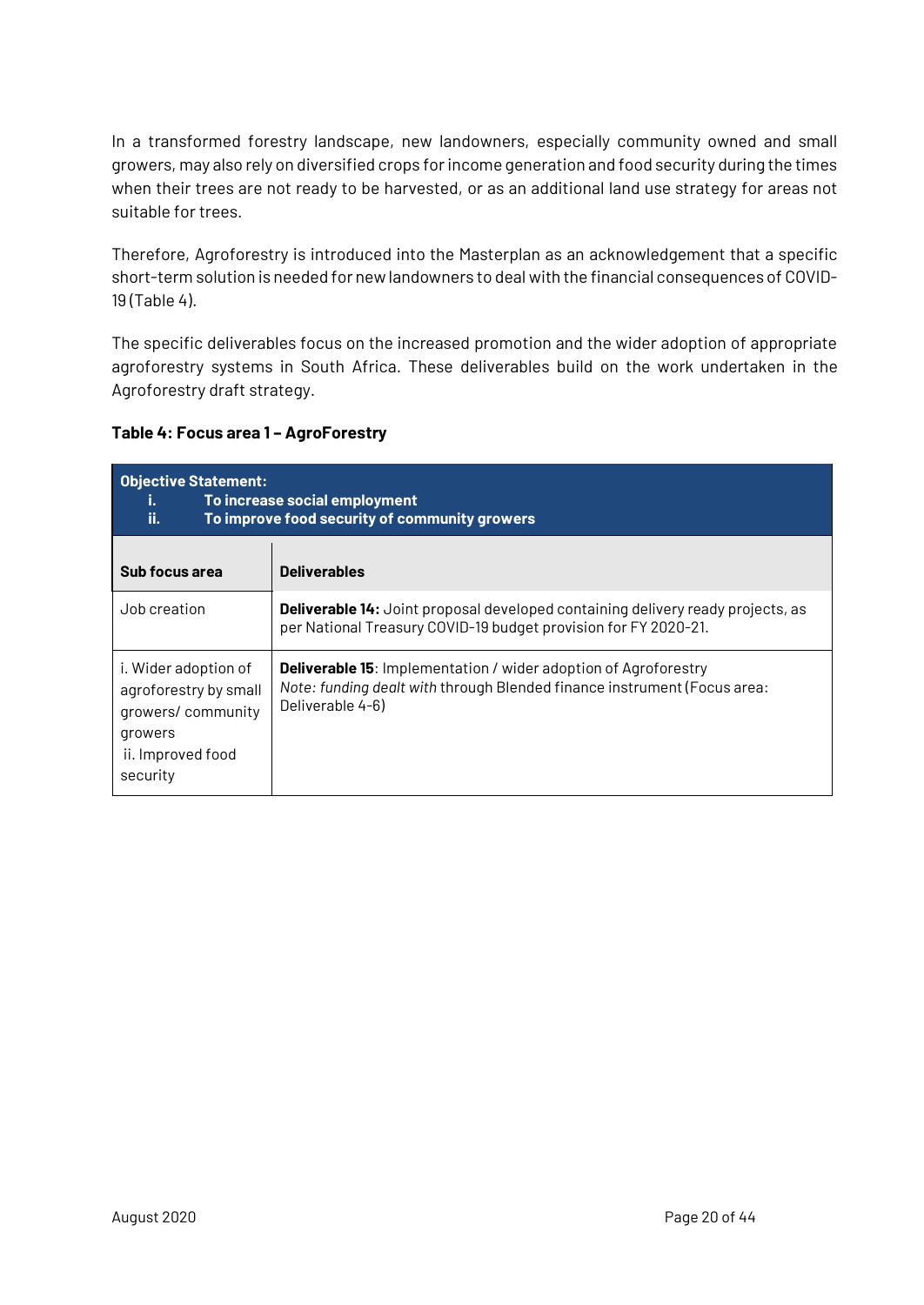#### **FOCUS AREA 2: Transformation and Labour Issues**

The forestry sector offers a unique synergy between growth of the sector and transformation through progress in land reform, recapitalisation of state plantations (B&C and Exit) and the provision of significantly enhanced extension services and other forms of support to community and black businesses throughout the value chain (including funding). This would go a long way to ensure secure and sufficient supplies of the primary resource as well as improve productive black and rural participation throughout the sector.

On the primary side, some 25,000 small growers, most in KwaZulu Natal, provide 3.8% of the plantation volumes. In the Eastern Cape, where community afforestation schemes are favoured, there is potential to bring an additional 100,000 ha under new afforestation. According to the ICFR, land claims will increase black ownership of forests to about 50%. Therefore, with land claim resolution together with expediting new and recapitalised plantations, significant opportunity exists to improve both transformation within the primary sector and growth.

As a result, the Masterplan has identified core elements that need to be addressed from the transformation perspective, notably resolution of outstanding land claims, improving the quality and reach of extension services, funding (that covers the full range from grant to soft to commercial finance) as well as advisory and business support.

The stakeholder engagements have highlighted the importance of transformation across the sector, and not solely within the primary sector. There is the challenge of giving coherence to a transformation response that needs to address very varied business needs and operations - from rural communities that are agriculturally-based to entrepreneurial businesses involved in processing. One response that has gained much favour is a blended finance instrument that could finance across the value chain, providing both project development and project implementation funding, together with the relevant business advice.

Against this backdrop, the transformation focus area has identified two broad objectives that support the goal for growth and inclusivity. The first is to increase community ownership and economic benefits related to the primary sub-sector; and the second is to expand community and black business opportunities throughout the sector with improved commercial viability.

To achieve this, the following sub-focus areas have been identified, with deliverables and key actions – see Table 5:

- Land claims & post settlement support
- Blended finance instrument
- Community and small enterprise advisory support

To consider these in more detail:

#### **Sub-focus areas 1: Land claims & post settlement support**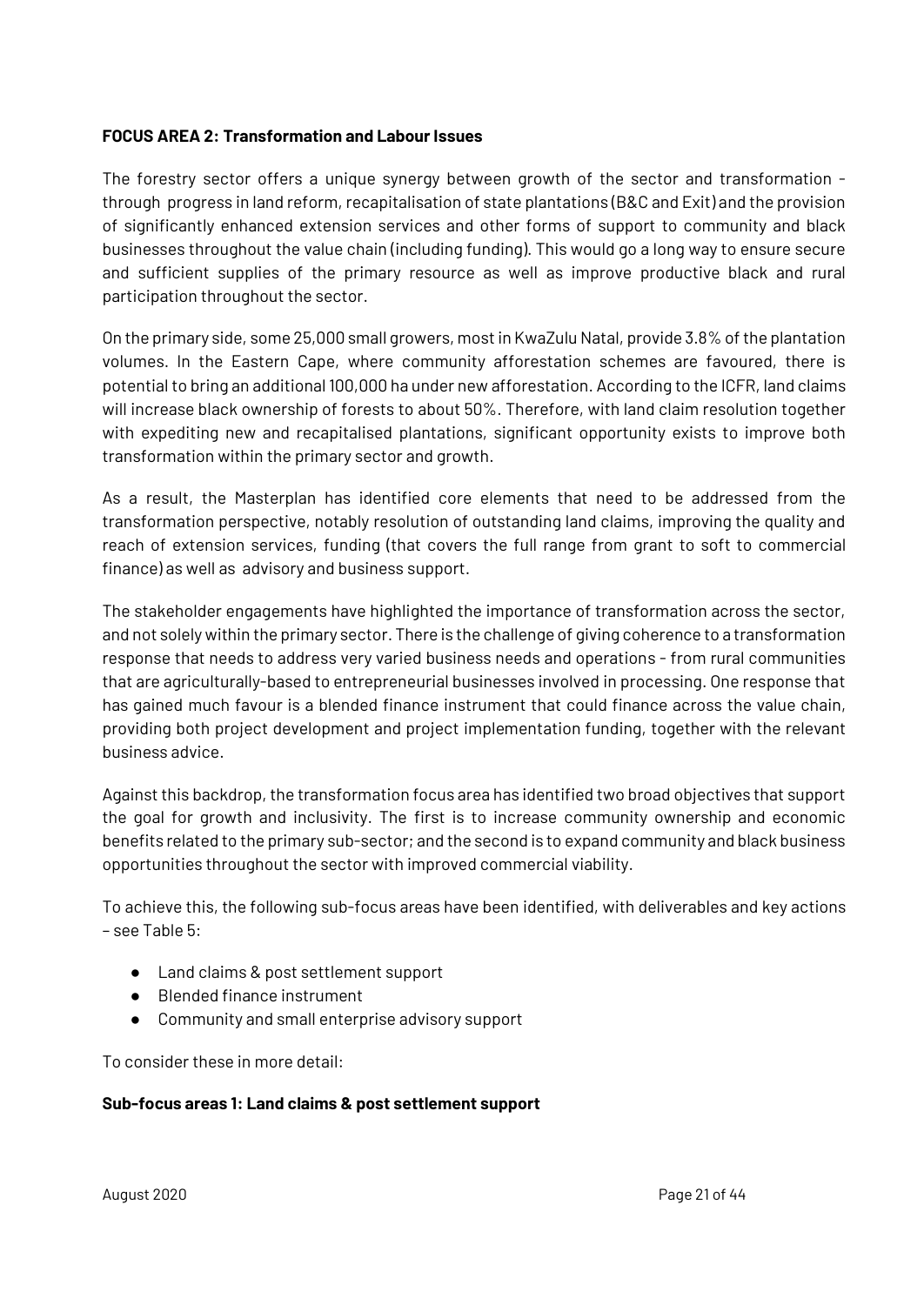A striking feature here is the low rate of resolution of land claims, which has been partially resolved through alternative arrangements with claimants to ensure plantation development and forestry operations continue. However, the lack of resolution impacts on the well-being of communities and the relationships that are so important between all the role players in the sector. Therefore, while plantation development should not be postponed until claims are finalised, a sector commitment to helping to expedite land claims is an important priority.

The Land Claims Commission is instituting a process to speed up the finalisation of claims. It has provided data on the status of land claims over DEFF plantations, with a number close to finalisation. From experience, finalisation could still take some years, and therefore, DEFF will have to consider whether to await finalisation of any land claim (in line with the new streamlined process) or to institute alternative arrangements for plantation development.

The Commission has also indicated that post settlement support for forestry-related land claims should shift to DEFF as the responsible department, in line with the Forest Sector Charter. This introduces another aspect to the restructuring of the department in line with changed roles and responsibility going forward.

Given this, three deliverables have been identified:

- Expedite land claims (particularly those close to finalisation)
- Enable plantation development while land claims are in process
- Finalise and provide post-settlement support

## **Sub-focus area 2: Blended finance instrument**

The Masterplan engagements have highlighted a grievance with regard to the funding support for the industry, particularly at the primary level, with exclusion from agricultural funding support mechanisms. In addition, on the processing side, SMEs in the forestry sector have not taken up funding opportunities offered by DTIC.

This has raised two issues on funding, notably that the sector needs its own finance instrument, and that there needs to be a special focus on small black businesses across the value chain, who find it difficult to get out of the starting blocks in terms of any application for finance.

There have been previous discussions on a blended finance instrument focused on the primary sector. The various discussion under the aegis of this Masterplan have highlighted the following:

- The target beneficiaries of a blended finance instrument should be communities and small growers, as well as small black businesses across the value chain.
- The instrument needs to encompass project development (grant funding) and project implementation (soft and commercial financing). The IDC, which has a forestry programme, has provided a benchmark for successful implementation, notably 60% grant and soft financing and 40% commercial. This implies an important role for government in the provision of grant and soft funding, with industry also required to provide soft funding where there are strategic partnerships.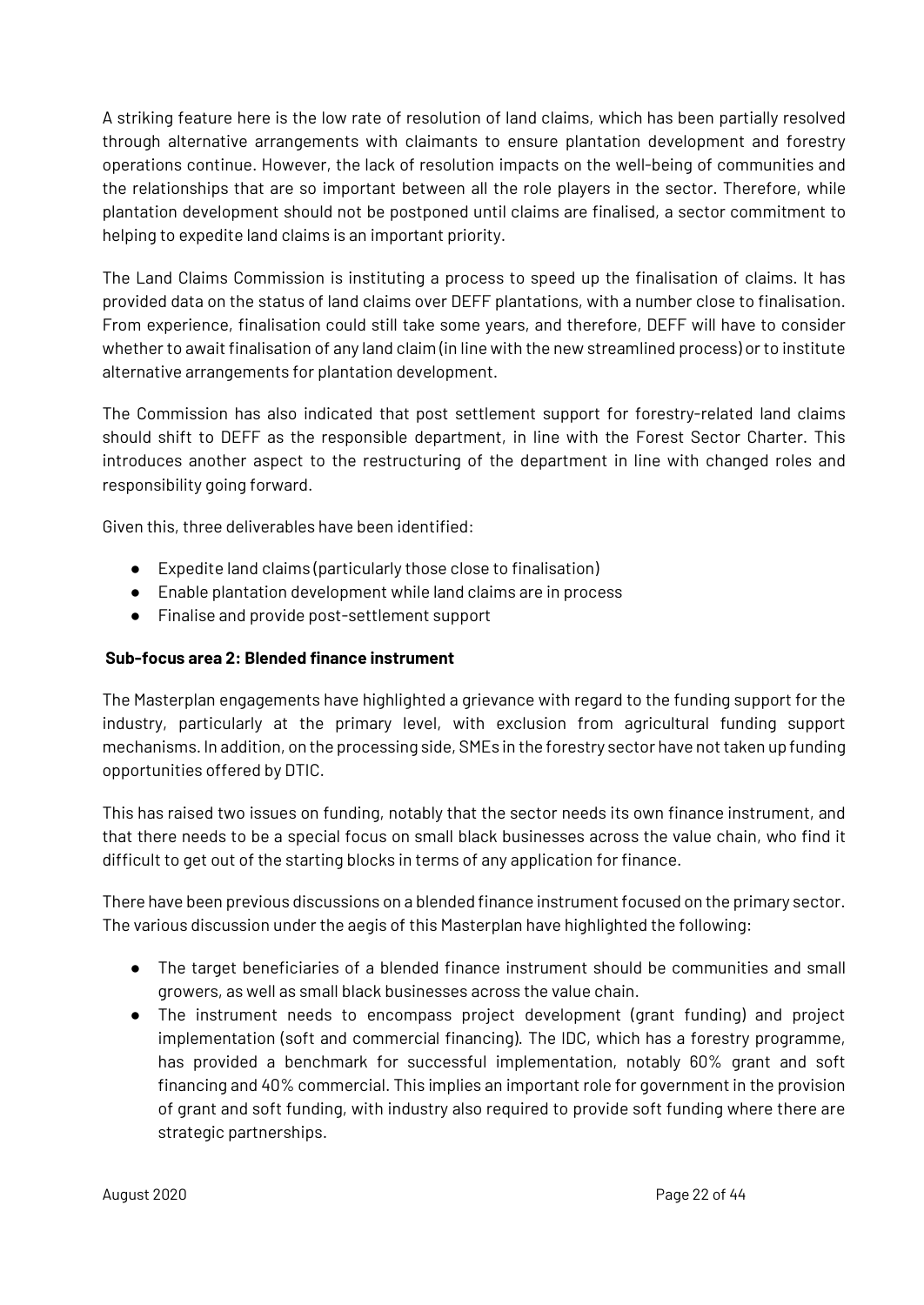● Given the strong role of strategic partners, particularly in terms of soft finance for community and small growers, discussions have highlighted the importance of such a funding instrument being a partnership between industry and government.

The DTIC and the IDC have established expertise and systems for blended finance instruments that also include project development. Also given that they are key stakeholders in the Masterplan, it is proposed that they are formally appointed to develop the proposal for a forestry sector blended finance instrument. Such a proposal would consider the various models in South Africa, including issues such as the manager of the fund (independent or government) and sources of funding (e.g. from DFIs like the National Empowerment Fund and international donors).

A consistent theme throughout the Masterplan engagements has been the need for effective business and transactional support for small growers and other small businesses. It is proposed therefore, that such support is provided as part of both the project development and project implementation components of the fund. That said, there will be many businesses, outside of the ambit of the fund, but which require grant funded support - hence the third sub-focus area.

Three deliverables have been identified for the blended finance instrument:

- Institute a blended finance instrument
- DEFF to determine and institute oversight and other responsibilities vis a vis the financing instrument
- Identify grant & soft funding providers available to the forestry sector

## **Sub-focus area 3: Community and small enterprise advisory support**

This focus area addresses the needs of business enterprises that do not fall within the net of the blended finance instrument. The success statement notes that advisory support programmes should be available with two deliverables to enhance access. The first focuses on business enterprises across the value chain and the second addresses advisory support for communities to establish transparent governance/structures of community assets (where this is not part of the PRA process cited in Focus Area 1).

## **Sub-focus area 4: Certification of small growers**

Small growers have raised the challenges of forest management certification, but it is required to ensure market access and premium prices for timber products. The key deliverable therefore is to provide support to ensure an increasing number of growers are certified.

## **Sub-focus area 5: COVID-19 Response**

The stakeholders agreed that there needed to be a COVID-19 response, which would address the immediate to short-term needs of small and community growers and waste-pickers. As part of the engagements, the Presidency's Project Management Office (PMO) discussed the inclusion of forestry in a newly developed programme on mass / social employment, for which National Treasury made provision in the COVID-19 budget adjustment for 2020-21. The relevant parties agreed to the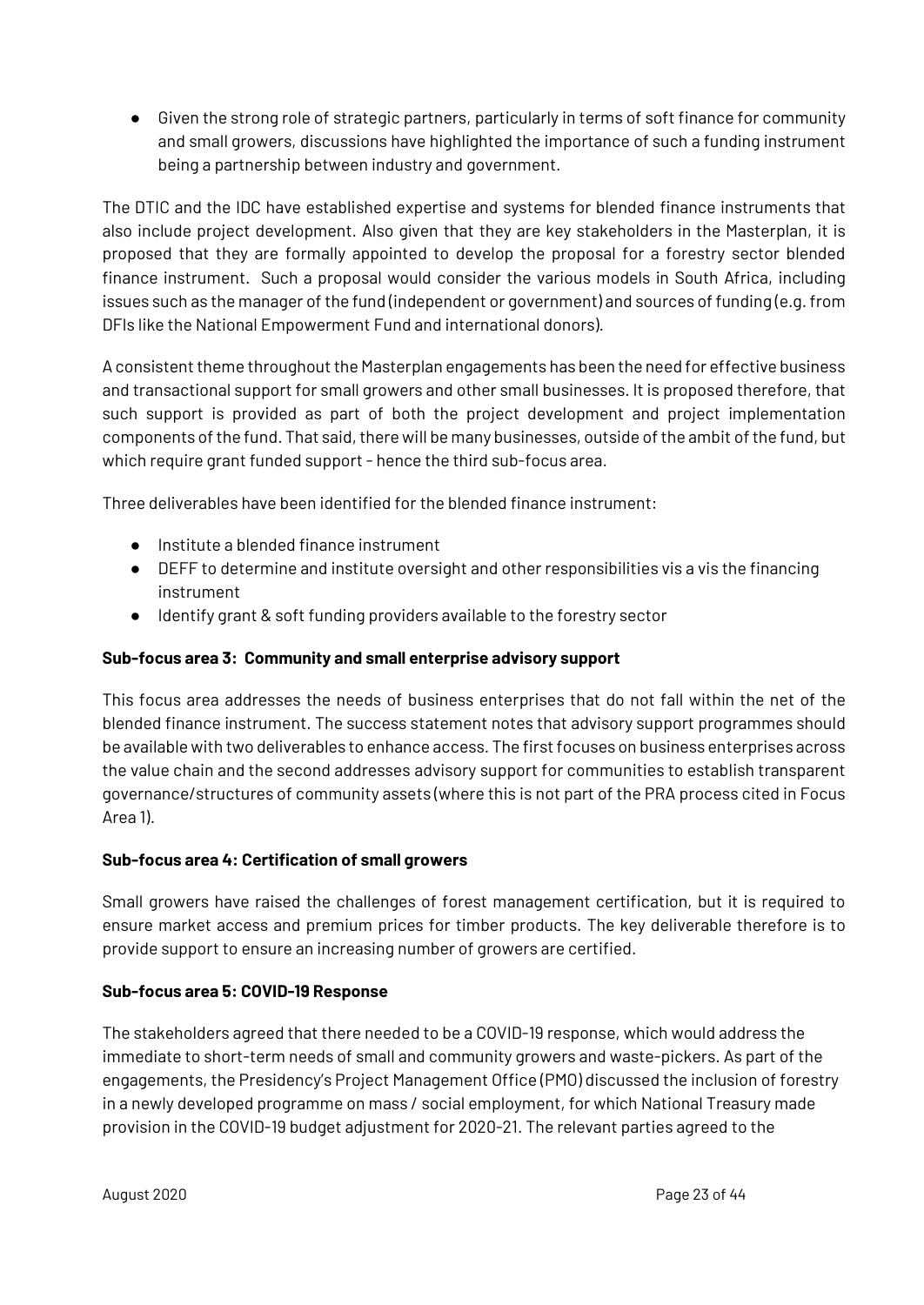immediate development of delivery-ready projects, including the World Forestry Congress legacy project and agro-forestry (see Focus Area 1).

## **Sub-focus area 6: Decent Work**

The forestry sector commits itself to decent work including ensuring that all forestry workers are supplied with at least the minimum legislated protection by their employers.

To give effect to this, companies will not be assisted by Government in any way and cannot do business with Government if they do not pay the stipulated minimum wages and comply with stipulated minimum conditions.

Furthermore, upstream companies will not supply to and downstream companies will not purchase from companies that do not pay the stipulated minimum wages and comply with stipulated minimum conditions. In exceptional circumstances for emerging businesses, there will be a probation period of one year in the event of non-compliance, with contracting companies facilitating support to enable compliance and/or ending their commercial relationship in the event of non-compliance after the probation period.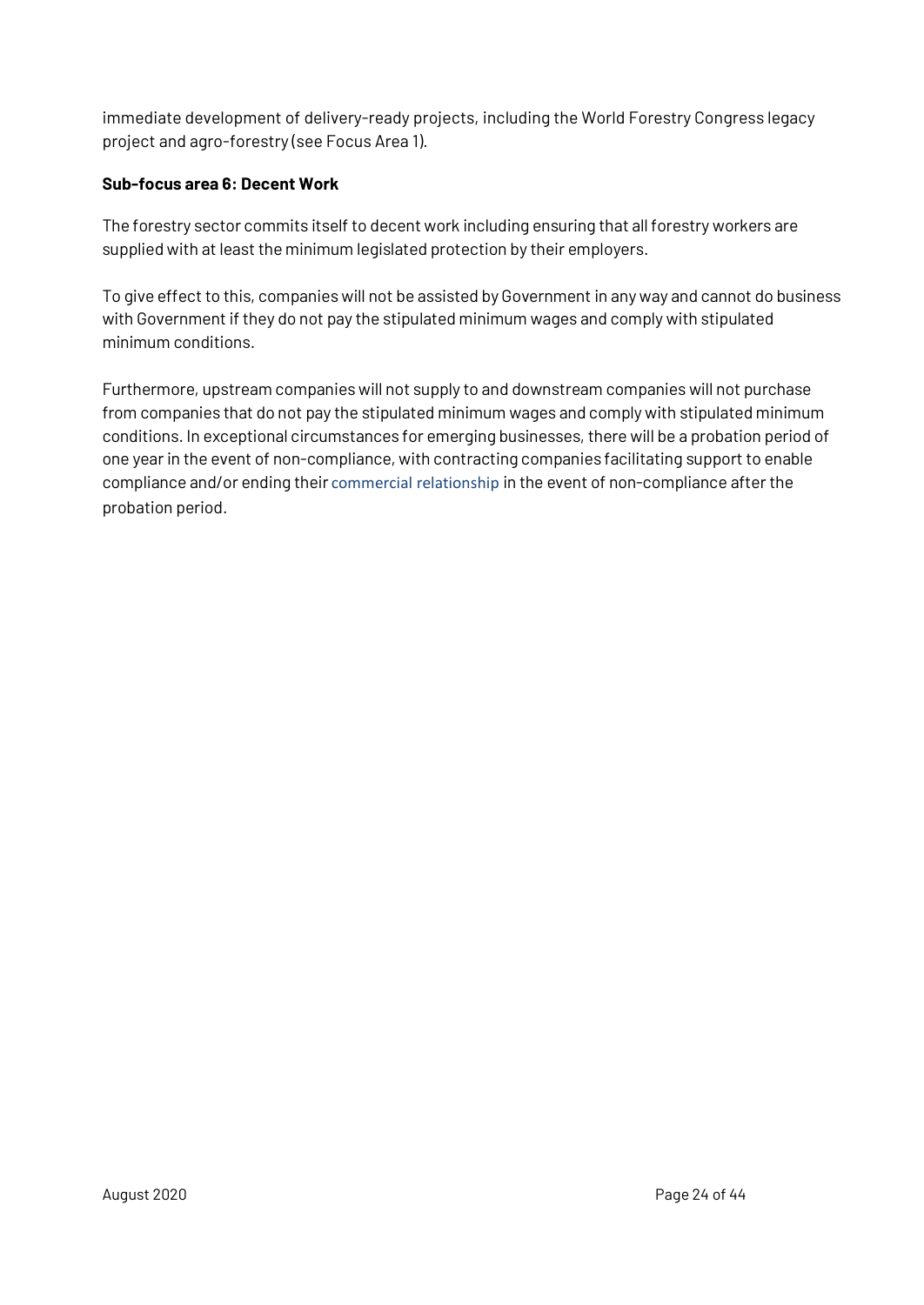# **Table 5: Transformation focus area**

| <b>Objective statement for Focus area 2:</b><br>To increase community ownership and economic benefits related to plantation activities<br>i.<br>ii.<br>To expand community and black business opportunities with improved commercial<br>viability |                                                                                                                                                                              |                                                                                                                                                                                                                                                                                                      |  |
|---------------------------------------------------------------------------------------------------------------------------------------------------------------------------------------------------------------------------------------------------|------------------------------------------------------------------------------------------------------------------------------------------------------------------------------|------------------------------------------------------------------------------------------------------------------------------------------------------------------------------------------------------------------------------------------------------------------------------------------------------|--|
| Sub focus areas                                                                                                                                                                                                                                   | <b>Success statements</b>                                                                                                                                                    | <b>Deliverables</b>                                                                                                                                                                                                                                                                                  |  |
| Land claims &<br>post settlement<br>support                                                                                                                                                                                                       | i. Outstanding land claims finalised within<br>agreed timeframes<br>ii. A post-settlement support package is in<br>place                                                     | Deliverable 1: Land claims expedited<br>(particularly those close to finalisation)<br>Deliverable 2: Enable plantation<br>development while land claims are in<br>process<br><b>Deliverable 3: Provision of Post-settlement</b><br>support                                                           |  |
| <b>Blended Finance</b><br>Instrument                                                                                                                                                                                                              | A blended finance instrument developed for<br>the Forestry Sector                                                                                                            | <b>Deliverable 4:</b> Institute a blended finance<br>instrument<br><b>Deliverable 5: Funding information</b><br>resource developed that include grant and<br>soft funding schemes                                                                                                                    |  |
| Community and<br>small enterprise<br>advisory support                                                                                                                                                                                             | Advisory support programmes are available<br>to community-based and small enterprises<br>across the value chain (excluding extension<br>services dealt with in Focus Area 1) | Deliverable 6: Business related advisory<br>support programmes established for<br>forestry sector enterprises across the<br>value chain<br>Deliverable 7: Governance related advisory<br>support established for communities<br>(where this is not part of the PRA process<br>cited in Focus Area 1) |  |
| Certification of<br>small growers                                                                                                                                                                                                                 | Increased certification of small-scale<br>timber growers to ensure market access<br>and premium prices for timber products                                                   | Deliverable 8: Small growers are supported<br>with the process to achieve forest<br>management certification                                                                                                                                                                                         |  |
| COVID-19<br><b>RESPONSE</b>                                                                                                                                                                                                                       | The most marginalised within the sector,<br>notably rural communities and waste<br>pickers, have greater resilience in the face<br>of crises                                 | Deliverable 9: Delivery-ready projects are<br>implemented, under the auspices of the<br>mass / social employment programme<br>developed by the Project Management<br>Office in the Presidency.                                                                                                       |  |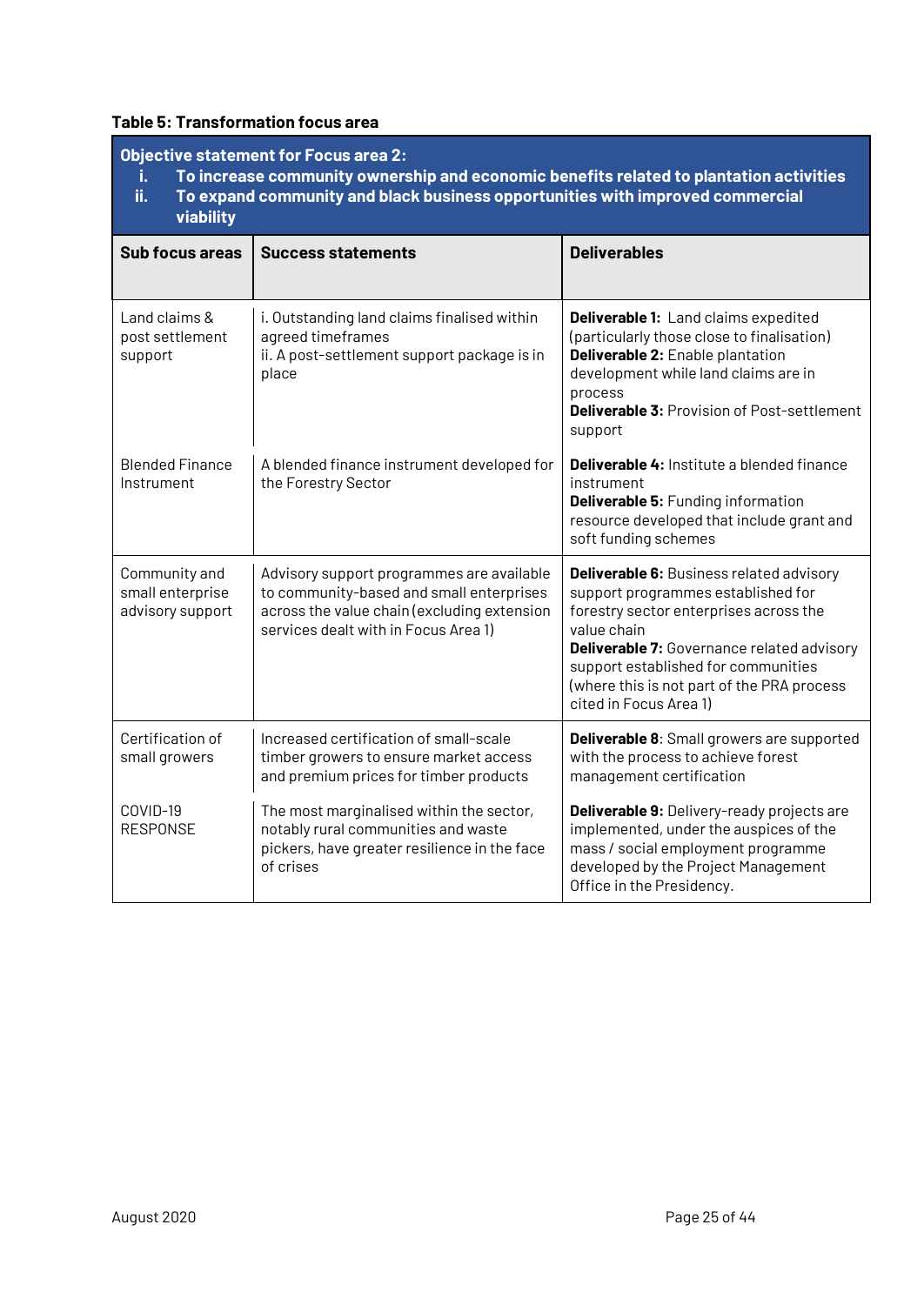#### **FOCUS AREA 3: Processing**

The South African forestry sector is only as strong as the processing sector which ultimately needs to convert relatively low value roundwood into forest products. It is imperative that the local timber processing sector remains competitive in the international markets to beneficiate local roundwood supply originating and providing livelihoods in the rural economies. The focus area is aimed at driving competitiveness and market access of the South African timber processing sectors which in turn drives investment and creates jobs.

This focus area consists of five sub-focus areas, reflecting the work to be done across the processing value chain:

- Cross cutting issues
- Pole Manufacturing
- Sawmilling
- Pulp & Paper manufacturing
- Board Manufacturing

Table 6 provides more detail on the *cross-cutting* **processing issues**, setting out the success statements and accompanying deliverables over the short to medium term. The sub-focus areas include:

- **Wood promotion:**three deliverables have been identified to improve the uptake of the use of timber in the built environment. Firstly, promotional activities will need to be undertaken. Given the cost associated with promotional activities it is suggested that efforts around this be well coordinated and targeted. It is therefore proposed that a well targeted wood promotion plan be developed which covers timber and wooden products. The second deliverable will address the public sector tender restrictions, and entails working with the National Treasury, the Department of Human Settlement, Department of Public Works, South Africa Sawmilling (SSA) as well as SALGA to unlock the public sector opportunities. Deliverable three deals with the broader awareness raising activities, at school level, by way of including wood promotion in existing environmental education initiatives such as Schools Environmental Education Programme (SEEP).
- **Developing a joint processing agenda**: deliverable 4 is informed by the disjointedness of processing sub-sectors, making it a challenge to achieve collaborative effort on cross cutting issues. For example, the poles sub-sector has two business associations, whereas some years back there was one. Therefore, the stakeholder engagements highlighted the need for all processing role players to come together to develop a few key priorities that they could collectively support to advance processing. This will include the promotion of the industry and timber products which have been addressed under Deliverable 1. The development of a priority plan can be preceded by a market study to identify additional key "products of the future" which include engineered wood products, Bio-refinery etc. This would link directly to the RDI deliverable which already tables a suggested RDI Agenda.
- **Lengthening of State primary resource supply contracts**: Investment into sawmilling is constrained by too short supply side contracts. This lack of longer-term security results in sawmillers not wanting to invest in technology upgrades which limits the competitiveness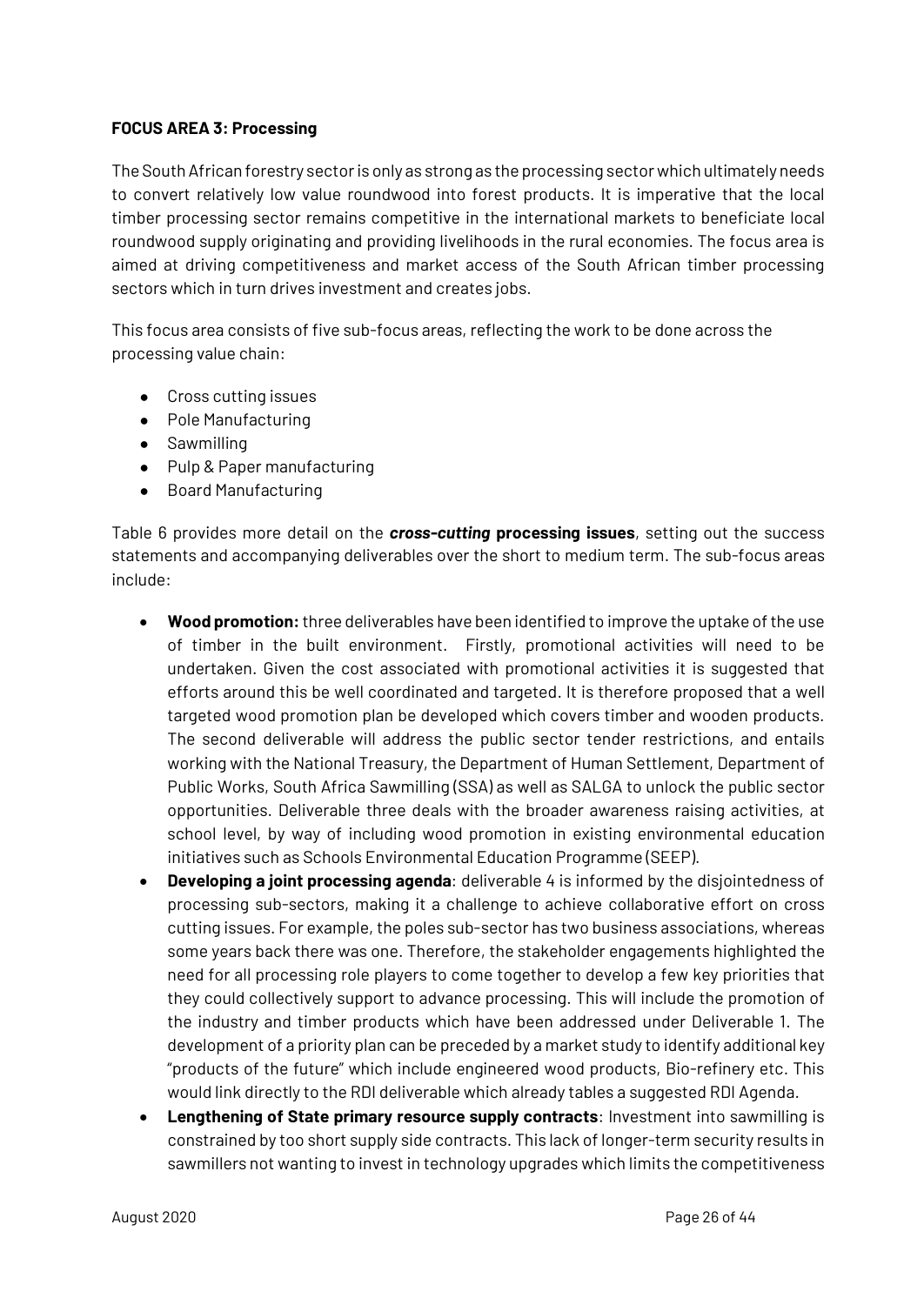of this sub sector. As an example, Safcol has accommodated this by making a firm commitment to lengthen the period for contracts for 50% of its supplies, while the remaining 50% is on short-term contracts to support new entrants.

• **Funding/ recapitalisation:** An incentive scheme - the Agro-Processing Support Scheme was launched by DTIC in 2017 to support qualifying enterprises with a case grant when undertaking capital investment projects. There was not a huge uptake of this scheme. It is proposed that this incentive scheme be better promoted to support investment in the forestry value chain. Additionally, potential applicants should be supported with the application processes as this also prevents the uptake of the scheme. This support should be available not only to the formal processing sector but also to the SMME processing sector.

Utilities, and specifically the challenges surrounding Eskom and stability of supply have been raised throughout the engagements. Given that this is a cross cutting economic issue and dealt with elsewhere on a much bigger scale, it was agreed that this will not be addressed in the Forestry sector master plan. Another issue raised by several stakeholders are the opportunities offered by Biomass. Given that a renewable energy Masterplan is being developed, it was agreed that this be addressed as part of that Masterplan.

For some deliverables, more detailed steps have been provided, for example deliverable 1 and 2. The intent is to populate this level of detail for all projects, as well as show the organisation responsible and timelines. This will be done in the final phase of the project.

| <b>Cross cutting objective statements:</b><br>To improve the uptake of the use of timber in the built environment<br>i.<br>ii.<br>To improve access to industrial funding to drive competitiveness through modernisation of<br>processing |                                                                                                                |                                                                                                                                                                                                                                                                                                                                            |  |
|-------------------------------------------------------------------------------------------------------------------------------------------------------------------------------------------------------------------------------------------|----------------------------------------------------------------------------------------------------------------|--------------------------------------------------------------------------------------------------------------------------------------------------------------------------------------------------------------------------------------------------------------------------------------------------------------------------------------------|--|
| Sub focus area                                                                                                                                                                                                                            | <b>Success statements</b>                                                                                      | <b>Deliverables</b>                                                                                                                                                                                                                                                                                                                        |  |
| To improve the<br>uptake of the use<br>of timber in the<br>built environment                                                                                                                                                              | Increased use of timber in<br>the South African Built<br>Environment                                           | <b>Deliverable 1:</b> A variety of interventions implemented to<br>promote the use of timber and engineered timber in the<br>built environment (Including medium and high-rise<br>buildings and products like Cross laminated Timber (CLT)<br>Oriented Strength Board (OSB, Laminated Veneer Lumber<br>and Glulam (Glued Laminated Timber) |  |
|                                                                                                                                                                                                                                           | Increased use of timber<br>and engineered timber<br>products in the<br>government and state-<br>owned entities | <b>Deliverable 2:</b> Designation of Timber for construction and<br><b>Timber for Housing</b>                                                                                                                                                                                                                                              |  |
| State primary<br>resource supply<br>contracts are<br>lengthened                                                                                                                                                                           | To lengthen the supply<br>side of log contracts from<br>the state plantations                                  | <b>Deliverable 3: Procurement processes of state primary</b><br>resources changed to allow longer supply-side contracts                                                                                                                                                                                                                    |  |

#### **Table 6: Focus area 3 - cross-cutting issues**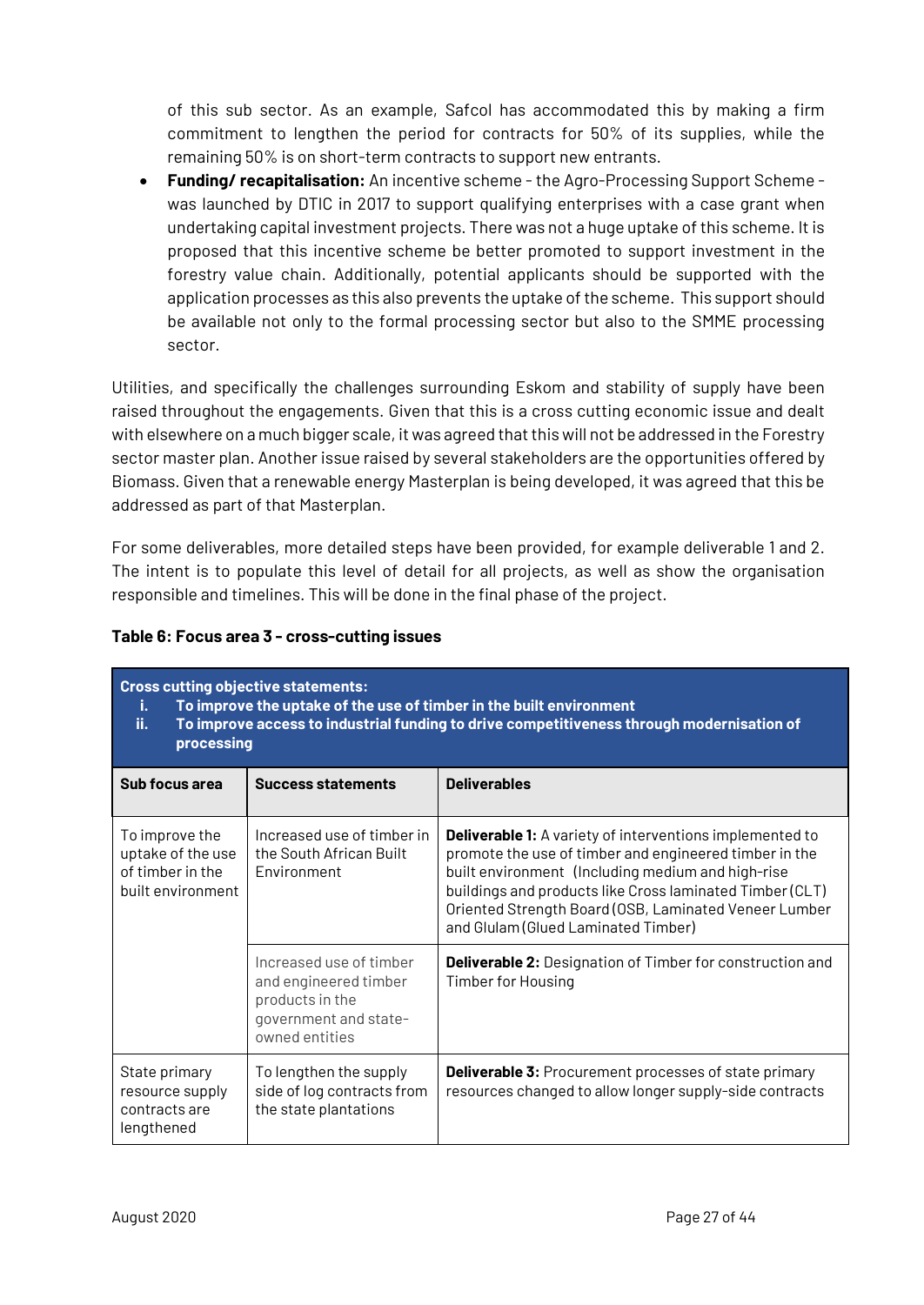#### **Cross cutting objective statements:**

- **i. To improve the uptake of the use of timber in the built environment**
- **ii. To improve access to industrial funding to drive competitiveness through modernisation of processing**

| Sub focus area                                           | <b>Success statements</b>                                                                              | <b>Deliverables</b>                                                      |
|----------------------------------------------------------|--------------------------------------------------------------------------------------------------------|--------------------------------------------------------------------------|
| Funding/<br>Industrial<br>Financing/<br>Recapitalisation | Increased uptake of the<br>APSS which funds the<br>recapitalisation of<br>machinery up to 30%<br>grant | <b>Deliverable 4:</b> Enabling better uptake of Government<br>Incentives |

Table 7 contains the success statements and deliverables for the **four processing sub-sectors**: utility poles, sawmilling, pulp & paper and boards. The sub focus areas are further divided into subsub focus areas, providing a further categorisation of the issues that need to be addressed. The objective statements for the sub focus areas centres around greater market access (utility poles and sawmilling), improved competitiveness (sawmilling), removal of regulatory impediments (pulp and paper) and enhancing the technical infrastructure environment (boards). The deliverables in support of these objectives are as follow:

- **Utility poles:** With 95% electrification achieved locally, the industry now finds itself with significant spare production capacity - an oversupply of around 12 000 cubes a month of transmission poles. The African market offers high growth opportunities for the utility pole sector due to increased investment into electrification of African countries such as Tanzania, Kenya, Rwanda and Uganda. The main impediments to accessing these opportunities include quality, pricing and certification protocols of the buyer countries. Three actions/ steps have been listed in support of this deliverable: the DTIC to assist in facilitating trade missions (action 1) as well as setting up meetings with the donors that typically fund these power projects (action 2). The purpose of the meeting would be to raise awareness amongst donor organisations of the quality of poles produced locally, and to lobby for the inclusion of South African standards into international/ donor funded power projects. From there protocol agreements must be developed (action 3).
- **Forestry Regional Integration:** Deliverable 2 speaks to the promotion of investment in specific African countries, with a focus on Mozambique initially. This is combined with a need to engage funders to support this work.
- **Sawmilling:** Deliverable 3 covers the techno-economic benchmarking study to be commissioned to identify the technology gaps in the South African sawmilling sector with a view of improving the adoption of modern technologies. Once the benchmarking study is concluded a collaborative modernisation investment drive should be initiated. This drive will be done in conjunction with the DTIC incentives with the view to upscale and modernise mills to be more efficient and add value to their products. It is important that these modernisation imperatives are focussed on both the formal sawmilling sector as well as the informal / SMME sector (so called bushmills).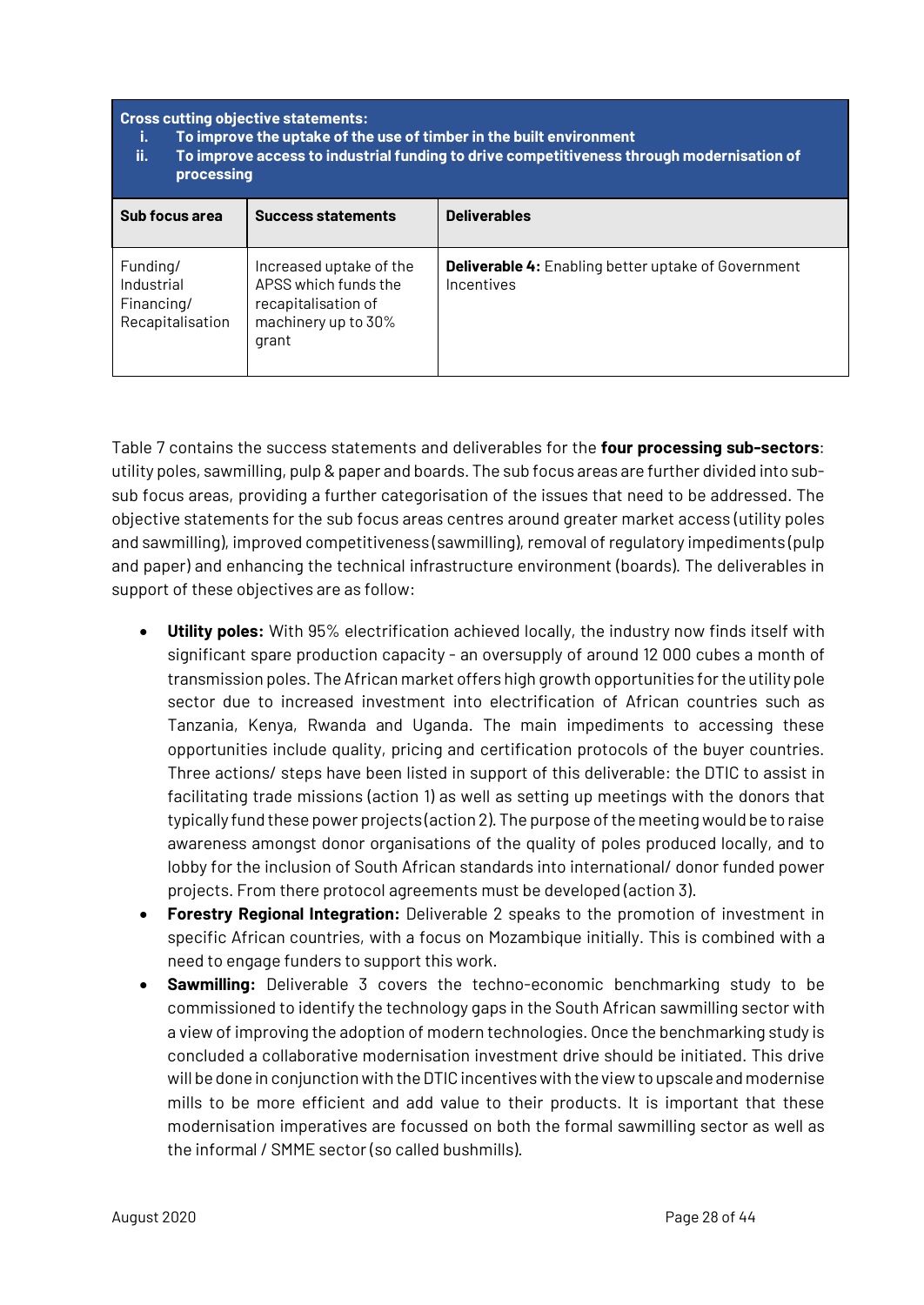- **Pulp and Paper:** Regulations regarding the Control of the Import or Export of Waste were published on 21 January 2019. These regulations regulate the import and export of both hazardous and general waste and were promulgated to strengthen the oversight and control by DEFF to prevent import of waste for landfill disposal. It is recommended that a clear distinction is made between hazardous and general waste which includes wastepaper as it is a significant resource to the paper industry in South Africa. PAMSA is requesting that further engagement be held with the key stakeholders to develop exclusions / solutions regarding wastepaper that ensure that a sound balance amongst the three pillars of environmental management, economic and social development are promoted (Deliverable 4).
- **Boards:** South Africa is a net importer of plywood, veneer boards and fiberboard. Approximately 69% of the plywood and veneer board is imported from China and Asia and 31% is imported from Brazil. It has been suggested that substandard board is entering the country, mainly from Brazil. The magnitude and scale thereof is however not clear, and more information was therefore requested from the company that raised this particular concern. Should this be included in the Masterplan, the National Building Council with DTIC will need to develop, and enforce standards on imported wood products (Deliverable 5)

Table 7 provides a summary of the alignment between the success statements and accompanying deliverables. The various objective statements are shown at the top of the table. Apart from deliverable 1, more detailed actions still need to be developed for all the deliverables. This work will be undertaken during Phase 4 in addition to clarifying timelines and the organisation responsible.

|  | Table 7: Focus area 3 - sub sector specific issues |  |  |  |  |
|--|----------------------------------------------------|--|--|--|--|
|--|----------------------------------------------------|--|--|--|--|

| <b>Objective statement for sub-sectors:</b><br>To promote export market access for utility poles<br>Ĭ.<br>ii.<br>To improve sawmilling competitiveness through the adoption of modern<br>technologies<br>iii.<br>To promote market access for solid wood products<br>iv.<br>To remove the prohibitive wastepaper regulations<br>To enable an improved technical infrastructure environment which supports South<br>V <sub>1</sub><br>African board products in the marketplace<br>To improve further beneficiation of the dissolved wood pulp to supply local<br>vi.<br><b>industries</b> |                    |                                                                                                                      |                                                                                              |
|-------------------------------------------------------------------------------------------------------------------------------------------------------------------------------------------------------------------------------------------------------------------------------------------------------------------------------------------------------------------------------------------------------------------------------------------------------------------------------------------------------------------------------------------------------------------------------------------|--------------------|----------------------------------------------------------------------------------------------------------------------|----------------------------------------------------------------------------------------------|
| <b>Sub focus areas</b>                                                                                                                                                                                                                                                                                                                                                                                                                                                                                                                                                                    | Sub-sub focus area | <b>Success</b><br>statements                                                                                         | <b>Deliverables</b>                                                                          |
| Utility poles                                                                                                                                                                                                                                                                                                                                                                                                                                                                                                                                                                             | Market access      | Utility pole<br>producers are able<br>to respond to<br>export<br>opportunities in<br>Africa due to<br>barriers being | <b>Deliverable 5: Trade support</b><br>provided to enable access<br>specific African markets |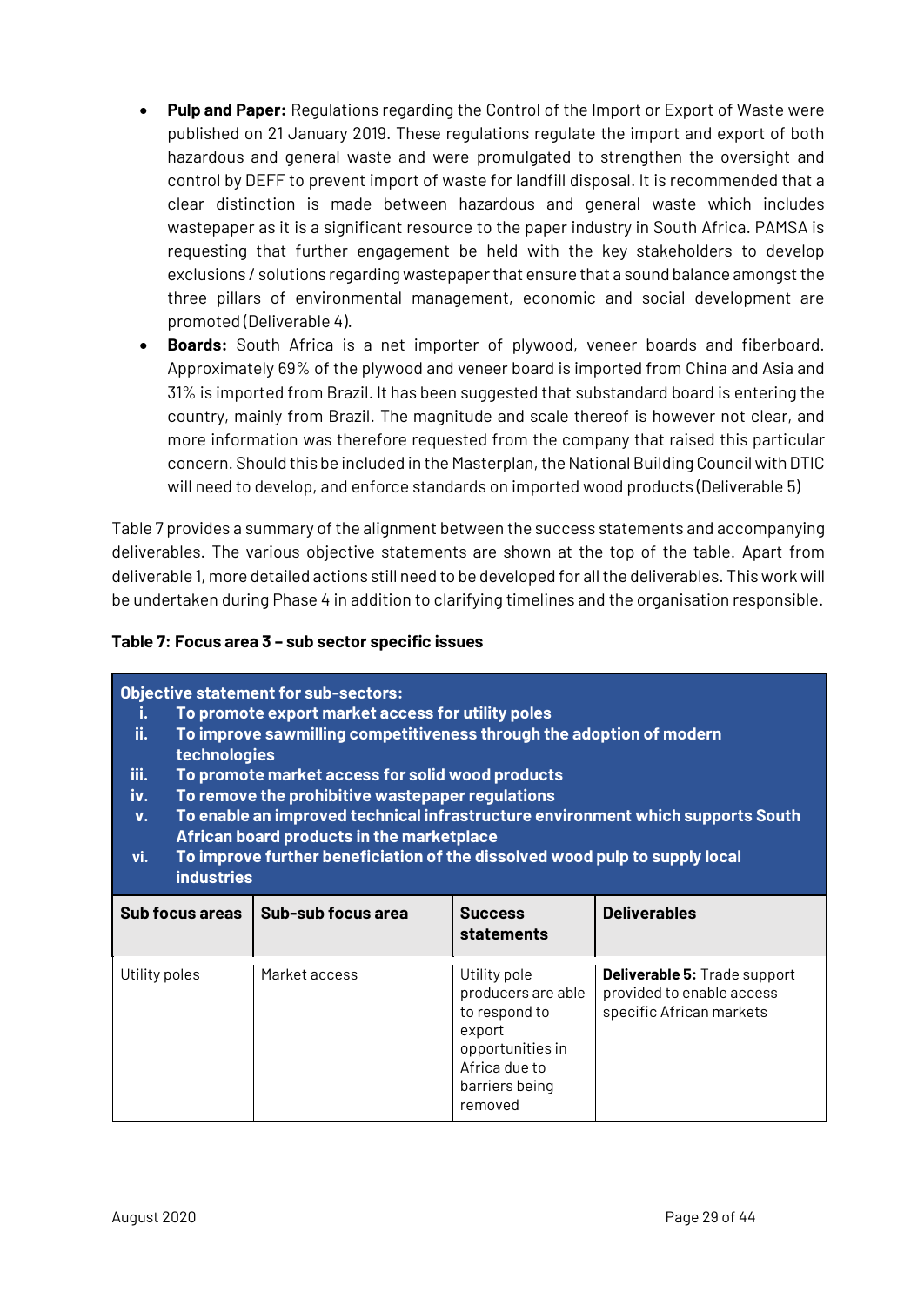| <b>Objective statement for sub-sectors:</b><br>To promote export market access for utility poles<br>ı.<br>ii.<br>To improve sawmilling competitiveness through the adoption of modern<br>technologies<br>iii.<br>To promote market access for solid wood products<br>To remove the prohibitive wastepaper regulations<br>iv.<br>To enable an improved technical infrastructure environment which supports South<br>v.<br>African board products in the marketplace<br>To improve further beneficiation of the dissolved wood pulp to supply local<br>vi.<br><b>industries</b> |                                                                                                                                          |                                                                                                              |                                                                                                                                                                                                                                                           |  |
|-------------------------------------------------------------------------------------------------------------------------------------------------------------------------------------------------------------------------------------------------------------------------------------------------------------------------------------------------------------------------------------------------------------------------------------------------------------------------------------------------------------------------------------------------------------------------------|------------------------------------------------------------------------------------------------------------------------------------------|--------------------------------------------------------------------------------------------------------------|-----------------------------------------------------------------------------------------------------------------------------------------------------------------------------------------------------------------------------------------------------------|--|
| <b>Sub focus areas</b>                                                                                                                                                                                                                                                                                                                                                                                                                                                                                                                                                        | Sub-sub focus area                                                                                                                       | <b>Success</b><br><b>statements</b>                                                                          | <b>Deliverables</b>                                                                                                                                                                                                                                       |  |
| Forestry regional<br>integration                                                                                                                                                                                                                                                                                                                                                                                                                                                                                                                                              | To promote investment in<br>African countries                                                                                            |                                                                                                              | <b>Deliverable 6: Promote</b><br>Investment in specific African<br>markets                                                                                                                                                                                |  |
| Sawmilling<br>modernisation                                                                                                                                                                                                                                                                                                                                                                                                                                                                                                                                                   | To improve sawmilling<br>competitiveness through<br>the adoption of modern<br>technologies                                               | Increased<br>adoption of<br>modern<br>technologies in<br>South African<br>Sawmills                           | Deliverable 7: Study<br>undertaken to inform next steps<br>for the modernisation of timber<br>processing                                                                                                                                                  |  |
| Pulp & Paper                                                                                                                                                                                                                                                                                                                                                                                                                                                                                                                                                                  | Legislation                                                                                                                              | A supportive<br>legislative/<br>regulatory<br>environment<br>created for waste                               | Deliverable 8: Wastepaper<br>exclusions / solutions developed<br>and submitted                                                                                                                                                                            |  |
| Improving<br>productivity of the<br>forestry products<br>industries                                                                                                                                                                                                                                                                                                                                                                                                                                                                                                           | To extract the maximum<br>value from wood biomass<br>via biorefinery applications                                                        | Biorefinery<br>technologies to<br>enable<br>development of<br>new value chains<br>from waste wood<br>biomass | Deliverable 9: Biorefinery<br>technologies for production of<br>high value products and<br>materials for use in various<br>applications, e.g., chemicals<br>and products to combat the<br>COVID pandemic (new<br>deliverable - links to RDI<br>priorities |  |
| Board<br>Manufacturing                                                                                                                                                                                                                                                                                                                                                                                                                                                                                                                                                        | To enable an improved<br>technical infrastructure<br>environment which<br>supports South African<br>board products in the<br>marketplace | Local market<br>specifications are<br>enforced on<br>Imported board<br>products                              | Deliverable 10: Enforce<br>compliance and apply standards<br>on imported Board products                                                                                                                                                                   |  |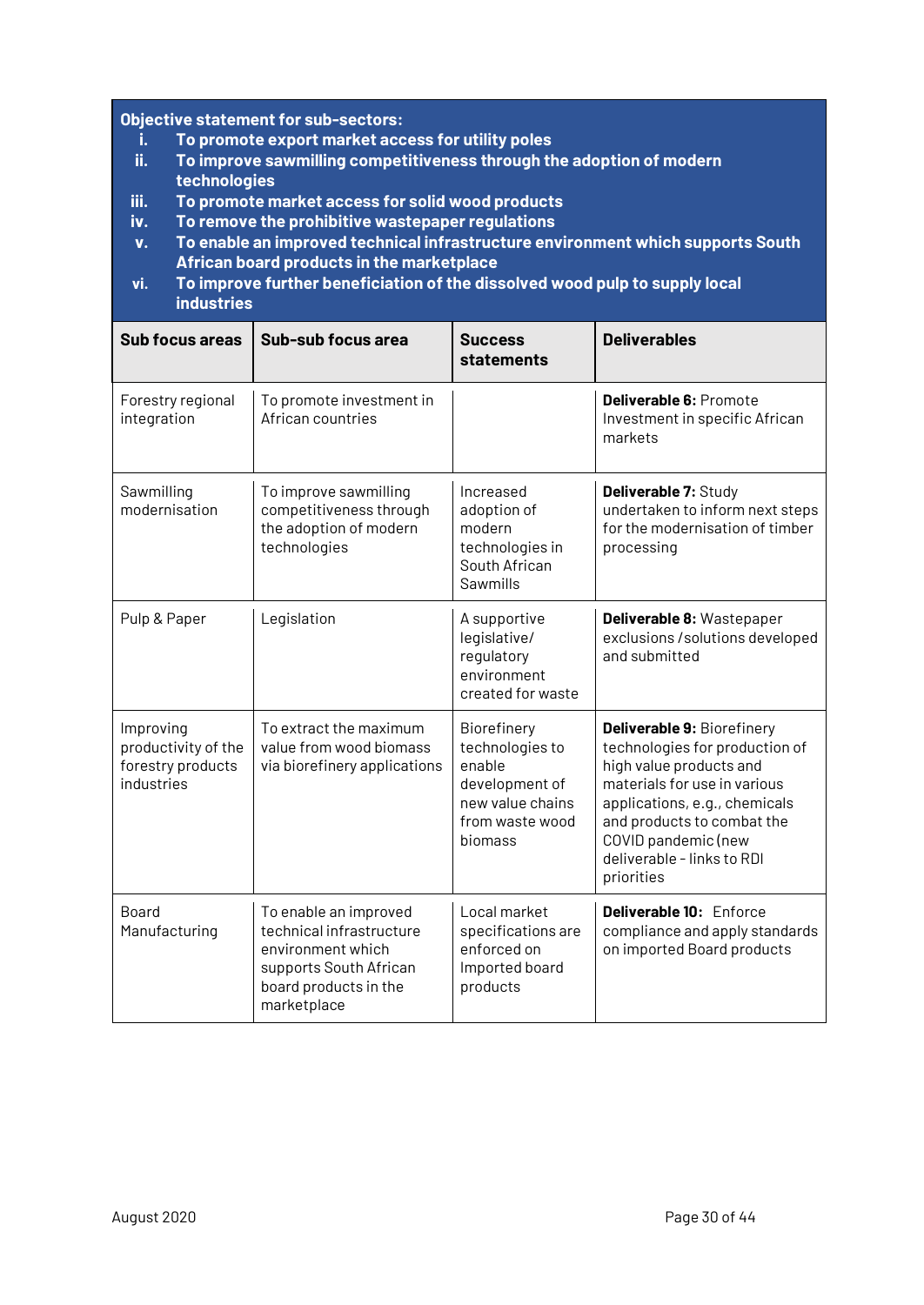#### **FOCUS AREA 4: Illegal timber and crime-related activities**

Illegal timber and crime-related activities is a growing concern for the forestry sector. The forestry land base is large, making it difficult to have sufficient resources to protect forestry assets. Processing locations are also often located outside of traditional industrial zones, often in rural areas, placing additional pressure on them to contain criminal activities. The justice system (from policing to sentencing) also does not appreciate the severity of the problem. Criminal activities encompasses a variety of illegal practices across the value chain: illegal harvesting, the presence of special interest group activities, stealing timber on the roadside in plantations and in depots, timber being stolen from trucks on route to the market, stealing of CCA chemicals from treating plants as well as illegally treated wooden poles entering the market. The crime problem is exacerbated by the increase of timber merchants, who persuade growers to sell their timber to them on the false pretence that the growers' strategic partners / processing mills have agreed. The profile of criminal activities in the forestry sector needs to be raised to ensure the risks are better mitigated.

The illegal timber and crime-related activities are divided into three sub focus areas, each with its own set of success statements and accompanying deliverables:

- **Plantation theft:** the establishment of a commercial forestry crime unit within SAPS is already being addressed through the broader PPGI initiative. Through this unit the limited cooperation from SAPS and the judiciary system will be addressed. Another deliverable under this sub-focus area is the appointment of Forest Officers. The National Forests Act assigns these Forestry Officers with very similar powers as that of a Police Officer - i.e. powers to enter and search, seize and arrest. These Forestry Officers can be viewed as an additional resource to curb the illegal and theft related activities in the Forestry sector. The processes involved to get these Forestry Officers appointed and working is quite extensive. It will entail getting corporate buy-in to fund these Forestry Officers. In addition, there are minimum entry requirements potential candidates need to adhere to. These Forest Officers will need to be trained in two modules which costs approximately R10 000 (excluding venue and catering costs). Once training is complete a vetting/ security clearance needs to be conducted, followed by the gazetting of these Forest Officers. The third deliverable in support of this sub focus area is the utilisation of the provincial 'Prov Joint" meetings to escalate timber theft and illegal activities. All these deliverables will require up to date information on timber losses and illegal activities. A robust data system will therefore be put in place to ensure the continuous recording, analysis and sharing of data in support of curbing illegal timber and theft related activities (Deliverable 4)
- **Illegal markets***:* It is proposed that illegal markets are addressed through the introduction of a permit system for timber transport, as well as ensuring all trucks are fitted with basic satellite technology to track the routes of the trucks. Both these deliverables will be highly reliant on the cooperation of all processors.
- **Illegal activities in the treated timber & pole market***:* A significant amount of illegally "treated" wooden poles are entering the market (i.e. they have not been treated according to specification). As a first deliverable it is recommended that the wording of the NRCS legislation be amended to encompass what was implied in the original regulations contained in the National Forestry Act on preservative treated timber (if it appears to or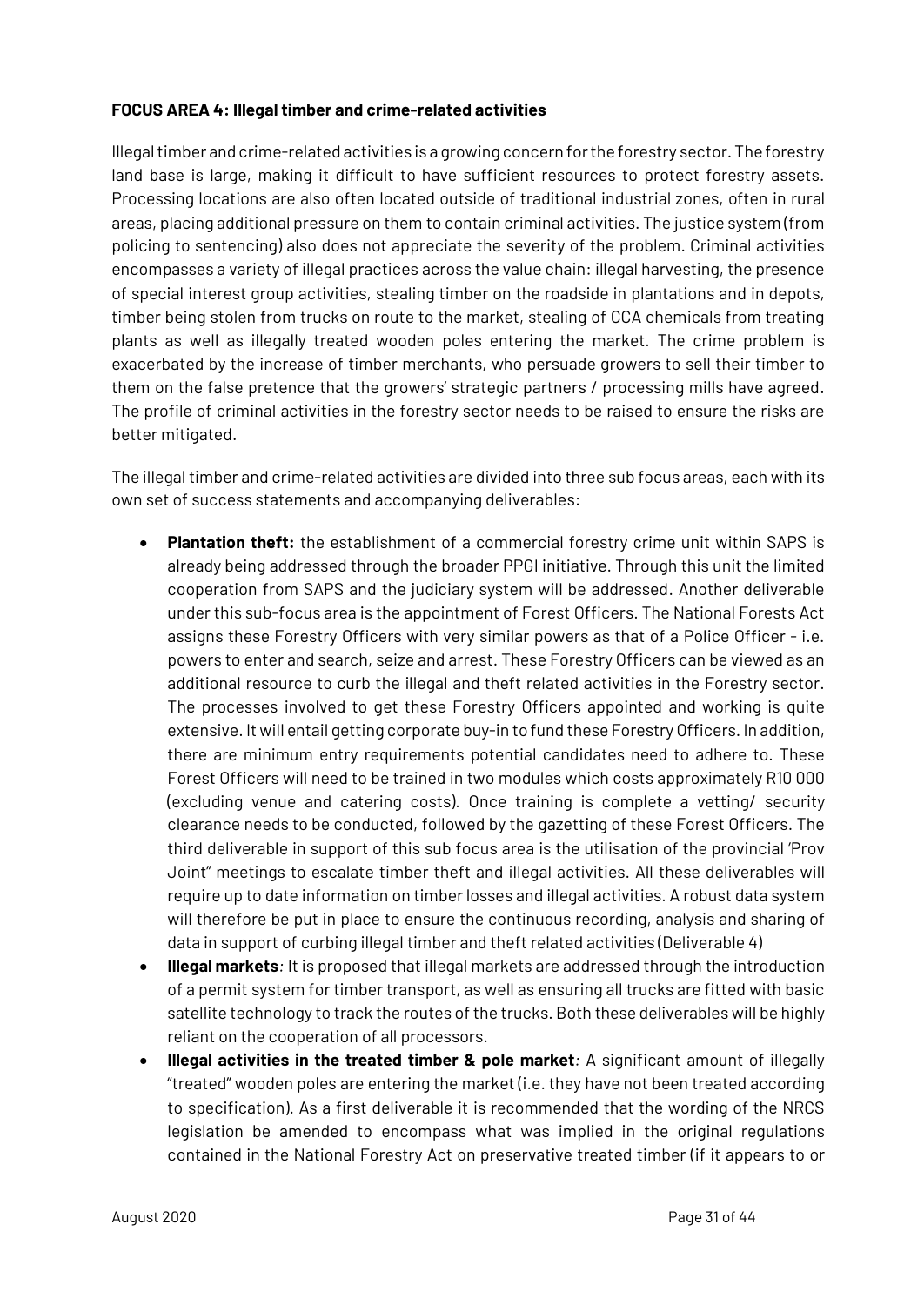avers to be preservative treated, then it must comply). In addition, a multi-stakeholder task team must be established to deal with the NRCS capacity constraints (human resources as well as ensuring access to the relevant equipment/ resources to fulfil their duties). The task team will also ensure a collective and coordinated response to illegal trade through expanded dissemination of information, developing a standard operating procedure to respond to illegal trading and ensuring "hot spots" are dealt with sufficiently.

The success statements and accompanying deliverables for each of the three sub focus areas are summarised in Table 8. This focus area is quite well advanced in that detailed steps have been developed for most of the deliverables. The detail on the entity/organisations responsible and timeframes where finalised have been added to the table below. Any outstanding information, relating to high level actions and timeframes will be obtained in the final phase of the project.

| Objective statement: To reduce timber losses as a result of illegal timber and theft related activities<br>from 0.42% to 0.2% by 2026 |                                                                                                                             |                                                                                                                                      |  |
|---------------------------------------------------------------------------------------------------------------------------------------|-----------------------------------------------------------------------------------------------------------------------------|--------------------------------------------------------------------------------------------------------------------------------------|--|
| <b>Sub-focus areas</b>                                                                                                                | <b>Success statements</b>                                                                                                   | <b>Deliverables</b>                                                                                                                  |  |
| Plantation theft                                                                                                                      | SAPS agrees to establish a<br>specialised forestry crime unit as a<br><b>Commercial Crimes initiative</b>                   | <b>Deliverable 1: Establishment of a Commercial</b><br>Forestry Crime Unit                                                           |  |
|                                                                                                                                       | FSA, plantation owners, DEFF and<br>SAPS develop a coordinated<br>response to theft incidents - and                         | Deliverable 2: Recruitment, training, and<br>appointment of Forest Officers                                                          |  |
|                                                                                                                                       | where community grievances are at<br>the root of the problem, a<br>coordinated response is developed<br>to unblock problems | <b>Deliverable 3: Utilisation of the Provincial (Prov</b><br>Joints) SAPS meetings to escalate forestry<br>sector crime              |  |
|                                                                                                                                       | Availability of timeous, accurate<br>theft related data, used to address<br>timber issues                                   | Deliverable 4: Forestry Sector crime data<br>systems implemented                                                                     |  |
| <b>Illegal Markets</b>                                                                                                                | Industry-wide traceability (Origin) of<br>timber instituted to curb sale of<br>stolen timber                                | <b>Deliverable 5:</b> Establish a Log Transport Permit<br>System (to allow policing by SAPS of timber<br>being transported)          |  |
|                                                                                                                                       |                                                                                                                             | <b>Deliverable 6:</b> Timber Theft self-regulation<br>system instituted (similar to RTMS<br>accreditation)                           |  |
| Illegal activities<br>in the treated                                                                                                  | Coordinated enforcement, and<br>compliance to VC9092 in respect of<br>illegal timber treatment                              | <b>Deliverable 7:</b> Amend the wording of the NRCS<br>regulations                                                                   |  |
| timber and pole<br>market                                                                                                             |                                                                                                                             | <b>Deliverable 8: Multi-stakeholder task team</b><br>established that addresses the various<br>compliance and enforcement challenges |  |

#### **Table 8: Sub focus area 4**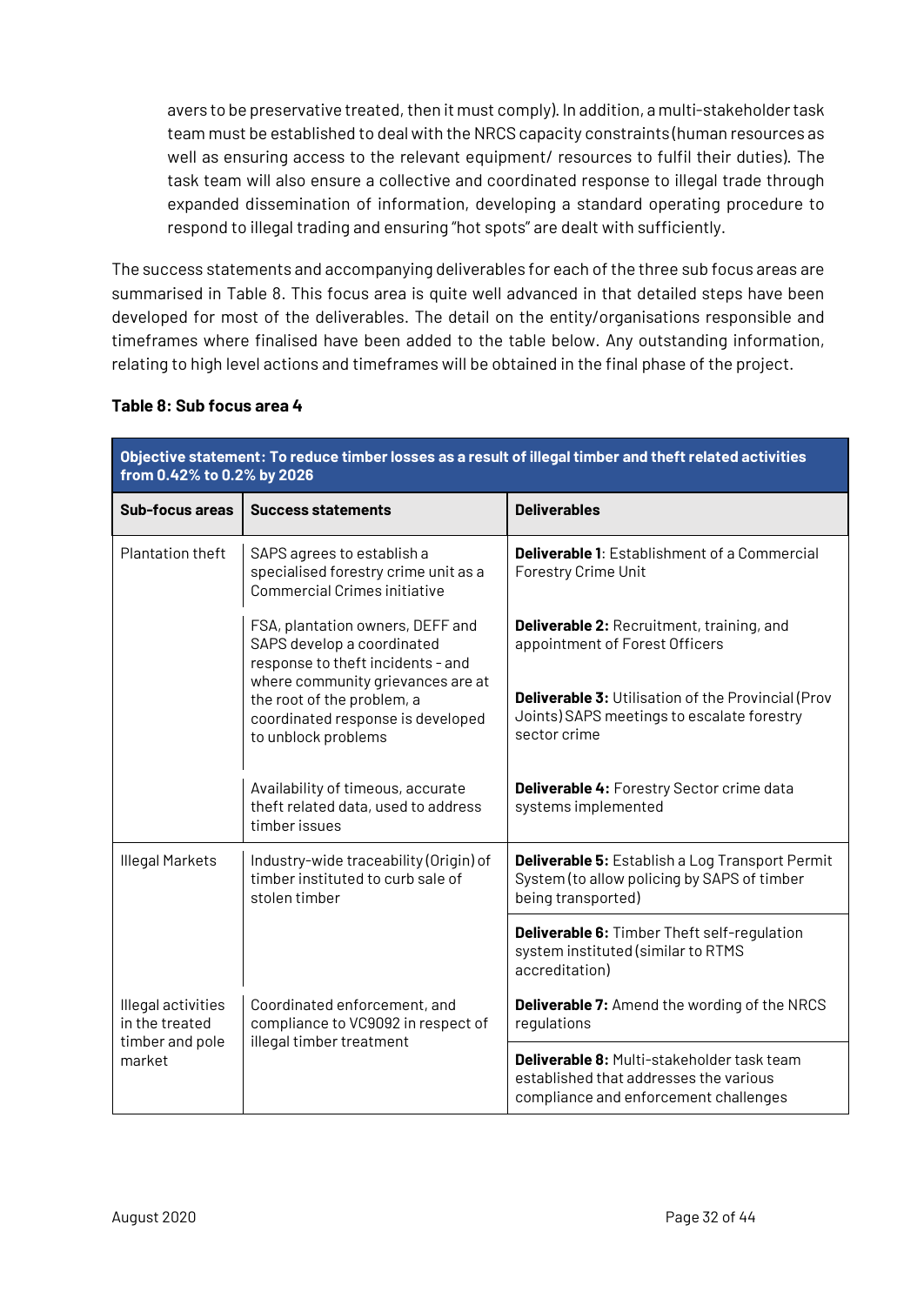## **FOCUS AREA 5: Research Development & Innovation (RDI), Human Resource Development and Skills**

The South African forestry sector is based on a long and rich history of sound research and development practices. However, the industry is currently faced with several challenges related to existing levels of investment in RDI, as well as the development and retention of the necessary expertise and skills.

An investment in RDI is an investment in the production of cutting-edge knowledge, high-level human resources and skills, and appropriate technologies in forestry, with long lead times for realising value, RDI is critical to the protection and sustainability of the resource.

The diminishing R&D funding from the government was raised in the research phase for this Masterplan. Numerous policy documents have emphasized the urgent need for increased investment in RDI (NDP, White Paper on Science and Technology Innovation, Transformation Charter, APAP, Forestry Roadmap). Unfortunately, government RDI contributions have not materialized.

The perception also exists that the primary sector gets the bulk of RDI funding, with insufficient funding of research in timber processing, timber construction and the bio-economy sub sectors. Given existing constraints on public sector funding for RDI, there is an urgent need to ensure that RDI priorities are identified appropriately and funded accordingly. In addition, new ways to maintain and secure funding for the sector need to be developed.

Table 9 sets out the three sub-focus area for RDI as identified in our consultative process:

- The state of RDI in the Forestry Sector,
- Agenda setting for Forestry RDI
- Investment in RDI

**For the state of RDI** sub-focus area, a joint study between CREST (Centre for Evaluation, Science and Technology) and Forestry SA (as the lead for industry) will be undertaken. This proposed study will replicate and expand on the 2015 study in order to provide up-to-date information on themes such as expenditure, weighted analyses of research priorities, analyses of the human resources capabilities and transformation trends. In addition, the study will revisit the recommendations made in the 2015 report. The proposed review will aim to provide more granular data as well as including a bibliometric analysis of forestry science publications. The study will cover the primary and secondary sectors.

The third success statement refers to the **further articulation of the RDI agenda** – co-constructed between academia, government, and industry - for the sector which will enable greater coordination and collaboration between all stakeholders. Given the dire fiscal situation and constrained economic environment, RDI platforms should be used as the centralised mechanisms for identifying RDI priorities (basic and applied research) and take the necessary actions to advocate and lobby for funding. To this end, three potential priority setting forums/ clusters are proposed: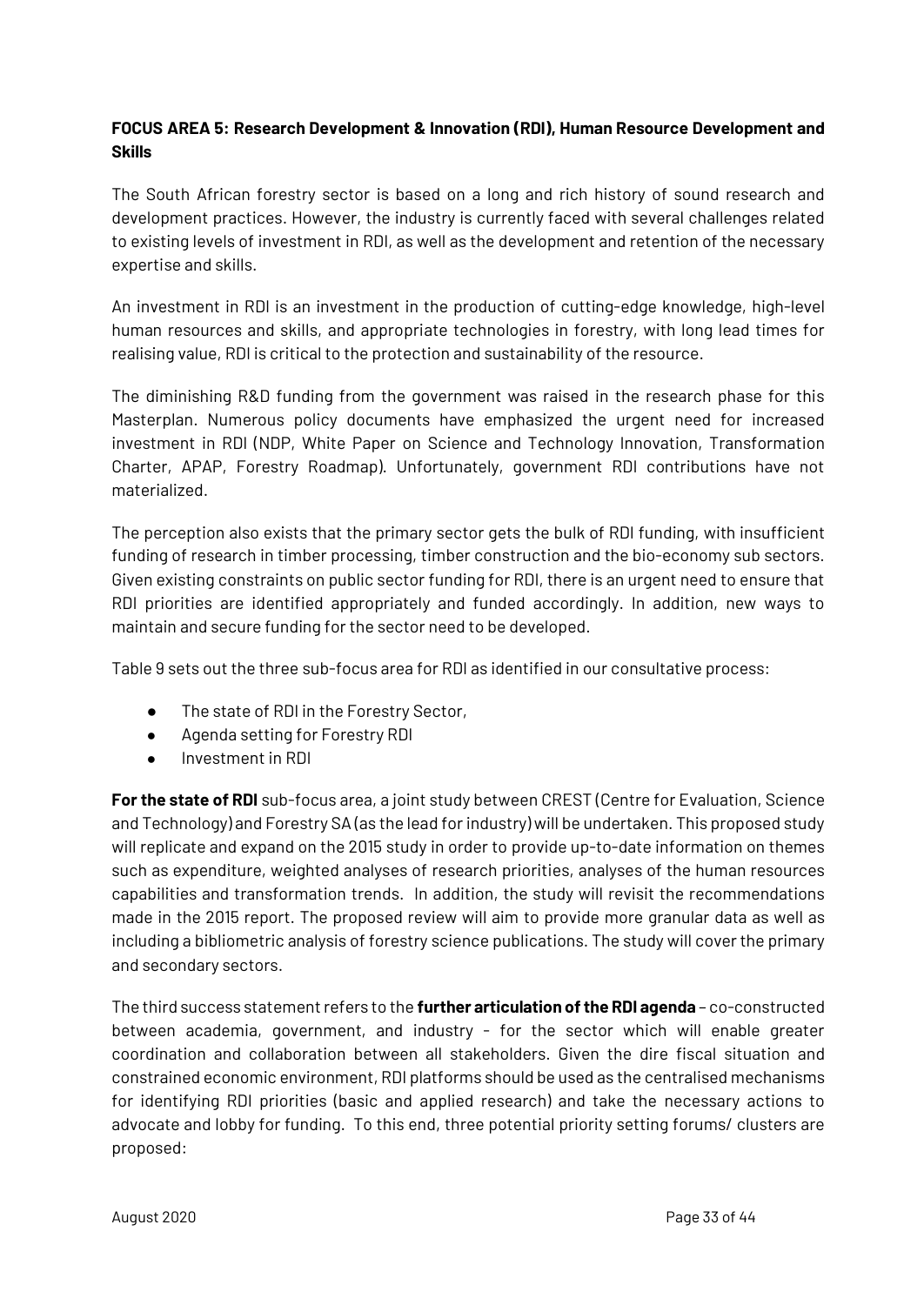- The National Research Forum
- The Processing RDI forum
- DTI Forestry Cluster

The *primary sector* RDI agenda is dealt with through the National Research Forum, a body that has been in existence since 2017, whereas for *processing, the* RDI agenda-setting will be undertaken through the newly established Processing RDI forum. Priorities raised through the engagement for this Masterplan are listed in table 9 below for consideration by the forum.

Mary Scholes' 2019 review of the National Forest Sector Research and Development Strategy (NFS R&D) also warrants mention. This process involved a range of R&D stakeholders, including tertiary institutions, the forest and forest products sector and government. Through this review process, the relevance of the 10 themes identified in the NFSR&D strategy was assessed and resulted in specific recommendations regarding gaps in R&D. These included the following:

- The need for greater emphasis on threats such as climate change
- $\bullet$  Greater emphasis on new RDI opportunities (i.e. bioeconomy,  $4<sup>th</sup>$  industrial revolution, precision forestry, synthetic biology)
- More research addressing additional forest products especially from natural landscapes
- More research on economic development within the context of natural forests and woodlands, Category C plantations and urban forests

It is proposed that the respective forums take up the R&D gaps are not already being addressed.

In terms of the DSI Forestry Cluster, the DSI and the Technology Innovation Agency (TIA) are broadening the scope of the current Forest Molecular Genetics Cluster Programme to include downstream activities - to strengthen the value chain and increase productivity and competitiveness within the ecosystem. The proposed cluster model aims to craft more opportunities in the innovation (upstream) value chain which can be applied in the downstream elements. This will be accomplished via a multi-stakeholder vehicle that takes into consideration all applicable public and private players in the context of the forestry sector RDI, ranging from the small growers to large corporations. The objectives of the cluster include:

- Upstream
	- o Utilising DNA technology to reduce timber theft (Wood forensic)
	- $\circ$  Improving quality of tree plantations through molecular breeding techniques
	- o Developing pest and disease-resistant tree varieties and mitigating climate change
- Downstream
	- o Improving efficiency of biomass feedstock processing through biorefineries approaches
	- o Diversifying into new bio-based products market opportunities
	- $\circ$  Creating and supporting new business start-ups linked to new biomass product opportunities

The work of this cluster needs to be considered in relation to the other two RDI forums, to prevent duplication of RDI efforts.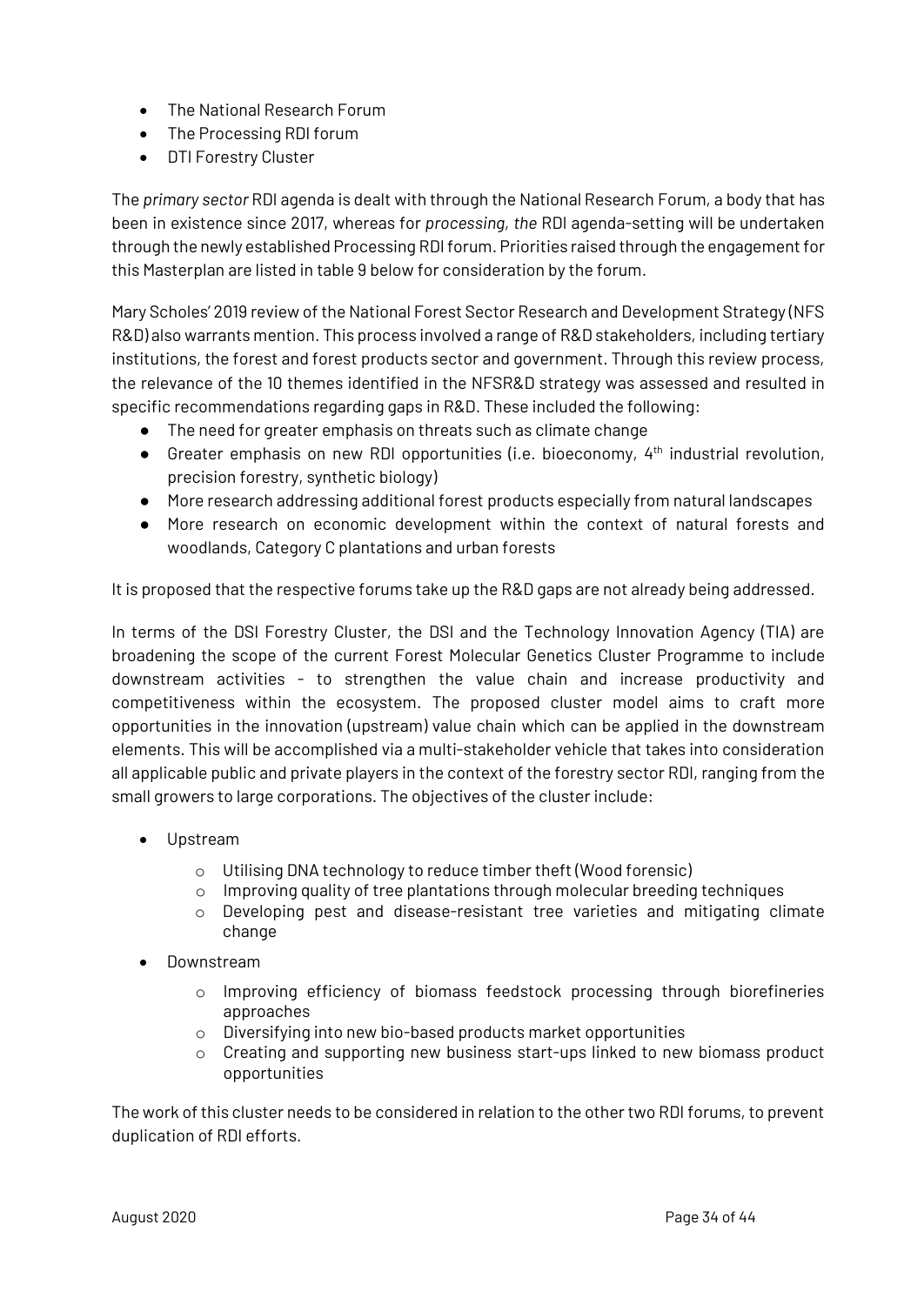In addressing **RDI investment,** a distinction is made between a) ensuring current levels of investment is maintained and b) securing new RDI investment. Deliverable 6 sets out the specific actions to be undertaken in support of **ensuring continued funding support of existing RDI initiatives.** This deliverable covers a number of existing projects, with the most pressing need being continued government funding for the Tree Protection Cooperative Programme (TPCP) at FABI. Without this funding, there is the risk of much-needed scarce skills and expertise being lost and having a knock-on effort on pest and disease management. The possible consequences for the industry could be disastrous - it is estimated that industry loses approximately 11.5% of their annual harvest to pests and diseases. In monetary terms, this translates into R392-million of roundwood lost annually and an additional opportunity cost of R2,05 billion in additional downstream processing. The problem is further exacerbated by the rising incidence of pests & diseases. With industry already providing a disproportionate amount of funding towards this programme, the Masterplan engagements underscored the imperative that the government increases its funding. Discussions with DEFF are underway around the outstanding MOU, but urgent clarity is required on the next steps and timelines for resolving the funding for the TPCP. The finalisation of the MOU is also tracked as part of the PPGI process.

On the DSI front, funding support for several highly strategic RDI instruments in applied research ceases after 2020/21. The Sector Innovation Fund (SIF) has enabled industry to develop their own research portfolios, filling a significant gap with a change in conditions of the THRIP programme. The RDI projects initiated under SIF addressed key challenges facing industry which includes tree breeding, pesticide and disease management, use of spatial technologies and site sustainability. The Biorefinery initiative is a consortium-based project that addresses the downstream value chain, specifically bio residue from processing. Although listed as a current RDI priority under Deliverable 3, further funding will be required to advance the market opportunities once the RDI related work is concluded – and hence its inclusion as part of Deliverable 6. The proposed Forestry Cluster (described as part of the RDI agenda setting focus area) will also require funding. Pending the strategic alignment between the imperatives of the Decadal Plan and the existing DSI funding instruments/ initiatives, the DSI plans to exploit its internal funding instruments to maintain these programmes.

Deliverable 7 and 8 addresses **the continued investment into RDI., some of it new funding but in other instances utilising existing instruments such as THRIP.** Possible new sources of funding include the co-ordinated lobbying for funding at the proposed national STI plenary (a high-level inter-ministerial body for the identification of RDI priorities). Another new RDI funding opportunity is the establishment of a dedicated NRF Research chair for Timber research. Research chairs are either funded directly by the government or through co-funding arrangements between university and industry (for example the sugar industry). A business case should set out the various options and proposals to fund such a chair, which could help to secure additional dedicated government funding.

Also included under deliverable 8 is the need for the revised THRIP guidelines to be published and for a forestry stakeholder workshop to be convened to discuss the revised guidelines. The THRIP programme was deemed to be a success in leveraging research funds from industry and it would therefore be important to have a full understanding of the amendments and how the forestry sector can continue to benefit from the THRIP funding The projects included under this part of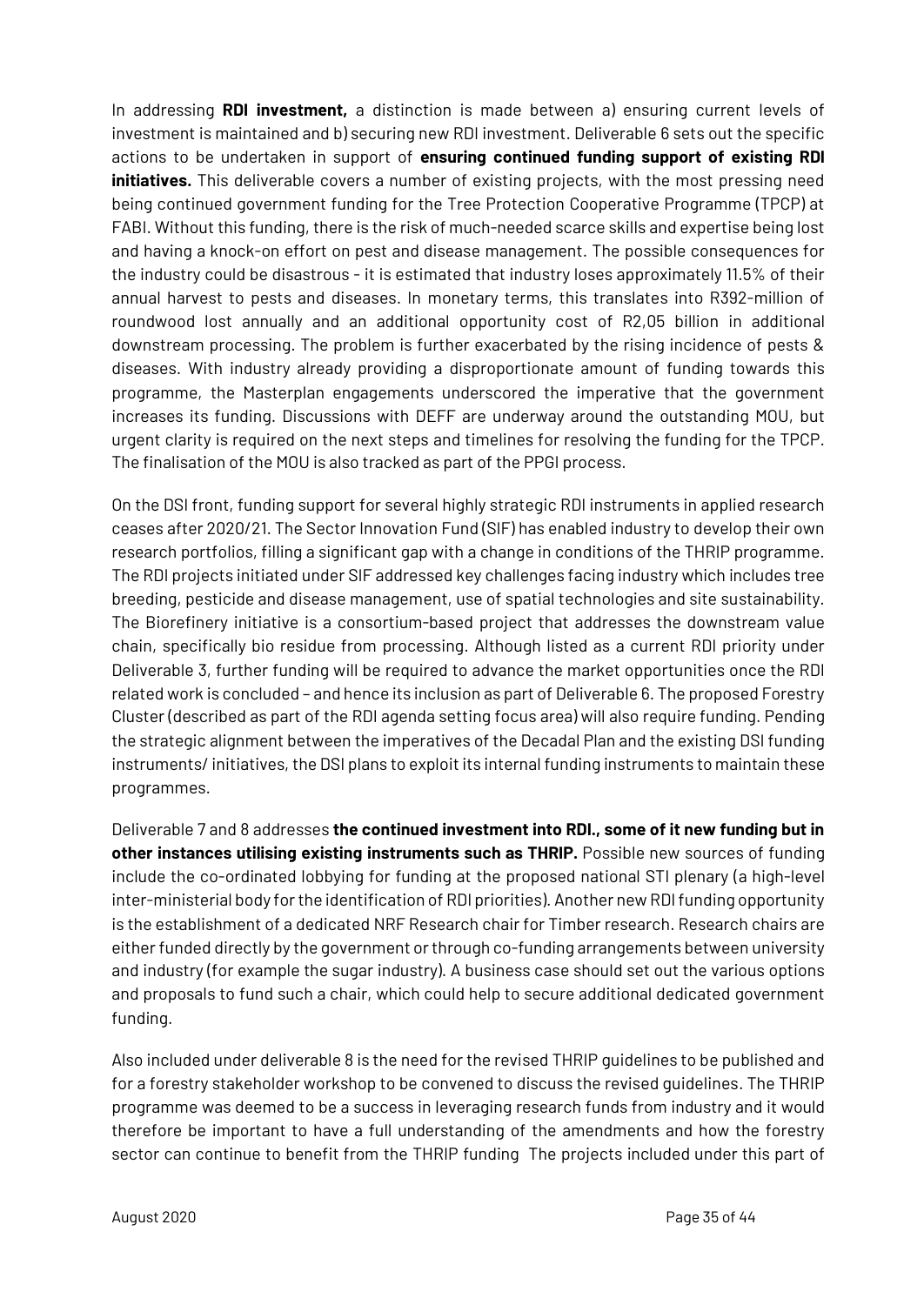the Masterplan must identify (a) current areas of unnecessary duplication and (b) opportunities to co-operate in project proposals, joint funding applications and execution of projects.

Table 9 provides a list of the RDI deliverables against the success statements

## **Table 9: Sub focus areas for Research, Development, and Innovation (RDI)**

| Objective statement: To strengthen and expand RDI in the forestry sector |                                                                                                              |                                                                                                                                                                                                                                                                                                                                                                                                                                                                                                                                                                                                |  |
|--------------------------------------------------------------------------|--------------------------------------------------------------------------------------------------------------|------------------------------------------------------------------------------------------------------------------------------------------------------------------------------------------------------------------------------------------------------------------------------------------------------------------------------------------------------------------------------------------------------------------------------------------------------------------------------------------------------------------------------------------------------------------------------------------------|--|
| <b>Sub-focus areas</b>                                                   | <b>Success statements</b>                                                                                    | <b>Deliverables</b>                                                                                                                                                                                                                                                                                                                                                                                                                                                                                                                                                                            |  |
| Enabling<br>government<br>conditions in<br>support of RDI                |                                                                                                              | <b>Deliverable 1: Government RDI Capacity</b><br>strengthened and RDI included in budgets                                                                                                                                                                                                                                                                                                                                                                                                                                                                                                      |  |
| The state of RDI<br>in forestry in SA                                    | Detailed and up-to-date report on the<br>state (strengths, weaknesses, and<br>opportunities) of Forestry RDI | Deliverable 2: Joint study undertaken on state<br>of RDI in Forestry (Aug 2020-March 2021)                                                                                                                                                                                                                                                                                                                                                                                                                                                                                                     |  |
| The research and<br>innovation<br>agenda for<br>Forestry                 | Co-constructed identification of RDI<br>agenda for the sector with a view to                                 | <b>Deliverable 3: RDI priority setting undertaken</b><br>related to solid wood processing                                                                                                                                                                                                                                                                                                                                                                                                                                                                                                      |  |
|                                                                          | greater coordination and collaboration<br>between academia, government, and<br>industry                      | <b>Deliverable 4: Primary R&amp; D priority setting</b><br>done through National Research Forum (this is<br>an existing forum with all activities ongoing)                                                                                                                                                                                                                                                                                                                                                                                                                                     |  |
|                                                                          |                                                                                                              | <b>Deliverable 5: Forestry Cluster put in place to</b><br>address upstream and downstream RDI<br>activities (An expansion of the FMG cluster)                                                                                                                                                                                                                                                                                                                                                                                                                                                  |  |
| Investment into<br>RDI (Public &<br>Private)                             | Current levels of investment in existing<br>RDI initiatives are maintained (as a<br>minimum)                 | <b>Deliverable 6: Advocate and lobby for</b><br>continuation of existing RDI projects coming<br>to an end.<br>Project 1: Funding for the Tree Protection<br>Cooperative Programme at FABI (DEFF<br>portion) (FSA, DEFF and UP)<br><b>DSI Projects</b><br>Project 2: Sector Innovation Fund (DSI: Sector<br>and Local Innovation)<br>Project 3: Forestry Cluster (expansion of<br>current FMG programme)(DSI-TIA)<br>Project 4: Biorefinery consortium (DSI<br>Industrial Bioeconomy Directorate)<br>In conjunction with the<br>development of the decadal plan,<br>lobby for continued funding |  |
|                                                                          | New investments in Forestry RDI are<br>secured (ideal)                                                       | <b>Deliverable 7: Advocacy and lobbying for</b><br>additional investment to national bodies, e.g.<br>National STI plenary (probably only functional<br>in 2021)                                                                                                                                                                                                                                                                                                                                                                                                                                |  |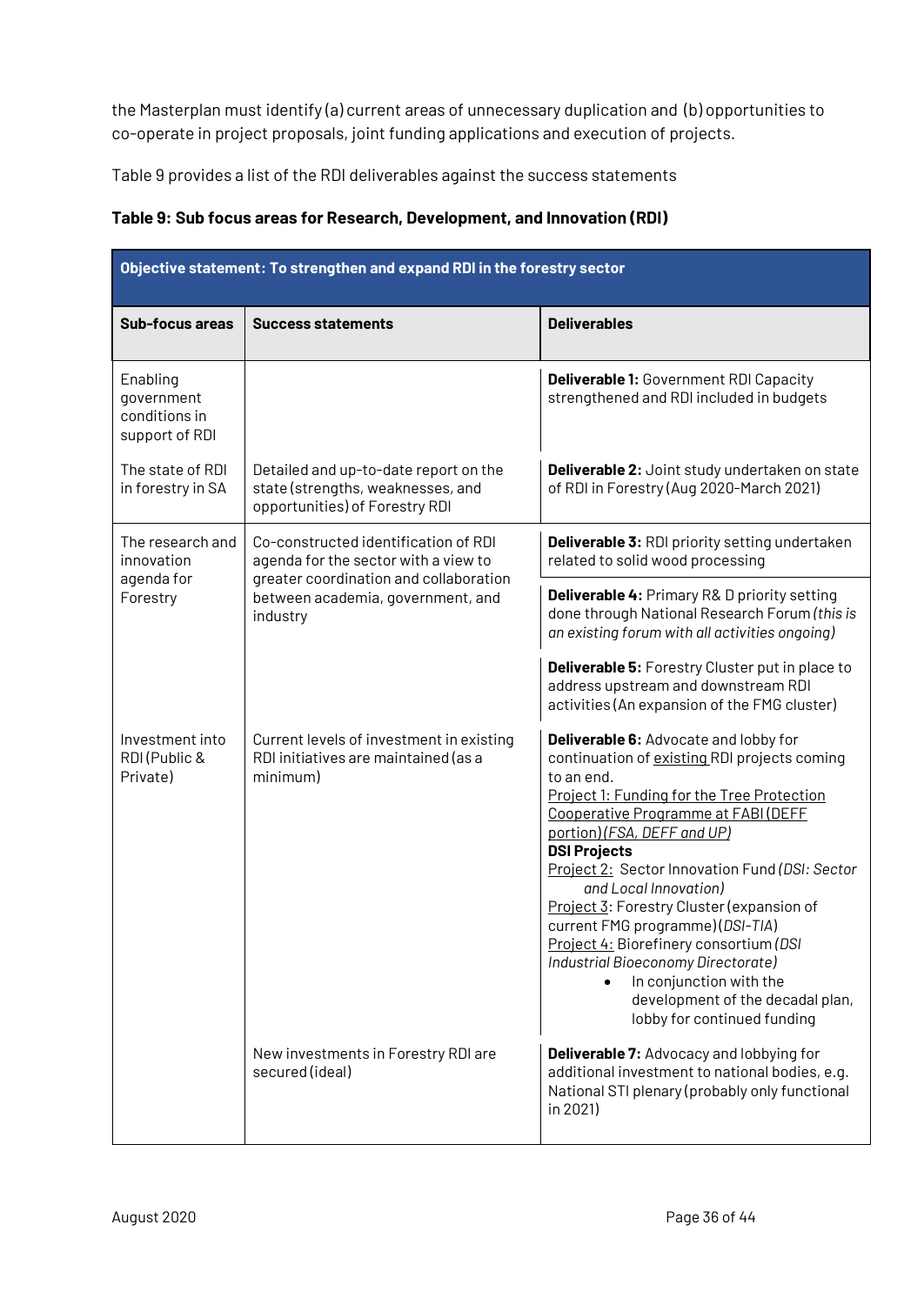#### **Skills and Human Resource Development**

There are several sub-focus areas. Firstly, the **retention of high level managerial and research skills and clear career paths and training programmes for lesser skilled workers to fill higher level positions** will be addressed through two studies that cover a skills audit to determine the critical skills gaps (Deliverable 1); and a current PhD Tracer study that CREST is conducting (under commission by the Water Research Commission and the Department of Science and Innovation) (Deliverable 2). This study will produce findings related to the employment profiles and career trajectories of Forestry graduates as well as the main causes for the loss of highly skilled individuals to the sector. These studies will also determine which positions in the sector may become redundant in future to allow the sector to start to re-skill workers occupying those positions.

The findings and recommendations from these studies will then be utilised to implement projects and programmes to address the skills and human resource gaps (Deliverable 3).

**A critical skill shortage exists amongst landowners** (from community to SMMEs and small growers) – in the primary sector and among small sawmillers, technical, entrepreneurial and financial skills. Short courses will be the starting point. A forum is proposed (Deliverable 4) to ensure the many relevant stakeholders convene regularly to the skills issues.

In support of **promoting a wood culture** (see focus area 3), there is a focus on training built environment professionals, starting with an established project for architects. This project has two objectives: i) to educate architects in the use of wood as a construction material through online CPD accredited courses on wood as a material, wood products, and wood construction; ii) to develop a South African wood website where the necessary information can be disseminated. It is also envisaged that other professionals in the building sector, tradespeople and the public will utilise the online courses and the wood website. Nelson Mandela University provides several courses aimed at expanding artisanal skills.

The forestry sector, like many others in the economy, is being and will be affected by technological advancements which could lead to job losses. While some of these changes may be unavoidable, the sector should plan for them to make sure workers, their families and communities are not negatively affected. Following the skills audit (Deliverable 3), plans will need to be introduced for career paths, training and re-skilling of workers as well as exploring other means to prevent large scale job losses or compensate for those whose jobs have been lost.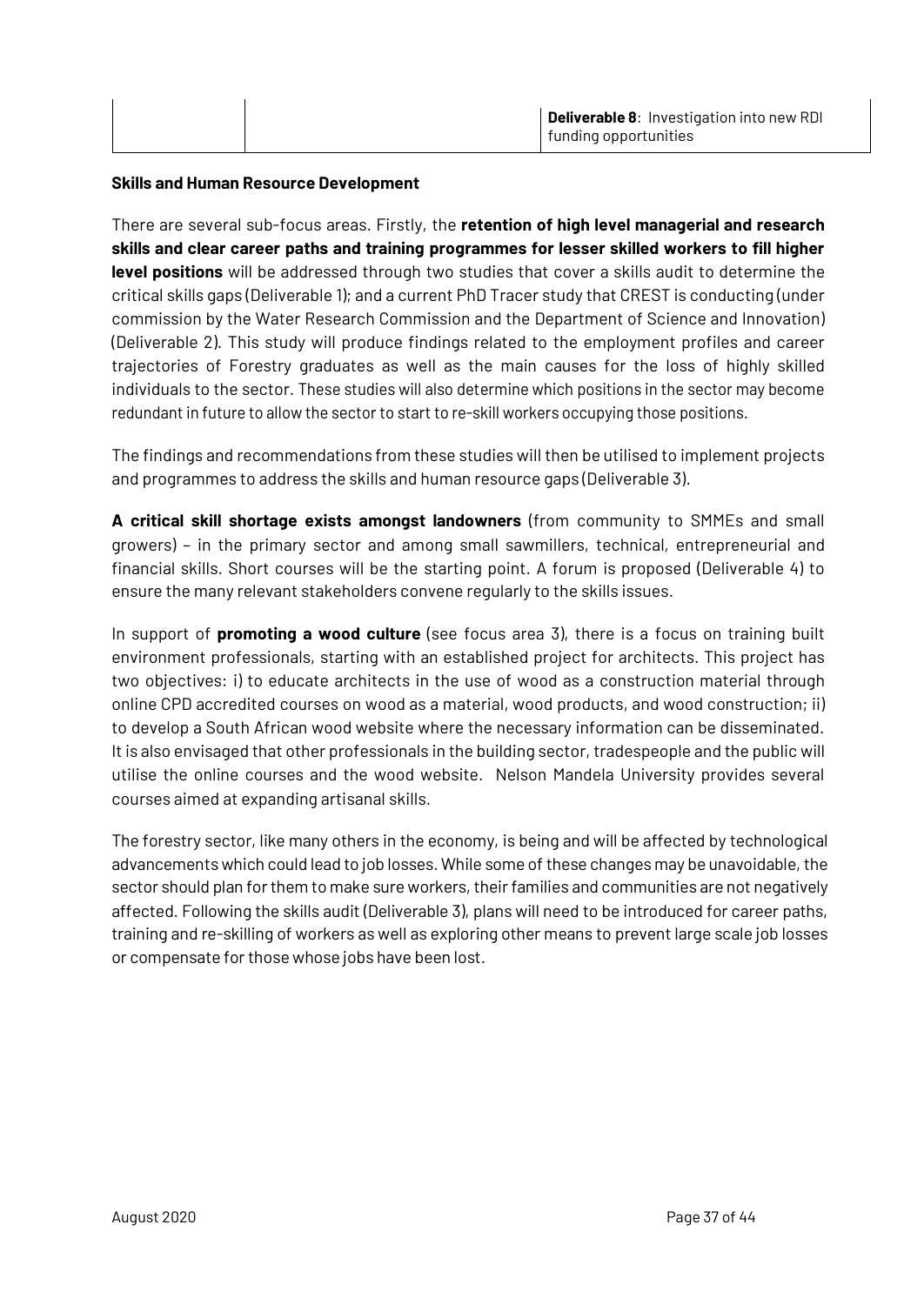| Objective statement: To develop, retain and expand skills for the Forestry sector |                                                                                                                                                                                                                                                                                                                  |                                                                                                                                                                                                                                                                                                                                                                                                                                                                        |  |
|-----------------------------------------------------------------------------------|------------------------------------------------------------------------------------------------------------------------------------------------------------------------------------------------------------------------------------------------------------------------------------------------------------------|------------------------------------------------------------------------------------------------------------------------------------------------------------------------------------------------------------------------------------------------------------------------------------------------------------------------------------------------------------------------------------------------------------------------------------------------------------------------|--|
| Sub-focus areas                                                                   | <b>Success statements</b>                                                                                                                                                                                                                                                                                        | <b>Deliverables</b>                                                                                                                                                                                                                                                                                                                                                                                                                                                    |  |
| Retention of high<br>level managerial<br>and research<br>skills                   | Scarce skills gaps identified and<br>i.<br>addressed through critical<br>interventions<br>Increased retention of graduates<br>ii.<br>for the industry, government, and<br>academia                                                                                                                               | <b>Deliverable 1.</b> Skills audit done to determine<br>skills gaps as well as redundant skills in<br>processing and primary sector<br>Deliverable 2. CREST Tracer study done to<br>establish the employment trajectories for<br>Forestry graduates (September 2020- March<br>2021)<br><b>Deliverable 3. Projects and Programmes</b><br>implemented in response to skills audit and<br>tracer study (Including career pathing, training<br>and re-skilling of workers) |  |
| Skills:<br>Landowners                                                             | New (beneficiaries) and existing<br>i.<br>landowners (community, micro,<br>small growers) equipped with<br>financial, entrepreneurial, and<br>technical skills (including fire<br>protection)<br>New (beneficiaries) and existing<br>ii.<br>landowners have access to<br>mentoring support following<br>training | <b>Deliverable 4. Skills forum/ committee</b><br>established to drive the development and<br>delivery of short courses for landowners,<br>SMME contractors and small sawmillers.                                                                                                                                                                                                                                                                                       |  |
| Skills: SMME<br>Contractors                                                       | SMME contractors equipped with<br>İ.<br>financial and entrepreneurial skills<br>SMME contractors have access to<br>ii.<br>mentoring support following<br>training                                                                                                                                                |                                                                                                                                                                                                                                                                                                                                                                                                                                                                        |  |
| Skills: small<br>Processors                                                       | Small sawmillers equipped with<br>i.<br>business acumen skills and<br>technical skills<br>Small sawmillers have access to<br>ii.<br>mentoring support following<br>training                                                                                                                                      |                                                                                                                                                                                                                                                                                                                                                                                                                                                                        |  |
| Skills: Built<br>environment                                                      | 160 architects capacitated in the use<br>of wood as a construction material per<br>year (from year 2)                                                                                                                                                                                                            | <b>Deliverable 5: Built environment</b><br>professionals capacitated (July 2020-June<br>2023)                                                                                                                                                                                                                                                                                                                                                                          |  |
| <b>DEFF Capacity</b>                                                              | Sufficient skilled capacity assigned by<br>DEFF to ensure Masterplan is<br>successfully supported                                                                                                                                                                                                                | <b>DEFF</b><br>building<br>capacity<br>support<br>οf<br>in.<br>Masterplan projects                                                                                                                                                                                                                                                                                                                                                                                     |  |

## **Table 10: Sub focus area for Human Resource Development and Skills**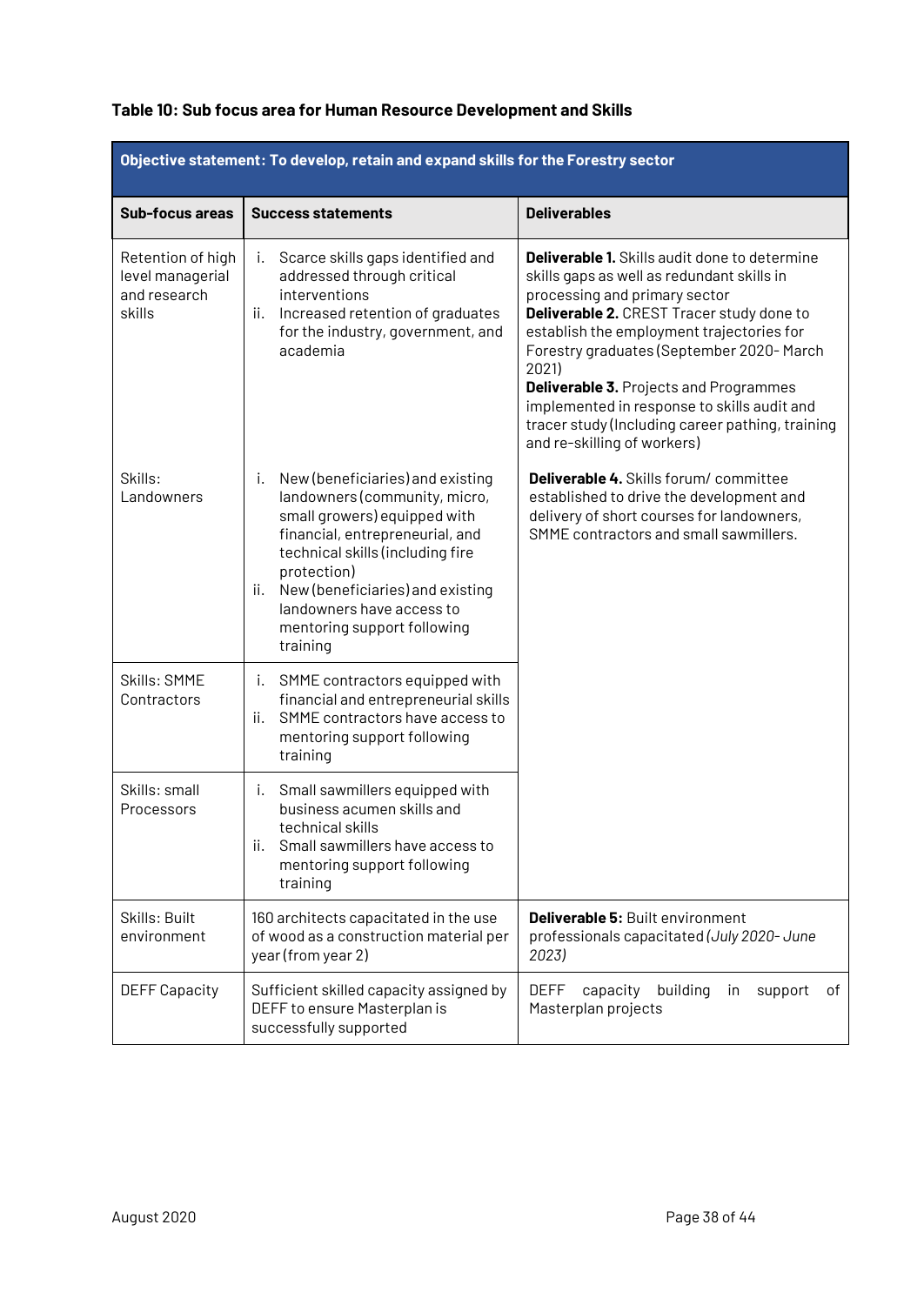### **FOCUS AREA 6: Key Inhibitors**

A variety of inhibitors facing the forestry sector emerged in both the research and stakeholder engagements. These included environmental authorisations such as EIA's, water use licensing and genus exchange as well as the diesel refund, all of which are being addressed in the PPGI process. The overall objective of focus area 6 is to create an enabling environment for the Forestry Sector, with the following included in the Masterplan.

- **Water**: Plantation forestry is recognised as a stream flow reduction activity and therefore requires a water use licence (WUL) to operate lawfully in South Africa. The license application process is an 11-step process that involves approximately 50 activities as well as the involvement of different departments at national and provincial level. Through the PPGI process, significant progress has been made with agreement reached for a new, more streamlined template to be utilised from 01 April 2020. As a first deliverable, the WUL licences issued between 1998 and 01 April 2020 will be amended to ensure that they are consistent with the contents of the new WUL.
- **Genus Exchange Legislation**: In 2016, the Department of Water and Sanitation (DWS) published draft regulations to regulate the exchange in general planted areas between the use of pine and *Eucalyptus*. The industry contested these regulations, arguing that the Department had miscalculated the water use differential between the two genera and that there appeared to be no basis for differentiating the amount of water use between pine spp. and *Eucalyptus* spp. when exchanging genera. The forestry industry wishes to have the flexibility to change between genuses depending on market dynamics, but DWS maintains that the current conditions of the WUL/permits will be enforced or a reduced planting area when moving to *Eucalyptus* will apply. FSA is initiating legal action to challenge this, and therefore deliverable 2 reflects the resolution of the Genus Exchange court case.
- **Diesel refund:** In 2016, The South African Revenue Services (SARS) called for comments on the then current diesel refund system. In February 2017, SARS and the National Treasury jointly produced a discussion document in which they detailed proposed changes to the current refund system. Certain forestry activities were excluded from the proposed new refund system which would impact negatively on competitiveness of the industry and cost the industry tens of millions of Rands per year. Several submissions have been made to SARS, but no response or timeline for conclusion of this issue have been provided. Deliverable 3 addresses this by ensuring continued efforts to obtain a response from SARS. The SARS response will determine the next steps to be taken.
- **Ports:** The South African ports are a vital component of the South African forestry value chain. Industry engagements highlighted challenges around efficiencies, specifically the risk of product contamination and lack of maintenance of the conveyor route and ship loader as well as lengthy vessel turnaround times. In terms of cost, the National Ports Authority's (NPA's) below inflation tariff increase is seen as a positive step, but there is a lack of clarity on the composition of the Port Terminal Tariff which needs to be addressed. Several deliverables will be implemented to address these issues: firstly, quarterly industry forums are convened where the maintenance of Port terminal equipment and the performance of the conveyor route and ship loader are discussed (deliverable 4). Secondly, turnaround times will be improved through the implementation of a productivity tariff (deliverable 5) that links the tariff to the performance of the Port terminal and wood chip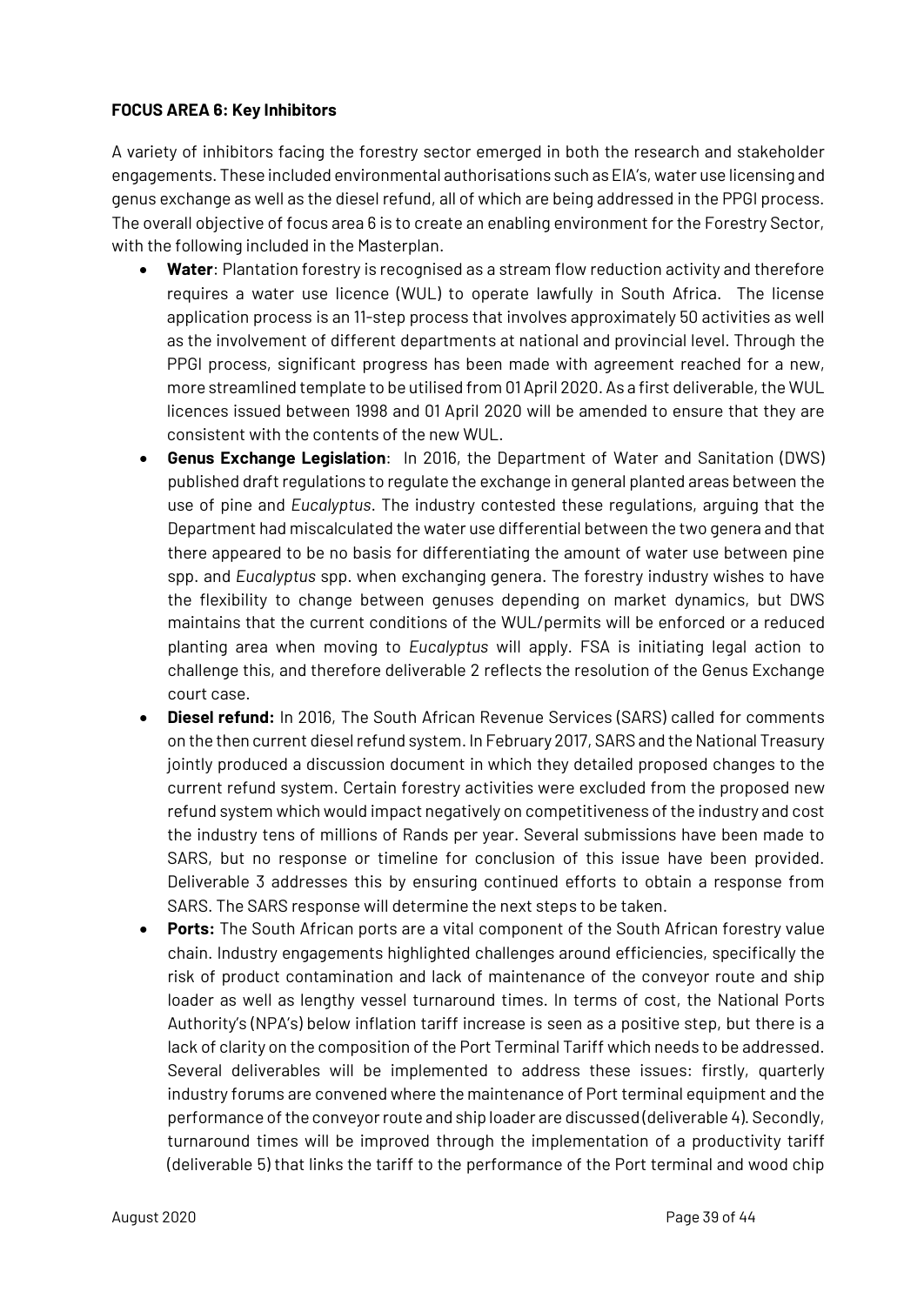companies. Thirdly, tariff negotiations, backed by a benchmarking study, will be undertaken (deliverable 6).

• **Road and rail:** Transportation costs are equivalent to approximately 50% of timber grower's operational costs (South Consulting, 2015). In South Africa, the only two modes of transport available to move the timber off the plantation are road or rail. Rail volumes significantly decreased between 2005 and 2010 following more than a 191% increase in rail tariffs. Coupled with issues around efficiency and reliability of the rail network, competitiveness of South African exporters is severely compromised. Deliverable 7a and 7b captures the solutions proposed by industry to address these concerns: No new projects were proposed - instead, the request is to ensure greater strategic alignment between industry and Transnet Freight. The lack of alignment results in great inefficiencies as industry is unable to plan sufficiently, which impacts on industry's ability and willingness to invest in rail infrastructure. The industry platform (by means of the existing FSA transport committee) will feed into the proposed "One Stop Shop", to be established by Transnet Freight. The One Stop Shop will ensure all relevant parties come together to address industry concerns.

In terms of roads: overloading is one of the key contributors to road damage. Deteriorated road infrastructure in turn has cost implication to vehicles operating on such roads. The timber industry is part of a collaborative effort between industries (sugar and timber) and the Department of Transport to self-regulate the incidence of overloading within the respective industries and thereby improve efficiencies, fulfil good governance responsibilities and unlock possible Government concessions. However, these new technology performance-based trucks (PBS) fall outside of the legislated specifications of the Department of Transport, thus requiring an abnormal load permit to be issued. The PBS trucks need to be incorporated into the road transport regulations to reduce the process required for PBS truck use (Deliverable 8).

• **Environmental Impact Assessment (EIAs)**: The current EIA process is complex, takes much time and is expensive. For large commercial undertakings and development, the EIA process is valid in ensuring that all environmental aspects are considered. However, for small developments, such as community plantation projects, this becomes a major stumbling block to the community realising their lands potential. Fortunately, options exist for a more effective environmental authorisation process. Deliverable 9a deals with the finalisation of existing EIAs, while deliverable 9b proposes the development of a more streamlined approach appropriate to the scale of the development. This will make it more affordable for communities and ensure the processes are completed within a time scale that does not discourage them from planting. It is proposed that the Forestry branch in DEFF engage more intimately with the Environmental branch on this matter.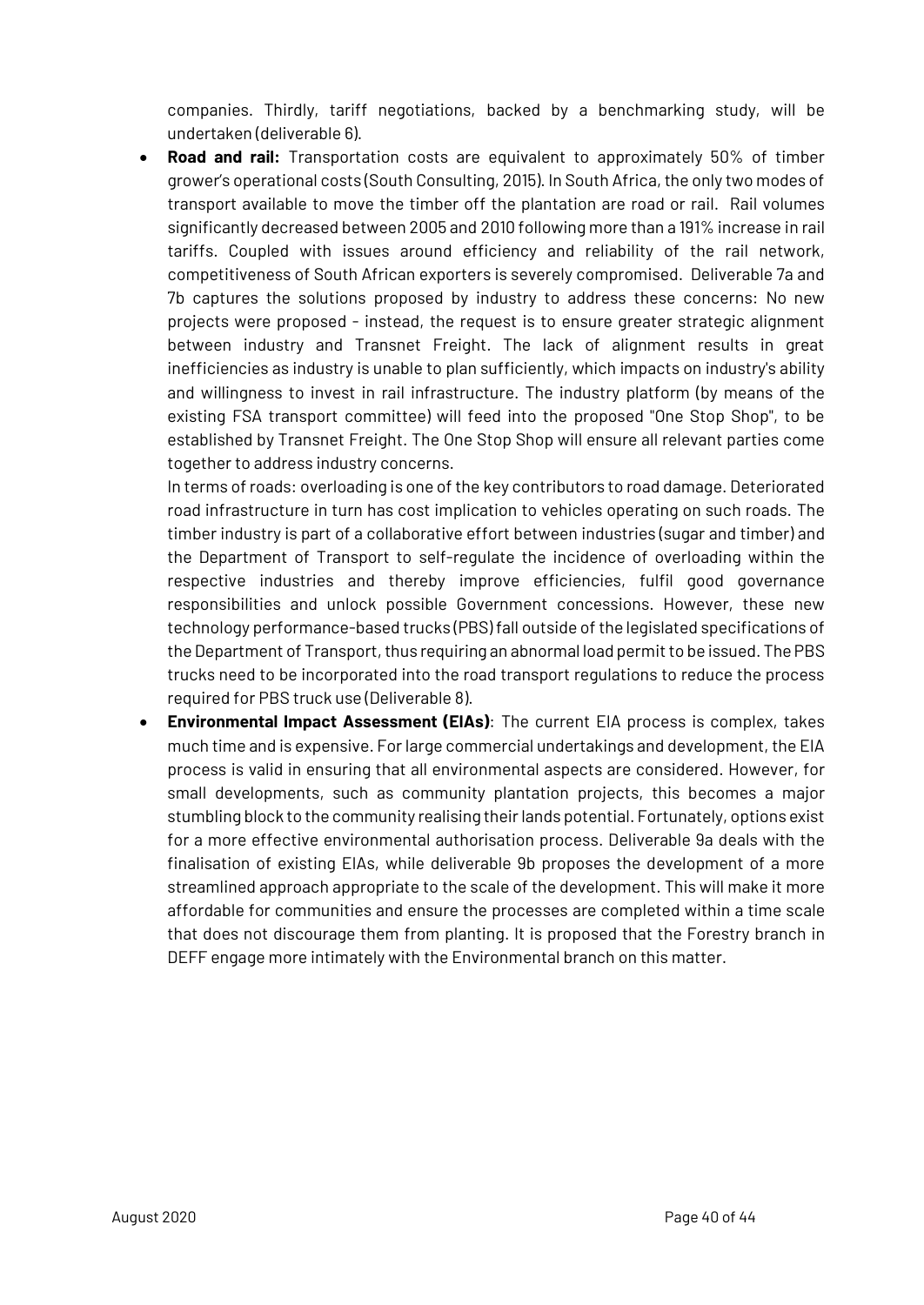# **Table 11: Sub focus areas for Key Inhibitors**

| Objective statement: To create an enabling environment for the Forestry sector by addressing critical<br>inhibitors related to water, transport, and land |                                                                                                                                                                                                                                                                                                                                                                                                                                                                                                                                                     |                                                                                                                                                                                                                             |  |
|-----------------------------------------------------------------------------------------------------------------------------------------------------------|-----------------------------------------------------------------------------------------------------------------------------------------------------------------------------------------------------------------------------------------------------------------------------------------------------------------------------------------------------------------------------------------------------------------------------------------------------------------------------------------------------------------------------------------------------|-----------------------------------------------------------------------------------------------------------------------------------------------------------------------------------------------------------------------------|--|
| Sub-focus<br>areas                                                                                                                                        | <b>Success statements</b>                                                                                                                                                                                                                                                                                                                                                                                                                                                                                                                           | <b>Deliverables</b>                                                                                                                                                                                                         |  |
| Water                                                                                                                                                     | Water use licences issued<br>between 1998 and 1 April 2020<br>are revised to reflect the<br>provisions of the new WUL<br>process                                                                                                                                                                                                                                                                                                                                                                                                                    | <b>Deliverable 1:</b> Licenses amended that were issued between<br>1998 and 01 April 2020 (PPGI Initiative)                                                                                                                 |  |
| Genus<br>Exchange                                                                                                                                         | Genus Exchange Regulations<br>permit a 1:1 exchange when<br>converting from one genus to<br>(specifically<br>another<br>to<br>Eucalyptus on forest land)                                                                                                                                                                                                                                                                                                                                                                                            | <b>Deliverable 2:</b> Genus Exchange regulations resolved after<br>court case (this also applies to the definition of existing lawful<br>water)                                                                             |  |
| Diesel refund                                                                                                                                             | Agreement<br>reached<br>that<br>forestry activities will not be<br>excluded from the<br>Diesel<br>refund system                                                                                                                                                                                                                                                                                                                                                                                                                                     | Deliverable 3: Response obtained on diesel refund                                                                                                                                                                           |  |
| Ports                                                                                                                                                     | Reduced risk of product (chip)<br>contamination at Richards Bay<br>port due to multiple users of<br>the conveyor systems                                                                                                                                                                                                                                                                                                                                                                                                                            | <b>Deliverable 4:</b> Continued monitoring of the performance of<br>the conveyor system through quarterly industry forums                                                                                                   |  |
|                                                                                                                                                           | TNPA and TPT have improved<br>turnaround times for loading<br>ships                                                                                                                                                                                                                                                                                                                                                                                                                                                                                 | <b>Deliverable 5: Productivity tariff implemented from April</b><br>2020 whereby performance of port is linked to the tariff                                                                                                |  |
|                                                                                                                                                           | loading<br>Lower<br>costs<br>negotiated for vessel loading<br>function                                                                                                                                                                                                                                                                                                                                                                                                                                                                              | <b>Deliverable 6: Terminal Tariff cost issues addressed</b>                                                                                                                                                                 |  |
| Road & Rail                                                                                                                                               | Greater strategic alignment<br>between Industry and<br>Transnet Freight, as well as<br>active resolution of rail<br>related issues through the one<br>stop shop. This can include,<br>but is not limited to:<br>Industry having access to<br>$\bullet$<br>maintenance and<br>shutdown plans<br>Finding solutions to<br>$\bullet$<br>provinces' dealing with<br>rail infrastructure in<br>different ways<br><b>Transnet Freight</b><br>$\bullet$<br>improves reliability in<br>collecting from depots/<br>Greater adherence to<br>delivery schedules | Deliverable 7a. Consolidate industry rail issues for escalation<br>to Transnet Freight<br>Deliverable 7b. Set up One Stop Shop at Transnet to enable<br>strategic alignment between government & industry on rail<br>issues |  |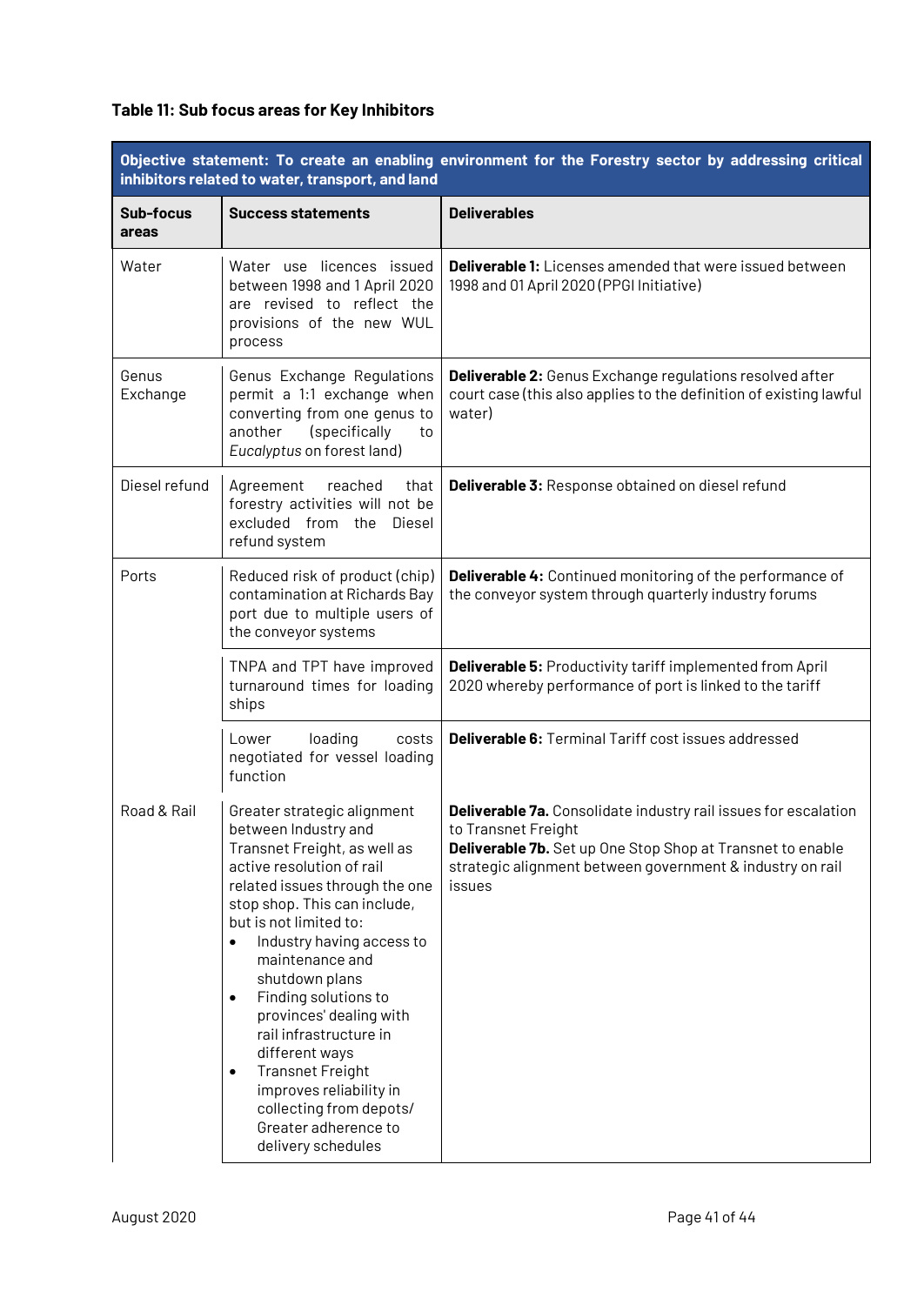| Objective statement: To create an enabling environment for the Forestry sector by addressing critical<br>inhibitors related to water, transport, and land |                                                                                                                                                                                                                                                                                                                                                                                                                                                                                                                                                                                                                                                                                                                                                     |                                                                                                                                                                                                                 |  |
|-----------------------------------------------------------------------------------------------------------------------------------------------------------|-----------------------------------------------------------------------------------------------------------------------------------------------------------------------------------------------------------------------------------------------------------------------------------------------------------------------------------------------------------------------------------------------------------------------------------------------------------------------------------------------------------------------------------------------------------------------------------------------------------------------------------------------------------------------------------------------------------------------------------------------------|-----------------------------------------------------------------------------------------------------------------------------------------------------------------------------------------------------------------|--|
| Sub-focus<br>areas                                                                                                                                        | <b>Success statements</b>                                                                                                                                                                                                                                                                                                                                                                                                                                                                                                                                                                                                                                                                                                                           | <b>Deliverables</b>                                                                                                                                                                                             |  |
|                                                                                                                                                           | <b>Transnet Freight sharing</b><br>$\bullet$<br>investment / other plans<br>that address capacity<br>constraints and<br>timeframes<br>Agreement reached<br>$\bullet$<br>between industry and<br>Transnet Freight around<br>rail costs for multiple<br>years<br><b>Transnet Freight making</b><br>$\bullet$<br>available committed<br>infrastructure investment<br>and maintenance plans to<br>industry timeously<br>Funding/commitment<br>$\bullet$<br>obtained to improve and<br>maintain rail<br>infrastructure on critical<br>routes<br><b>Consideration of PPP</b><br>$\bullet$<br>options for key lines, as a<br>component of<br>infrastructure investment<br>Re-open<br>applicable<br>$\bullet$<br>branch lines that have<br>been closed down |                                                                                                                                                                                                                 |  |
|                                                                                                                                                           | <b>PBS</b><br>Integrated<br>the<br>into<br>National Transport framework                                                                                                                                                                                                                                                                                                                                                                                                                                                                                                                                                                                                                                                                             | <b>Deliverable 8:</b> Integration of PBS into National Transport<br>Framework                                                                                                                                   |  |
| EIAs                                                                                                                                                      | EIA processes are optimised<br>to ensure a simpler and<br>quicker EIA process. This<br>includes:<br>i.<br>A strategic<br>environmental<br>assessment is<br>commissioned by<br>DEFF to cover<br>community land<br>identified for<br>afforestation in the E<br>Cape<br>The screening and<br>ii.<br>scoping components<br>are optimised for<br>rural community<br>forestry land use                                                                                                                                                                                                                                                                                                                                                                    | <b>Deliverable 9a.</b> Existing outstanding EIAs finalised<br>Deliverable 9b. Engage Environmental Directorate on<br>optimised processes to make the system more effective for<br>small growers and communities |  |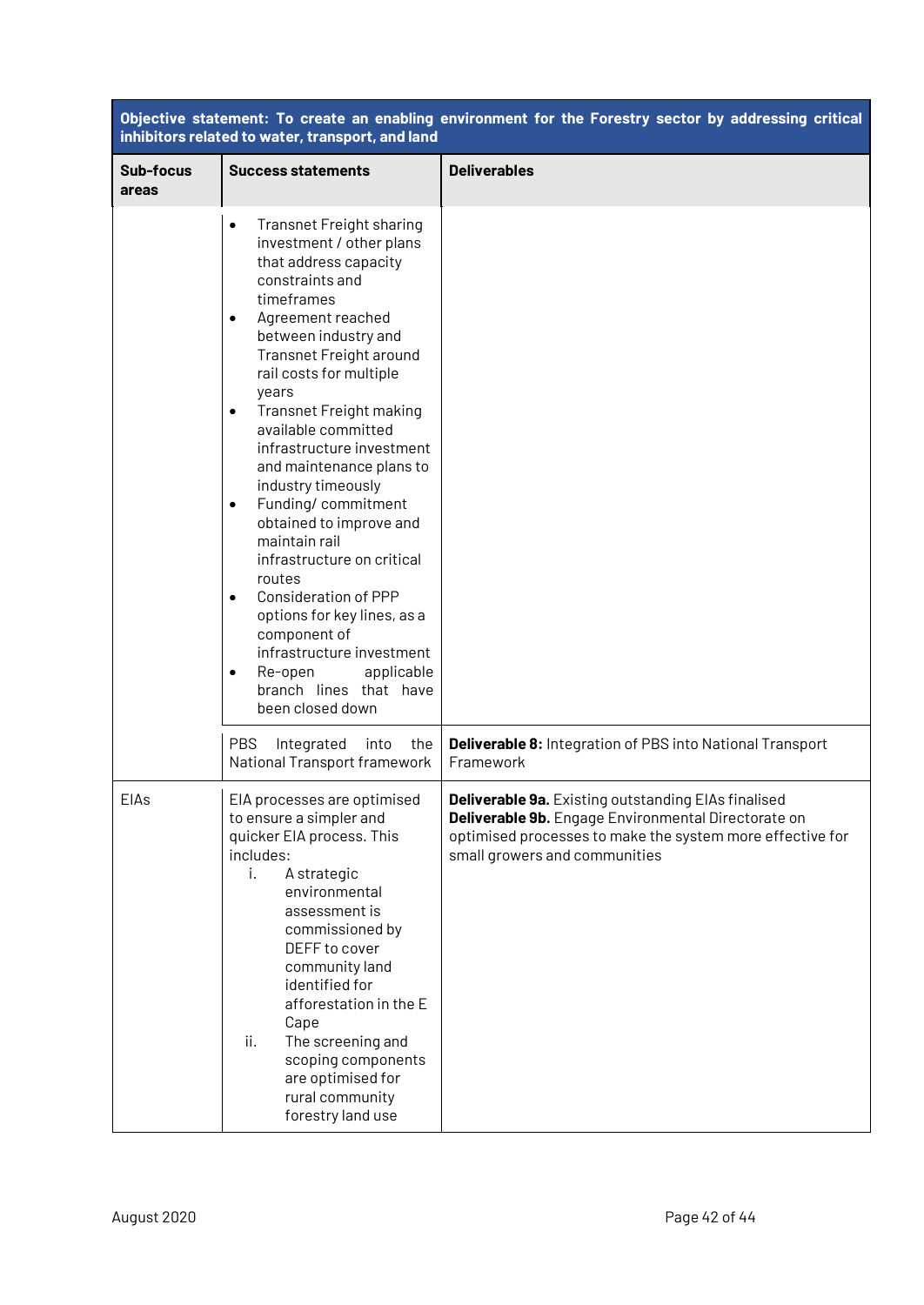| Objective statement: To create an enabling environment for the Forestry sector by addressing critical<br>inhibitors related to water, transport, and land |                                                                    |                     |
|-----------------------------------------------------------------------------------------------------------------------------------------------------------|--------------------------------------------------------------------|---------------------|
| Sub-focus<br>areas                                                                                                                                        | <b>Success statements</b>                                          | <b>Deliverables</b> |
|                                                                                                                                                           | iii.<br>Finalising outstanding<br>EIAs of communally<br>owned land |                     |